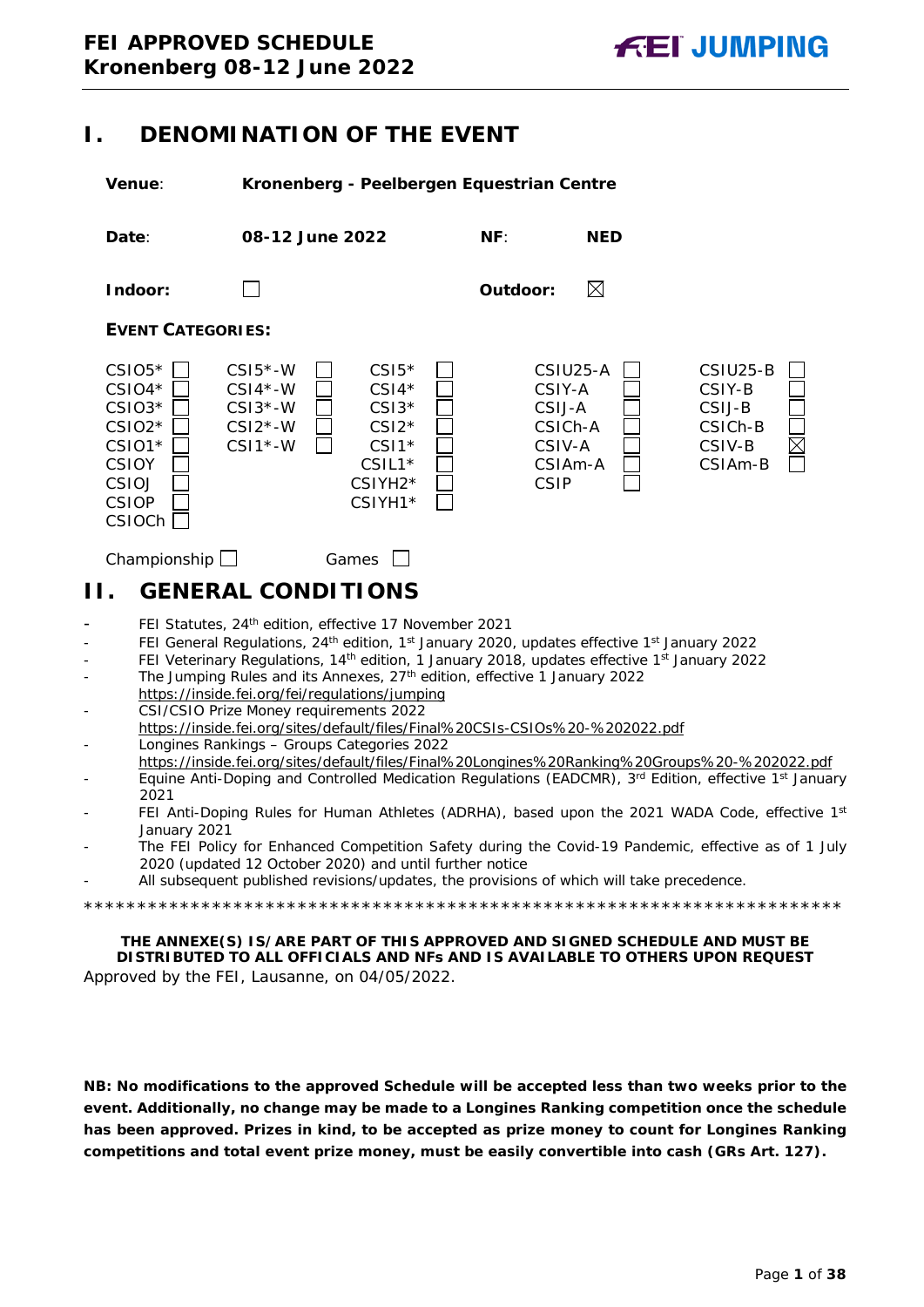# FEI APPROVED SCHEDULE Kronenberg 08-12 June 2022

## **TABLE OF CONTENTS**

| $\mathbf{I}$ .             |                                                                                              |  |
|----------------------------|----------------------------------------------------------------------------------------------|--|
| II.                        |                                                                                              |  |
| III.                       |                                                                                              |  |
| IV.                        |                                                                                              |  |
| 1.<br>2.<br>3.<br>4.<br>5. |                                                                                              |  |
| V.                         |                                                                                              |  |
| VI.                        |                                                                                              |  |
|                            |                                                                                              |  |
| 1.                         |                                                                                              |  |
| VII.                       |                                                                                              |  |
| 1.                         |                                                                                              |  |
| 2.<br>3.                   |                                                                                              |  |
| VIII.                      |                                                                                              |  |
|                            |                                                                                              |  |
| IX.                        |                                                                                              |  |
| Х.                         |                                                                                              |  |
| 1.<br>2.                   |                                                                                              |  |
|                            |                                                                                              |  |
| XI.                        |                                                                                              |  |
| 1.                         |                                                                                              |  |
| 2.                         |                                                                                              |  |
| 3.<br>4.                   |                                                                                              |  |
| 5.                         |                                                                                              |  |
| 6.                         |                                                                                              |  |
| 7.                         |                                                                                              |  |
| 8.                         |                                                                                              |  |
| 9.                         |                                                                                              |  |
| 10.                        |                                                                                              |  |
| 11.                        |                                                                                              |  |
| 12.<br>13.                 |                                                                                              |  |
| 14.                        |                                                                                              |  |
| 15.                        |                                                                                              |  |
| 16.                        |                                                                                              |  |
| 17.                        |                                                                                              |  |
| XII.                       |                                                                                              |  |
| 1.                         |                                                                                              |  |
| 2.                         |                                                                                              |  |
| 3.                         |                                                                                              |  |
| 4.                         |                                                                                              |  |
| 5.                         |                                                                                              |  |
| 6.<br>7.                   |                                                                                              |  |
| 8.                         | EQUINE ANTI-DOPING AND CONTROLLED MEDICATION PROGRAMME (EADCMP). FEI VETERINARY REGULATIONS, |  |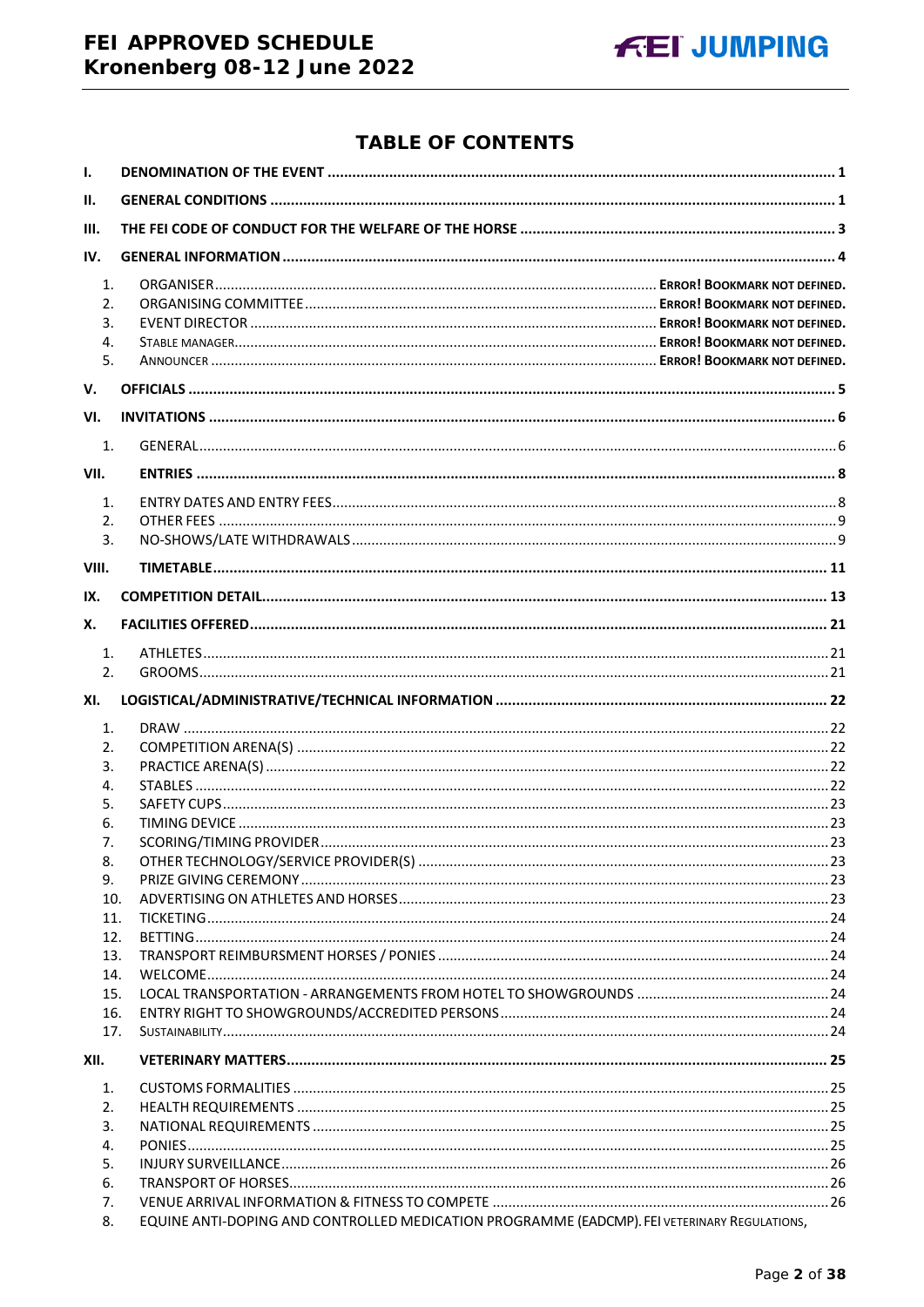| XIII.          |  |
|----------------|--|
| XIV.           |  |
| $\mathbf{1}$ . |  |
| $\mathcal{P}$  |  |
| 3.             |  |
| $\overline{4}$ |  |
| 5.             |  |
| 6.             |  |
| 7.             |  |
| 8.             |  |
| 9.             |  |
| 10.            |  |
| 11.            |  |
| XV.            |  |

# <span id="page-2-0"></span>**III. THE FEI CODE OF CONDUCT FOR THE WELFARE OF THE HORSE**

The Fédération Equestre Internationale (FEI) expects all those involved in international equestrian sport to adhere to the FEI's Code of Conduct and to acknowledge and accept that at all times the welfare of the horse must be paramount and must never be subordinated to competitive or commercial influences.

- 1. At all stages during the preparation and training of competition horses, welfare must take precedence over all other demands. This includes good horse management, training methods, farriery and tack, and transportation.
- 2. Horses and Athletes must be fit, competent and in good health before they are allowed to compete. This encompasses medication use, surgical procedures that threaten welfare or safety, pregnancy in mares and the misuse of aids.
- 3. Events must not prejudice horse welfare. This involves paying careful attention to the competition areas, ground surfaces, weather conditions, stabling, site safety and fitness of the horse for onward travel after the event.
- 4. Every effort must be made to ensure that horses receive proper attention after they have competed and that they are treated humanely when their competition careers are over. This covers proper veterinary care, competition injuries, euthanasia and retirement.
- 5. The FEI urges all involved with the sport to attain the highest levels of education in their areas of expertise.

The Long version of this Code can be obtained from the Fédération Equestre Internationale, HM King Hussein I Building, Chemin de la Joliette 8, 1006 Lausanne, Switzerland. Telephone: +41 21 310 47 47. The Code is available in English. The Code is also available on the FEI's website: [http://inside.fei.org/.](http://inside.fei.org/)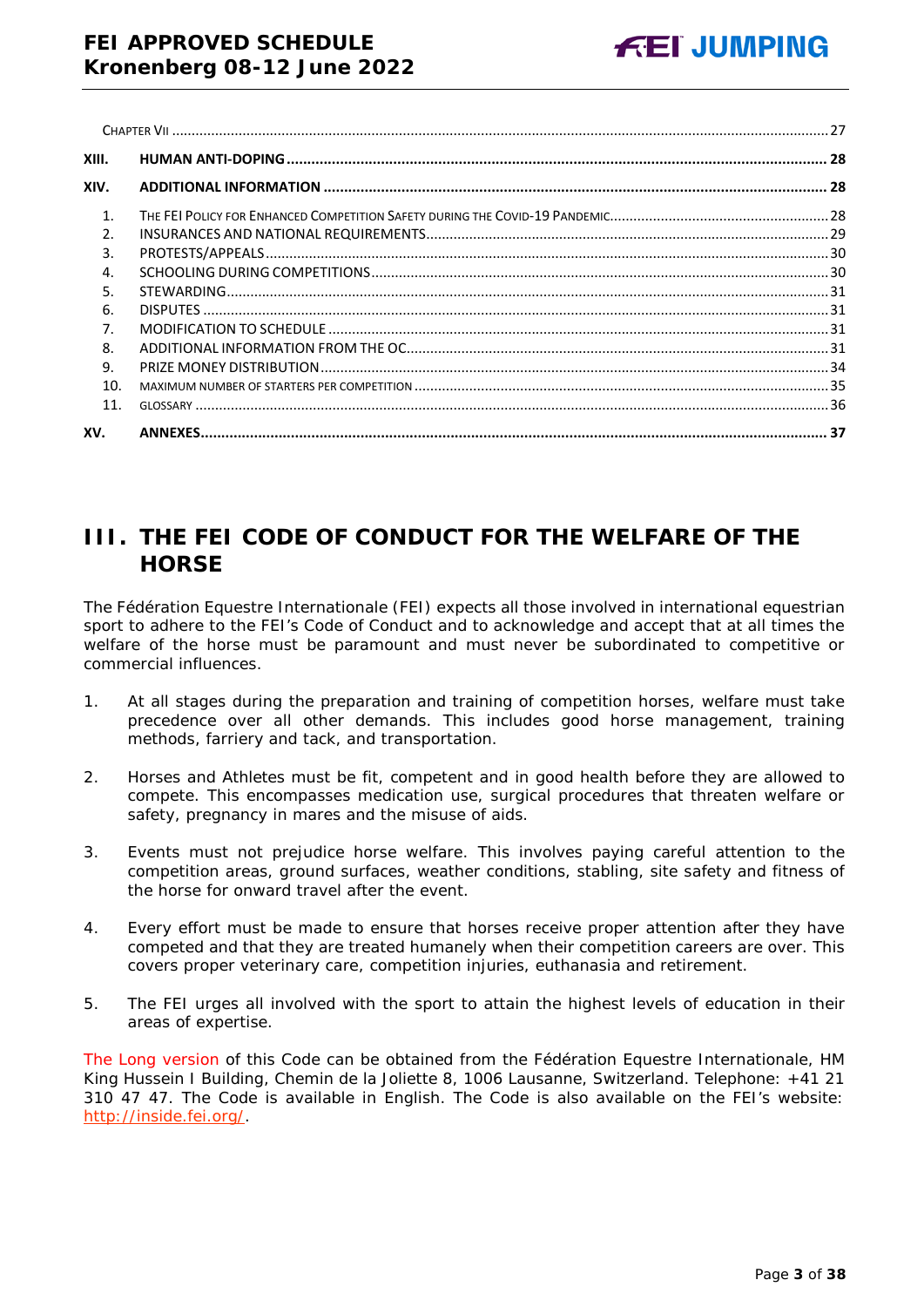# <span id="page-3-0"></span>**IV. GENERAL INFORMATION**

## **1. ORGANISER**

| Name:          | Equestrian Centre de Peelbergen |
|----------------|---------------------------------|
| Address:       | Travers 5, 5976 PL Kronenberg   |
| Telephone:     | 0031-611256904                  |
| Email:         | csi@peelbergen.eu               |
| Website:       | www.peelbergen.eu               |
| Traces number: | NL00082734                      |

#### Contact Details Show Ground:

Address: Travers 5, 5976 PL Kronenberg<br>Telephone: 0031-777630110 Telephone: 0031-777630110 GPS Coordinates: 51.41286,5.97045,450,450 Accessibility details (directions by road, nearest airport / train station): If your navigation don't recognize Travers 5, you can search on Peelstraat. Nearest train station Sevenum/Venlo, nearest airports: Eindhoven, Maastricht .Düsseldorf (GER) Weeze (GER) / Highway A67 / A73 exit Sevenum, follow the signs Equestrian Centre De Peelbergen.

#### **2. ORGANISING COMMITTEE**

| Honorary President:     | Equestrian Centre de Peelbergen            |
|-------------------------|--------------------------------------------|
| President of the Event: | Ken Ruysen                                 |
| <b>Show Secretary:</b>  | Chayenne Virdis                            |
| Press Officer:          | Celine Slots - communication@peelbergen.eu |

## **3. GENERAL MANAGER**

| Name:      | Ken Ruysen                    |
|------------|-------------------------------|
| Address:   | Travers 5, 5976 PL Kronenberg |
| Telephone: | 0031-683570625                |
| Email:     | ken.ruysen@peelbergen.eu      |

#### **4. EVENT DIRECTOR**

| Name:    | Chayenne Virdis               |
|----------|-------------------------------|
| Address: | Travers 5, 5976 PL Kronenberg |
| Mobile:  | 0031-623071155                |
| Fmail:   | csi@peelbergen.eu             |
|          |                               |

## **5. STABLE MANAGER**

Name: Horse Case<br>Telephone: 0031-62307 0031-623071155 Email: stables@peelbergen.eu The stable plan will be made on Tuesday 07 June, therefore we kindly request you to send your stable requests before 2:00 pm on Monday 06 June to the above mentioned email address. After this time we cannot guarantee that your request will be taken into account.

## **6. ANNOUNCER**

Name: Toon Ras Email: csi@peelbergen.eu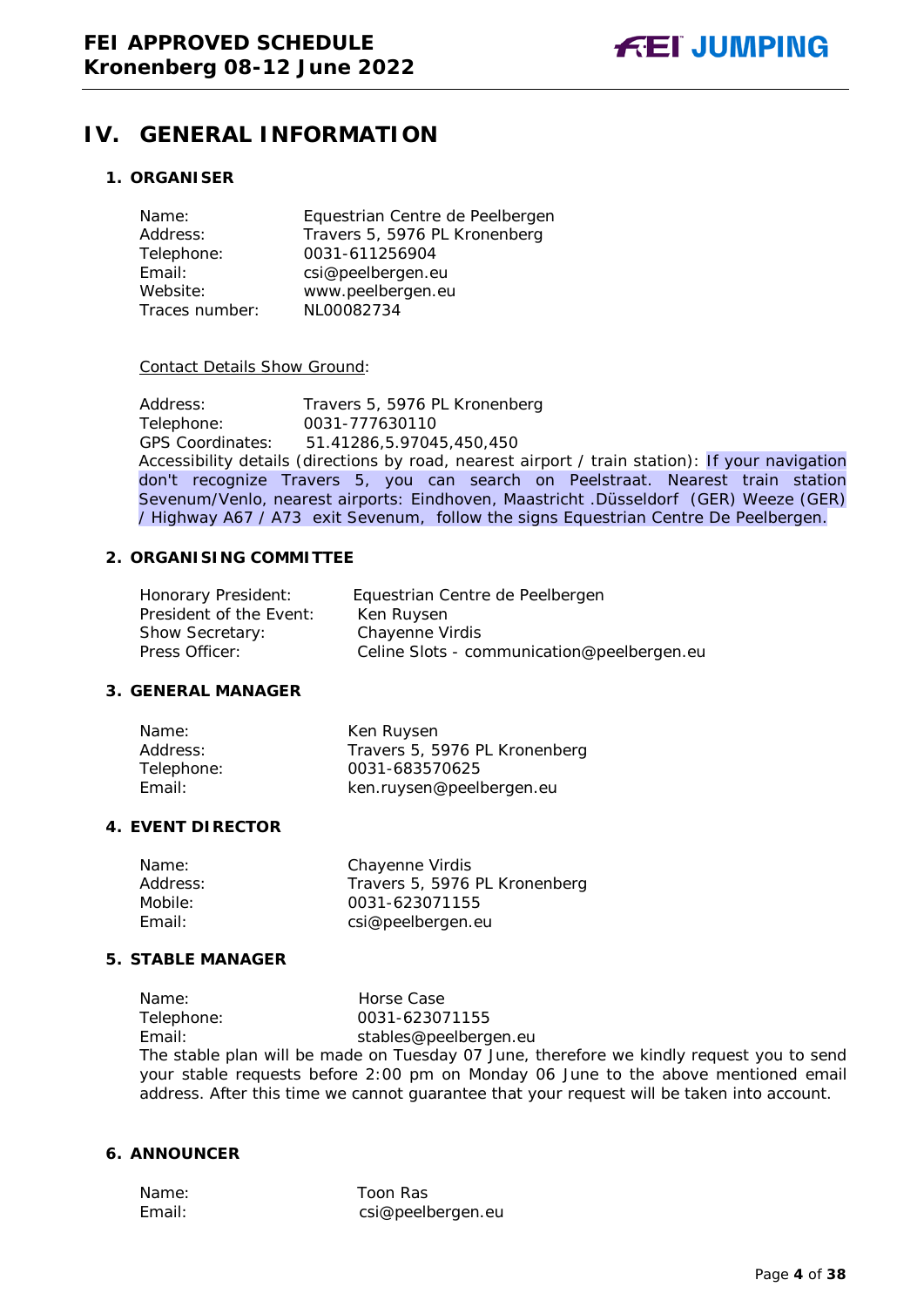## **V. OFFICIALS**

- **Compulsory**
- **In case there are several categories and officials are not the same, please complete an additional chart per category.**
- \*\* **National Judges may only officiate on the Ground Jury at CSI1\*/CSIYH1\* and CSIY/J/Ch//P/V/Am Cat. B Events that are not combined with higher level events. National Judges may not officiate outside their home country.**

| Ref. | Panel                                                        | <b>Function</b>                 | FEI ID   | <b>Name</b>              | <b>NF</b>  | Level          | <b>E-mail &amp; Mobile</b>        |
|------|--------------------------------------------------------------|---------------------------------|----------|--------------------------|------------|----------------|-----------------------------------|
|      |                                                              | Ground Jury President           | 10163013 | Johan Wilmink            | <b>NED</b> | 3              | horsemanship@freeler.nl           |
|      | <b>Ground Jury</b>                                           | Ground Jury Member              | 10133628 | Erna van Rompaey         | <b>BEL</b> | $\overline{2}$ | erna.van.rompaey@skynet.be        |
|      |                                                              | Ground Jury Member              | 10051463 | Sietske Buiskool Leeuwma | <b>NED</b> | 3              | sietske.bl@planet.nl              |
|      |                                                              | Ground Jury Member              | 10166035 | Andrea Schonberger       | <b>GER</b> | C.             | Andrea.achoenberger@gmx.net       |
|      |                                                              | Ground Jury Member              | 10213804 | Stijn Fouquaert          | <b>BEL</b> |                | Stijn.fouquaert@telenet.be        |
| 2    | <b>Foreign Judge</b>                                         | Foreign Judge                   | 10052358 | Stephanie Mueller        | <b>GER</b> | 3              | mueller.nbh@freenet.de            |
| 3    | <b>Foreign Technical Delegate</b>                            | Foreign Technical Delegate      |          |                          |            |                |                                   |
|      | <b>Course Designer</b>                                       | <b>Course Designer</b>          | 10173685 | <b>Bart Vonck</b>        | <b>BEL</b> | 3              |                                   |
| 5    | <b>Chief Steward</b>                                         | Chief Steward                   | 10049990 | Jean-Pierre Quisquater   | <b>BEL</b> | 3              | jean-pierre.quisquater@pandora.be |
| 6    | <b>Foreign Steward</b>                                       | Foreign Steward                 |          |                          |            |                |                                   |
|      | <b>Assistants Stewards</b>                                   | <b>Assistant Steward</b>        | 10114450 | Jan de Lijster           | <b>NED</b> |                | jdelijster@ziggo.nl               |
|      |                                                              | Assistant Steward               | 10093791 | Henk Korsten             | <b>NED</b> | 2              | thymonn2000@gmail.com             |
|      |                                                              | <b>Assistant Steward</b>        | 10161855 | Irma Korsten             | <b>NED</b> | 2              | idjora2000@gmail.com              |
|      |                                                              | <b>Assistant Steward</b>        | 10102982 | Magda Jacobs             | <b>BEL</b> | $\overline{2}$ | magda.jacobs1@telenet.be          |
|      |                                                              | <b>Assistant Steward</b>        | 10077984 | Fred van Dalfsen         | <b>NED</b> | 3              | vandalfsenFL@gmail.com            |
|      |                                                              | <b>Assistant Steward</b>        | 10093792 | Cees van Veldhuizen      | <b>NED</b> | $\overline{2}$ | c.vanveldhuizen@chello.nl         |
| 8    | <b>FEI Veterinary Delegate</b>                               | FEI Veterinary Delegate         | 10049866 | Willy Otte               | <b>BEL</b> | 3              | willem.otte@proximus.be           |
|      |                                                              | Veterinary Service Manager      | 10087239 | Stephanie Welschen       | <b>NED</b> |                | 0031773663053                     |
| 9    | Veterinary Service Manager /<br><b>Treating Veterinarian</b> | Permitted Treating Veterinarian | 10233895 | Maud Bertens             | <b>NED</b> |                | 0031773663053                     |
|      |                                                              |                                 |          |                          |            |                | info@paardenkliniekvenlo.nl       |
| 10   | <b>Medical Doctor</b>                                        | <b>Medical Doctor</b>           |          | Huisartsenpost Venlo     | <b>NED</b> |                | 0031 900 8818                     |
| 11   | Farrier                                                      | Farrier                         |          | Hoefsmedensyndicaat      | <b>NED</b> |                | 0031 623 071155                   |
| 12   | <b>NF Delegate</b>                                           | NF Delegate (if applicable)     |          |                          |            |                |                                   |

<span id="page-4-0"></span>**A minimum of one VD must be appointed for every 400 horses. The FEI Veterinary Department reserves the right to request AVDs.** Please note that the schedule has been approved under the provision that all appointed Officials have successfully passed the on-line FEI Competency Evaluation Test.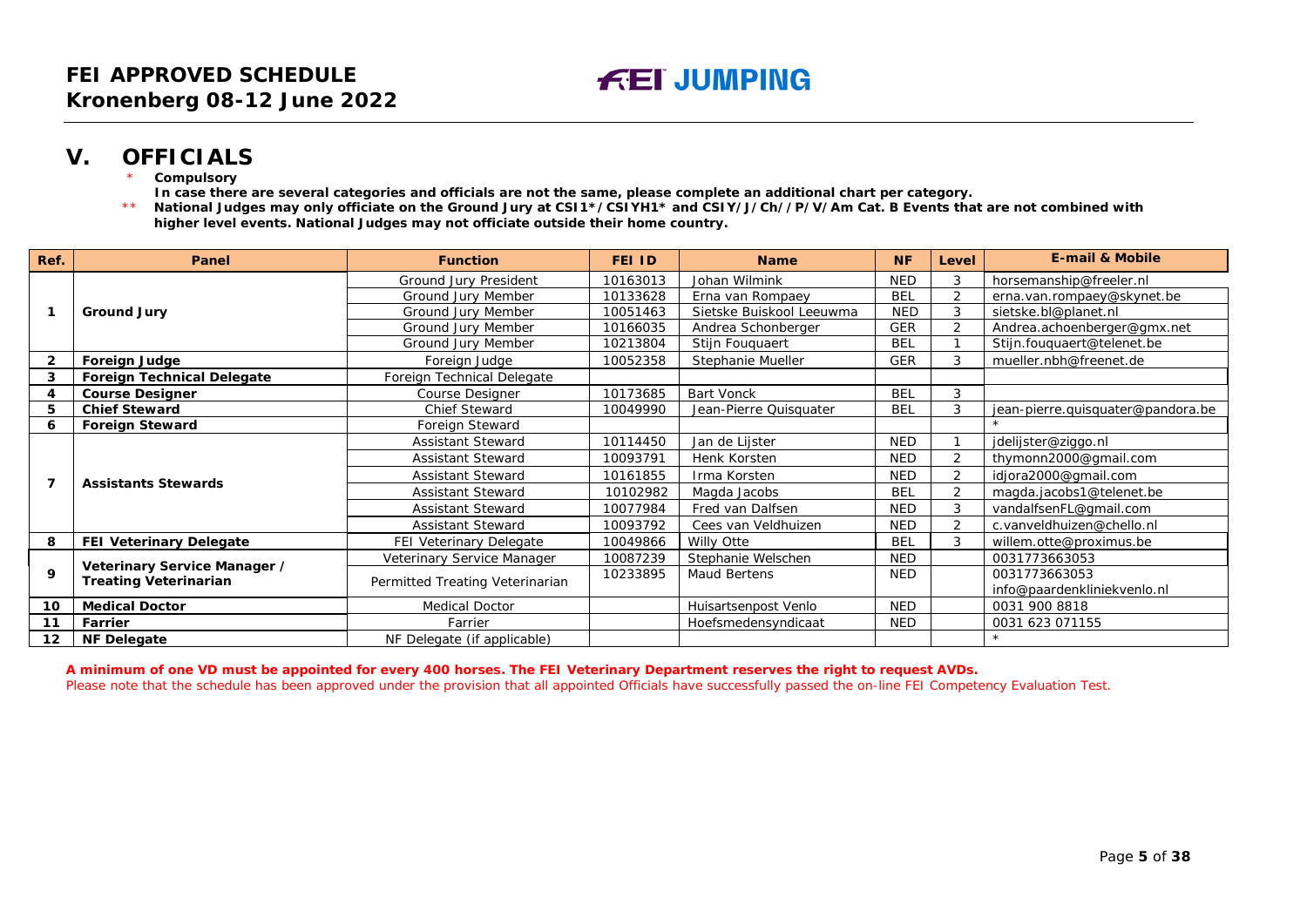# <span id="page-5-0"></span>**VI. INVITATIONS**

## <span id="page-5-1"></span>**1. GENERAL**

Horses entered in one CSI star level/category may not enter another CSI star level/category at the same Show.

Horses may take part in national Competitions and international Competitions at the same Show only under the following conditions:

- Horses may take part in national Events up to two hours prior to the start of the international Event's Horse Inspection;
- If the national Event includes Competitions after the international Event ends, either on the same day or on the following day(s), horses having taken part in the international Event may take part in national Competitions only, following the conclusion of the international Event.

#### **Invitations**

#### **CSI star level CSIV-B\*:**

Maximum number of Athletes to be invited: 100 Maximum number of Horses that may be entered: 300 Maximum number of Horses per Athlete: 3 **Athletes born 1977 and before**

Athletes are invited by the Organiser through their National Federation.

One (1) groom per athlete.

## **General:** In principle, this CSIV-B is an AJA event of invitation. All AJA members are invited to participate. Furthermore the organizer can invite possible candidates for AJA membership and a limited number of guest athletes but they are not eligible to participate in the competitions for the Challenge Cup and the Europa Cup. Conditions are that all these athletes fulfil the age requirements and that during the current year they do not jump in classes whose initial course is higher than 1m35. Not admitted at AJA events are athletes who were AJA members but were excluded by the AJA General Assembly for any reasons. In qualifying and Final competitions of the AJA Challenge Cup and the AJA Europa Cup, only AJA members can participate which are registered for one of these Cups. At the qualifying and Final competitions of the AJA Challenge Cup and AJA Europa Cup, only AJA members who are registered for the Cup and who have paid their AJA membership for the current year receive points. Horses starting at the same event in national or international competitions are not allowed to participate in this CSIV-B competition. Non-AJA-members are only allowed to participate in the competitions for either the Challenge Cup or for the Europa Cup by means of an AJA-Wildcard, issued by the AJA Technical Delegate. Participation Restrictions: The 1st day (Friday) each horse may be started twice per day. The 2nd day (Saturday) and the 3rd day (Sunday) each horse may be started only once per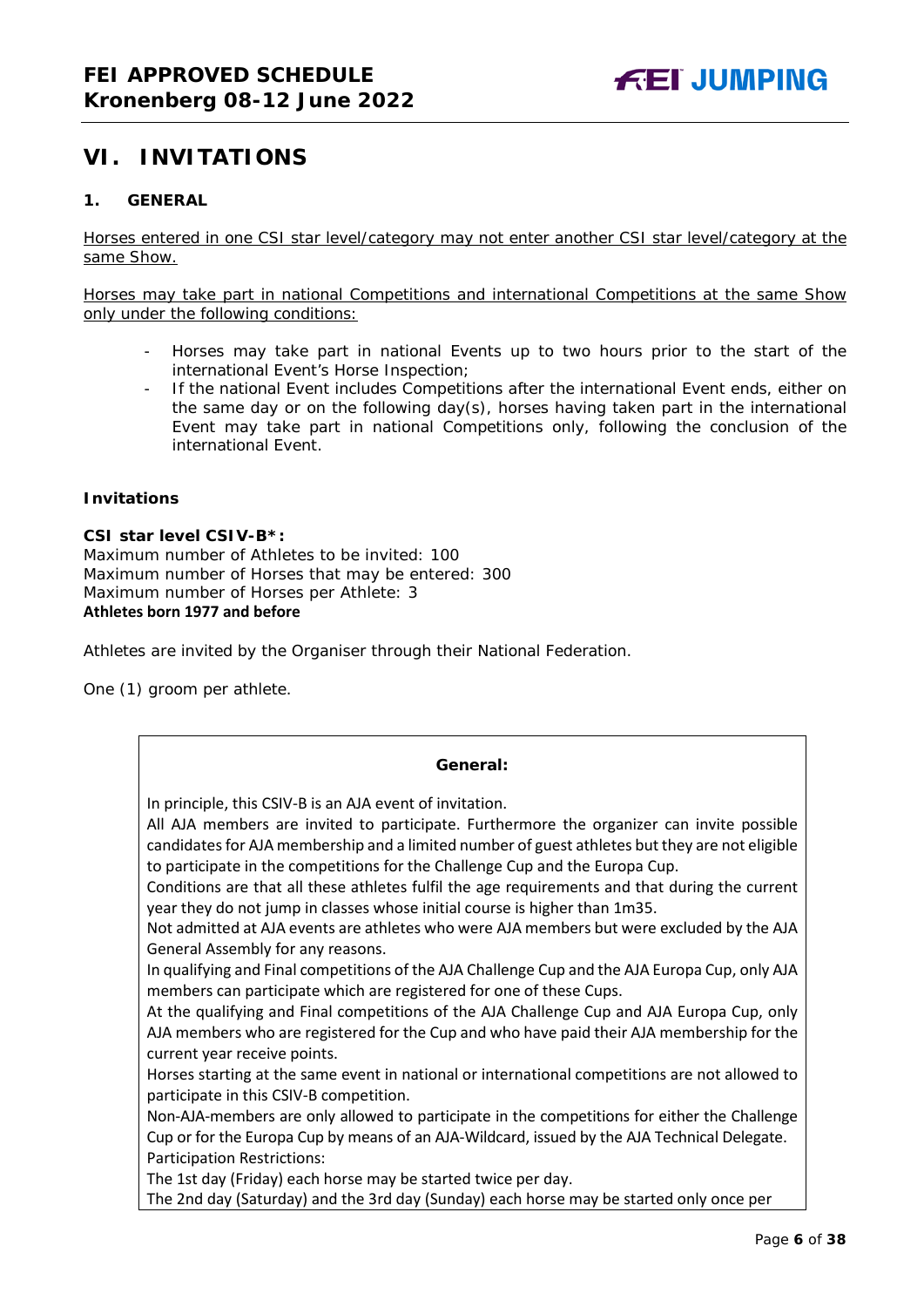

#### day.

- o Horses entered for CSIV-B may not compete in the CSI1\*, CSI2\* or CSIYH.
- o If the circumstance demand it (weather, ground, number of participants, timing, etc.) the Ground Jury together with the O.C. can decide that the Arena of classes will be changed.
- o Riders participating in the CSIV-B may ride with other horses in the CSI2\*, CSI1<sup>\*</sup> or CSIYH1<sup>\*</sup>

#### **Athletes can compete in total with 13 horses; 2\* - 3 horses, 1\* - 3 horses and CSIYH1\* - 3 horses – CSIV-B – 3 horses**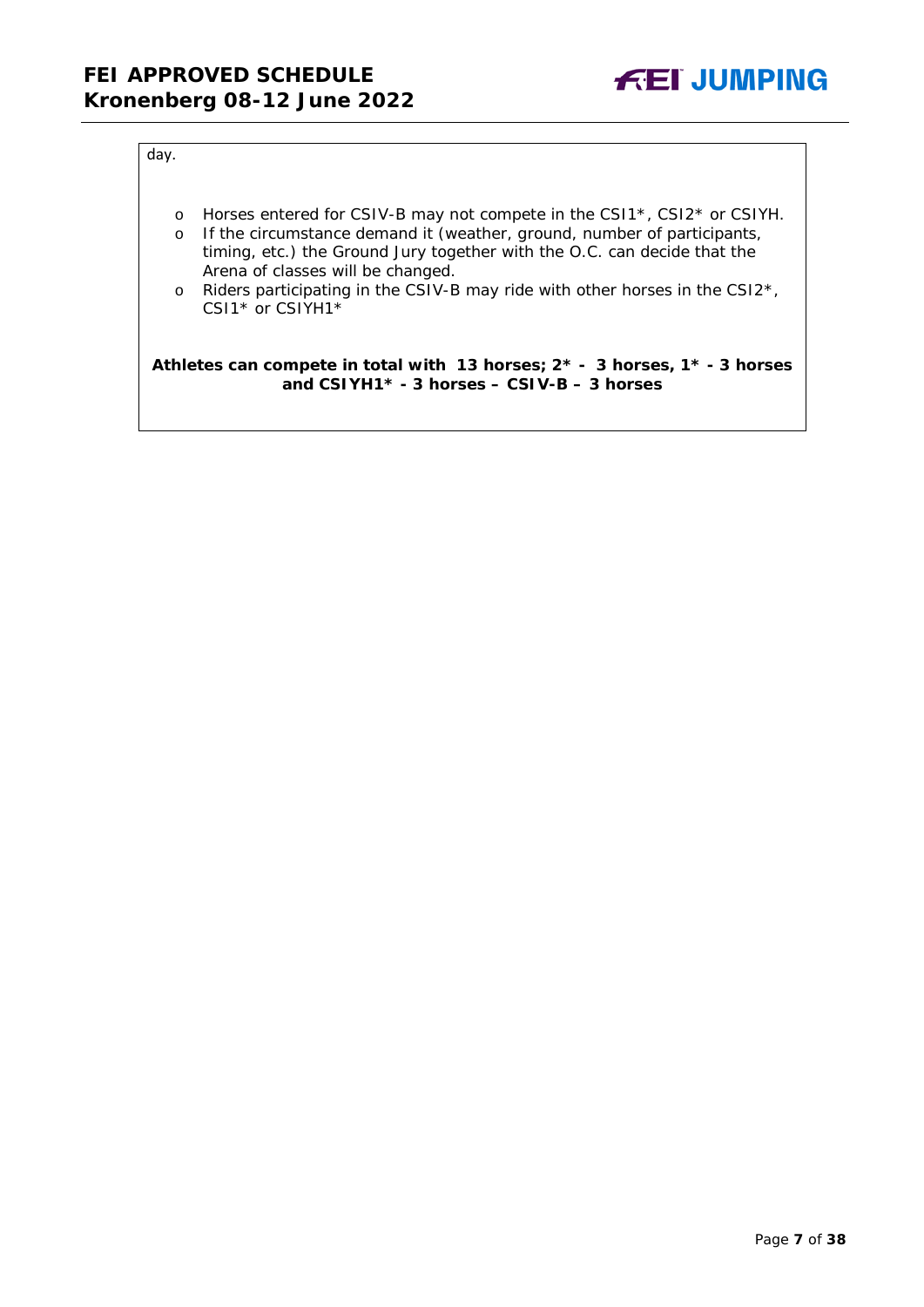# <span id="page-7-0"></span>**VII. ENTRIES**

## **IMPORTANT**

- Entries must be made by NFs through the FEI Entry System for all categories of this Event [\(https://invitation.fei.org/login\)](https://invitation.fei.org/login);
- Additional documentation can be found at: [https://inside.fei.org/fei/your-role/it-services/fei-entry-system/fei-entry-system-jumping;](https://inside.fei.org/fei/your-role/it-services/fei-entry-system/fei-entry-system-jumping)
- All Athletes and Horses participating in any International Competition must be registered with the FEI;
- Athletes and/or Horses present at the Event without having been entered through the FEI's Online Entry System will be automatically disqualified unless compelling circumstances warrant otherwise.

## <span id="page-7-1"></span>**1. ENTRY DATES AND ENTRY FEES**

Entries have to be in accordance with Art.251 of the FEI Jumping Rules, 27th edition, effective 1 January 2022

#### **Deadlines for Entries:**

Definite Entries: **25/05/2022**

Last date for substitutions: **08/06/2022 17h00**

## **Entry fee per horse** *(per category):*

**VAT excluded**

| Category | Amount               |
|----------|----------------------|
| CSIV-B   | € 400 (VAT excluded) |
|          |                      |

**VAT** (in %) **: 9%**

Please refer to definition of Entry fees and Compulsory fees in the Glossary of the FEI Jumping Rules 27th edition, effective 1 January 2022, that is copied in Section XIV point 10.

## **Compulsory fees per horse:**

• EADCMP Fee:  $\Box$  Included in entry fee  $\Box$ Not included in entry fee  $\boxtimes$ Lower Level Events (CIMs) CHF 18 per horse per event Higher Level Events CHF 25 per horse per event

(For definition of CIMs see Appendix E of the FEI General Regulations, all other events not defined as CIMs)

- Fee for manure disposal (at OC discretion; maximum  $\epsilon$  40 per horse per Event). €40 euro Per horse
- Fee for health/customs-related documents for Horses, if applicable (only if requested) € 70 euro Per horse

## **All aforementioned amounts are including VAT**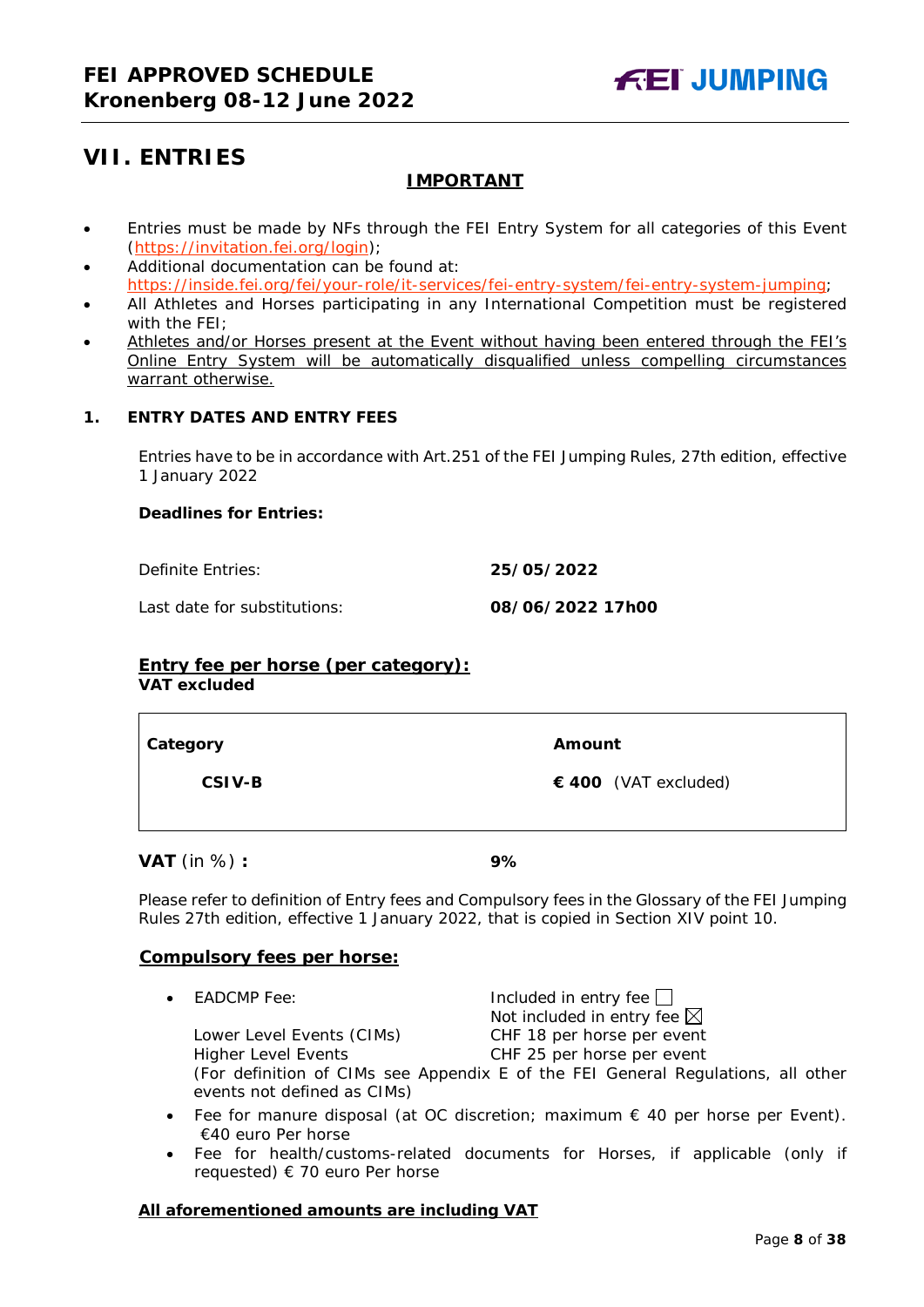

| <u>Total maximum fee per horse:</u>                            | $\in$ 110 euro + 18 CHF |
|----------------------------------------------------------------|-------------------------|
| <b>Compulsory fees per athlete:</b>                            |                         |
| NF fee if applicable<br>$\bullet$                              | n/a Per athlete         |
| NF medication control programme fee if applicable<br>$\bullet$ | n/a Per athlete         |
| Fee for lorry parking if applicable<br>$\bullet$               | n/a Per lorry/caravan   |
| Fee for electric hook-up for lorry<br>$\bullet$                | €75 Per lorry/caravan   |
| All aforementioned amounts are including VAT                   |                         |
| Total maximum fee per Athlete:                                 | €75 euro per lorry      |

#### <span id="page-8-0"></span>**2. OTHER FEES**

All other fees must optional fees and be listed hereunder with the details of the amounts to be charged and approved by the FEI. Only fees approved by the FEI and listed in the approved Schedule can be charged by the OC. *Please specify if price per bale or other quantity.*

| Hay:                                                                                                                                                                                                                                                                                                                | $\in$ 10,90 per bale(Tophay)<br>$\in$ 13,08 per bale (Horsedinner) |                                                    |       |  |  |  |
|---------------------------------------------------------------------------------------------------------------------------------------------------------------------------------------------------------------------------------------------------------------------------------------------------------------------|--------------------------------------------------------------------|----------------------------------------------------|-------|--|--|--|
| Straw:                                                                                                                                                                                                                                                                                                              | not available                                                      |                                                    |       |  |  |  |
| Shavings:                                                                                                                                                                                                                                                                                                           | $\epsilon$ 12,10 per bale(first bedding free)                      |                                                    |       |  |  |  |
| Other (please specify):<br>Tackbox (if available)<br>Box training horse (if available)<br>Large box (if available)<br>Credit card fee<br>Early arrival (Wednesday before 14h00)<br>without approval from the show office<br>with approval from the show office<br>(request only per email -> stables@peelbergen.eu) | € 181,50<br>€ 181,50<br>€ 50,-<br>3%                               | €30,25 per horse per night<br>€18,15 per horse per | night |  |  |  |
| Late departure (only with approval show office)<br>(Departure after Monday 13 June 09h00)                                                                                                                                                                                                                           |                                                                    | €18,15 per horse per night                         |       |  |  |  |
| All aforementioned amounts are including VAT                                                                                                                                                                                                                                                                        |                                                                    |                                                    |       |  |  |  |

VAT number of the organiser: NL854324628B01

## <span id="page-8-1"></span>**3. NO-SHOWS/LATE WITHDRAWALS**

**NB**: In the case of withdrawals after the date of definite entries or no-shows the athlete or the respective NF will be held liable to reimburse the OC for the actual financial loss incurred by the OC (please refer to Jumping Rules Art. 251.17) as a result of the late withdrawal or no-show.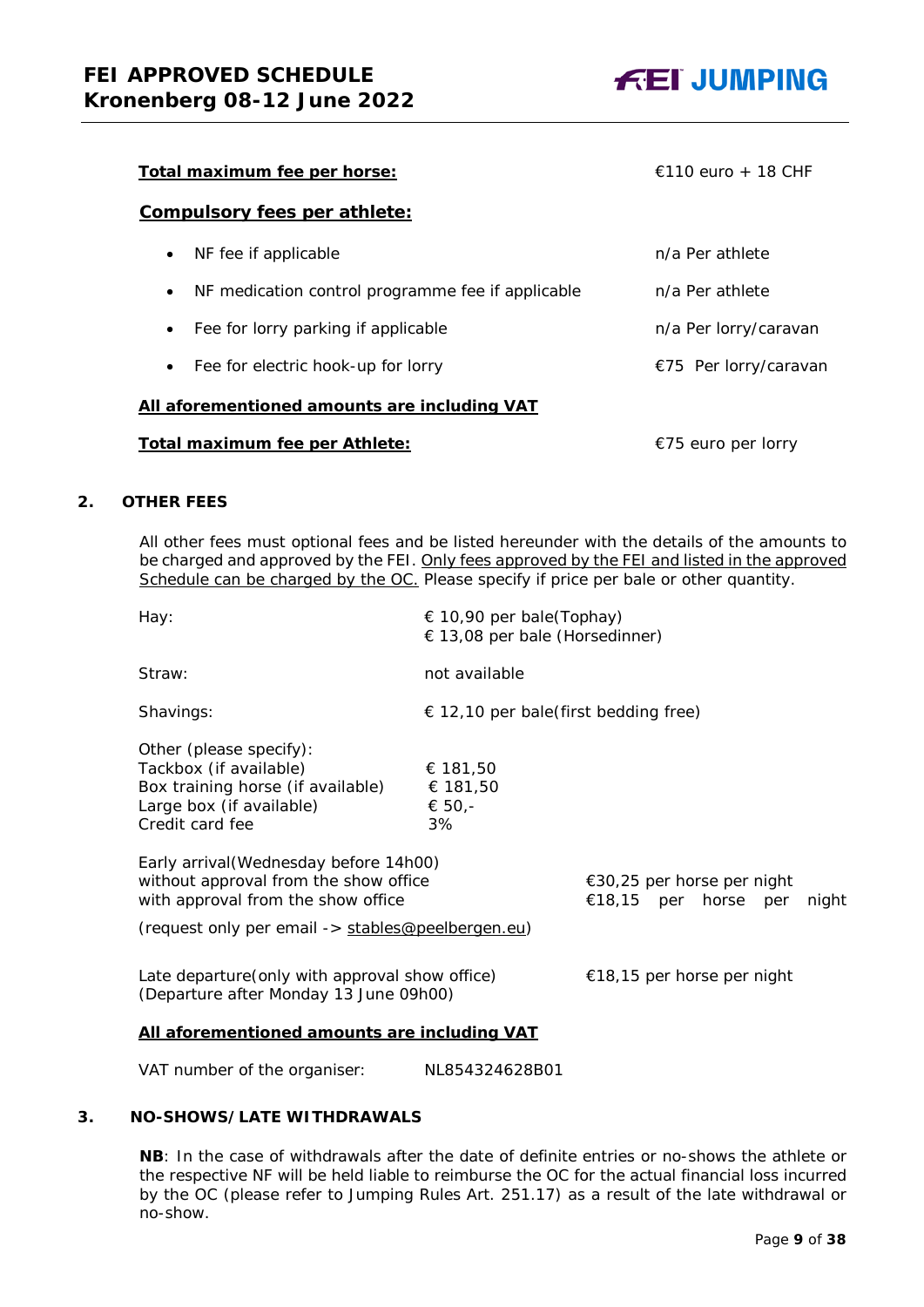

#### **Amount charged:**

After Wednesday 1 June 2022 all box reservations will be on athletes account (€ 181,50 including 21% VAT per box) The OC will make automatically box reservation for all horses entered with the definite entries.

◊ Withdrawn after Wednesday 8 June 2022 17h00, the entry fee per horse as mentioned below will be charged to the athlete.

CSIV-B  $\in$  436.00 (including 9% VAT)

General information:

• First bedding (2 bales shavings) will be at the account of the OC.

• Athletes who stay for 2 weeks on row will receive the first bedding every week. Manure disposal, for those athletes who will stay for following weeks; 1st week: € 40,- per box / 2nd week:  $\in$  20,- per box.

• Accounts will only be made on company name if the required account information will be filled out correctly before Friday 10 June 2022 14.00 hrs.

• Only one account per athlete will be made.

• All entry fees and additional-fees to be paid at the secretary's office on 12 June 2022

Advanced Payment entry fee: Advance payments of the entry fees will be appreciated. Please mention name of athlete and date of the event in your payment. Bank details: Equestrian Centre De Peelbergen BV Rabobank NL09RABO0302886273 BIC : RABONL2U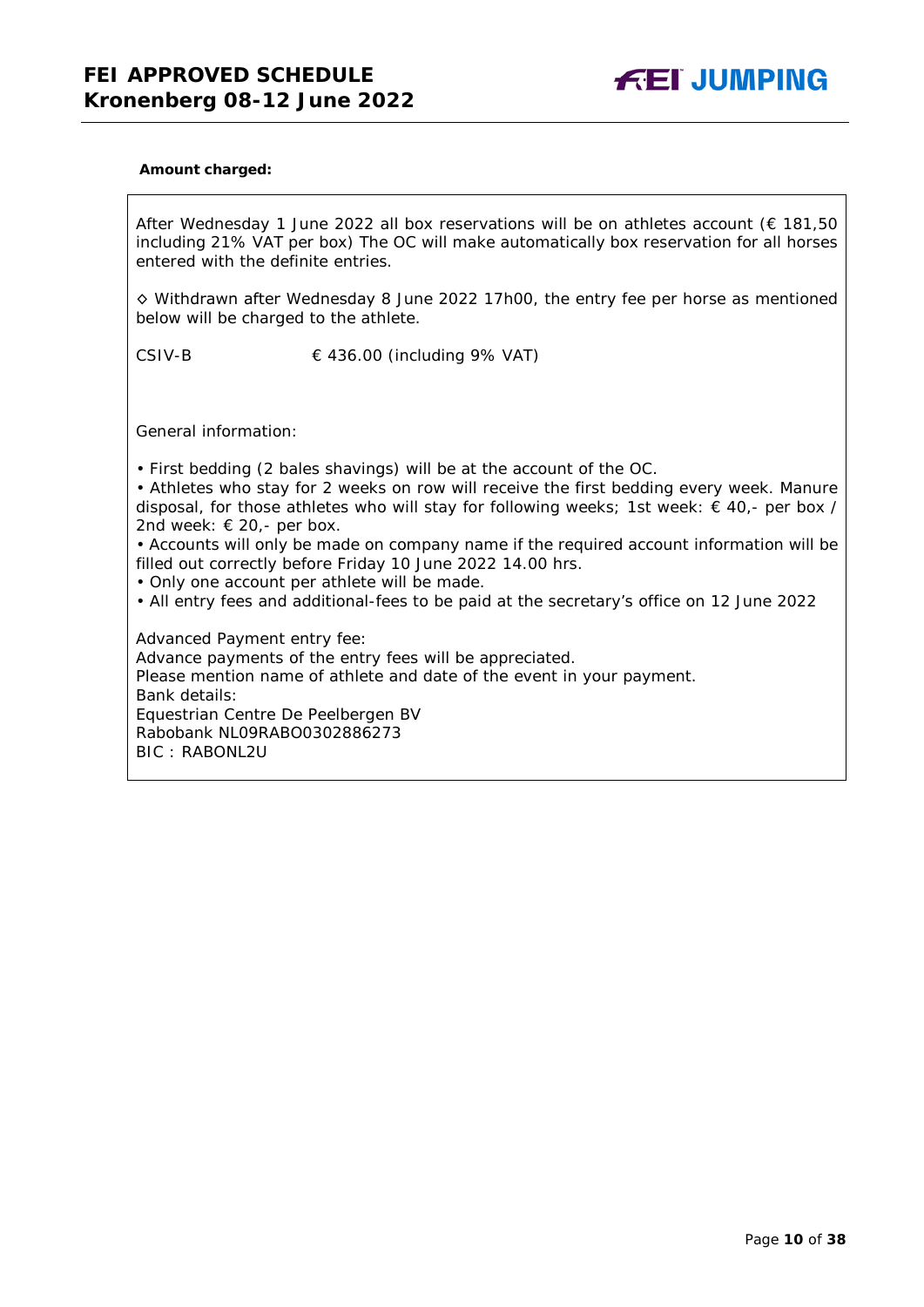# <span id="page-10-0"></span>**VIII. TIMETABLE**

## **Competitions must not start before 08:00 and must not finish after 23:00, unless prior approval is granted by the FEI.**

## **As per Jumping Rules Annex VI: combined competitions are not permitted.**

*The scheduling of competitions must take into account mandatory maintenance breaks as follows. In principle, there should be one maintenance break for every 40 starters; at a minimum, it is compulsory to include one maintenance break in competitions with 50-99 starters after half of the starters have competed. Competitions with 100 starters or more must have three maintenance breaks. The start list must indicate when the maintenance break will take place (e.g. after N° 25).*

| Opening of stables + examination on arrival                                                    |          | Wednesday |            | 08-06-2022               |               | 14h00 |           |
|------------------------------------------------------------------------------------------------|----------|-----------|------------|--------------------------|---------------|-------|-----------|
| Opening show-office                                                                            |          | Wednesday |            | 08-06-2022               |               | 16h00 |           |
| • ALL HORSES MUST ARRIVE WEDNESDAY BETWEEN 14h00 - 18h00 OR                                    |          |           |            |                          |               |       |           |
| THUSRDAY BETWEEN 10H00 - 15H00                                                                 |          |           |            |                          |               |       |           |
| Horse Inspection All horses taking part at this Event must                                     | Thursday |           | 09-06-2022 |                          |               | 18h00 |           |
| be present during the first horse inspection, unless unable to do<br>so due to "force majeure" |          |           |            |                          |               | 19h00 |           |
| Horse Re-Inspection                                                                            |          | Thursday  |            |                          |               | 19h15 |           |
| Openingstimes of exercise area                                                                 |          |           | Wednesday  | 09-06-2022<br>08-06-2022 |               |       | $14h00 -$ |
|                                                                                                |          |           |            |                          |               | 20h00 |           |
| Welcome party offered by the OC                                                                |          | Thursday  |            | 09-06-2022               |               | 20h00 |           |
| Soirée GALA                                                                                    |          | Friday    |            | 10-06-2022               |               | 19h00 |           |
| Competitions CSI V:                                                                            |          |           |            |                          |               | Art   | Prize     |
|                                                                                                |          | Day       | Date       | Time                     |               |       | Money     |
| <b>Declaration of Starters</b>                                                                 |          |           |            |                          |               |       |           |
| Comp 31: CSIV-B Small Tour 1m10 -                                                              |          | Friday    | 10-06      | 08h00                    | 274.2.5       |       | In kind   |
| in 2 phases                                                                                    |          |           |            |                          |               |       |           |
| • Comp 32: CSIV-B Medium Tour 1m15 -                                                           |          | Friday    | 10-06      | 12h15                    | 274.2.5       |       | In kind   |
| in 2 phases                                                                                    |          |           |            |                          |               |       |           |
| Comp 33: CSIV-B Large Tour 1m20 -                                                              |          | Friday    | 10-06      | 16h45                    | 274.2.5       |       | In kind   |
| in 2 phases                                                                                    |          |           |            |                          |               |       |           |
| • Comp 34: CSIV-B Large Tour 1m20 -                                                            |          | Saturday  | 11-06      | 09h45                    | 238.2.2       |       | In kind   |
| against the clock & jump-off                                                                   |          |           |            |                          |               |       |           |
| • Comp 35: CSIV-B Small Tour 1m10 -                                                            |          | Saturday  | 11-06      | 15h15                    | 238.2.2       |       | In kind   |
| against the clock & jump-off<br>• Comp 36: CSIV-B Large Tour Team Competition                  |          |           | 11-06      | 19h45                    | 265.2         |       | In kind   |
| $1m20 -$                                                                                       |          | Saturday  |            |                          | 273.2.2       | $\pm$ |           |
| over 2 identical rounds & jump-off                                                             |          |           |            |                          | 3.1, 4.1      |       |           |
| • Comp 37: CSIV-B Small Tour Team Competition                                                  |          | Saturday  | 11-06      | 17h30                    | 265.2         | $+$   | In kind   |
| $1m10 -$                                                                                       |          |           |            |                          | 273.2.2       |       |           |
| over 2 identical rounds & jump-off                                                             |          |           |            |                          | 3.1, 4.1      |       |           |
| • Comp 38: CSIV-B Small Tour 1m10 -                                                            |          | Sunday    | 12-06      | 08h30                    | 238.2.1       |       | In kind   |
| against the clock                                                                              |          |           |            |                          |               |       |           |
| Comp. 39: CSIV-B OPEN Medium/Large Tour 1m15                                                   |          | Sunday    | 12-06      | 09h30                    | 238.2.2       |       | In kind   |
| against the clock & jump-off                                                                   |          |           |            |                          |               |       |           |
| Comp 40: CSIV-B Small Tour Challenge Cup 1m10                                                  |          | Sunday    | 12-06      | 11h15                    | 273.2.2.2.ii, |       | In kind   |
|                                                                                                |          |           |            |                          | $3.3.1 + 4.3$ |       |           |
| AJA-members & AJA-wildcard only - over 2                                                       |          |           |            |                          |               |       |           |
| differents rounds                                                                              |          |           |            |                          |               |       |           |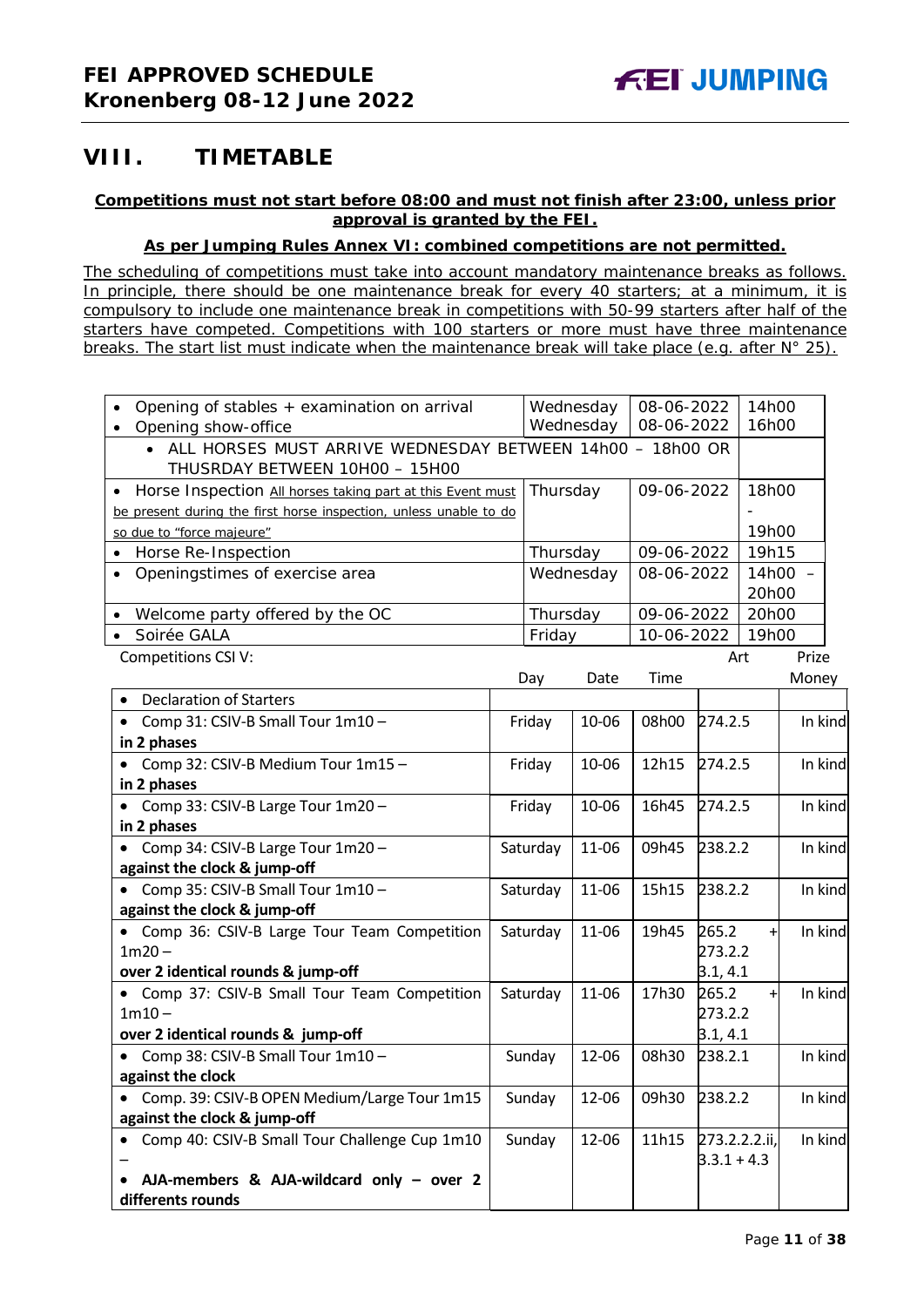

| • Comp 41: CSIV-B Large Tour Europa Cup 1m25<br>AJA-members & AJA- wildcard only - over 2<br>differents rounds | Sunday          | 12-06 | $13h15$ 273.2.2.2.ii,<br>$3.3.1 + 4.3$              | In kind |
|----------------------------------------------------------------------------------------------------------------|-----------------|-------|-----------------------------------------------------|---------|
|                                                                                                                |                 |       |                                                     |         |
|                                                                                                                |                 |       |                                                     |         |
| <b>Total Prize Money</b>                                                                                       |                 |       |                                                     |         |
| Prizes in Kind                                                                                                 |                 |       | Prizes in kind must be easily convertible into cash |         |
|                                                                                                                | (GRs Art. 127). |       |                                                     |         |

## **Overall Prize Money: € 0,-**

**Applicable government tax to be deducted from Prize Money (see also XIV.8): x%**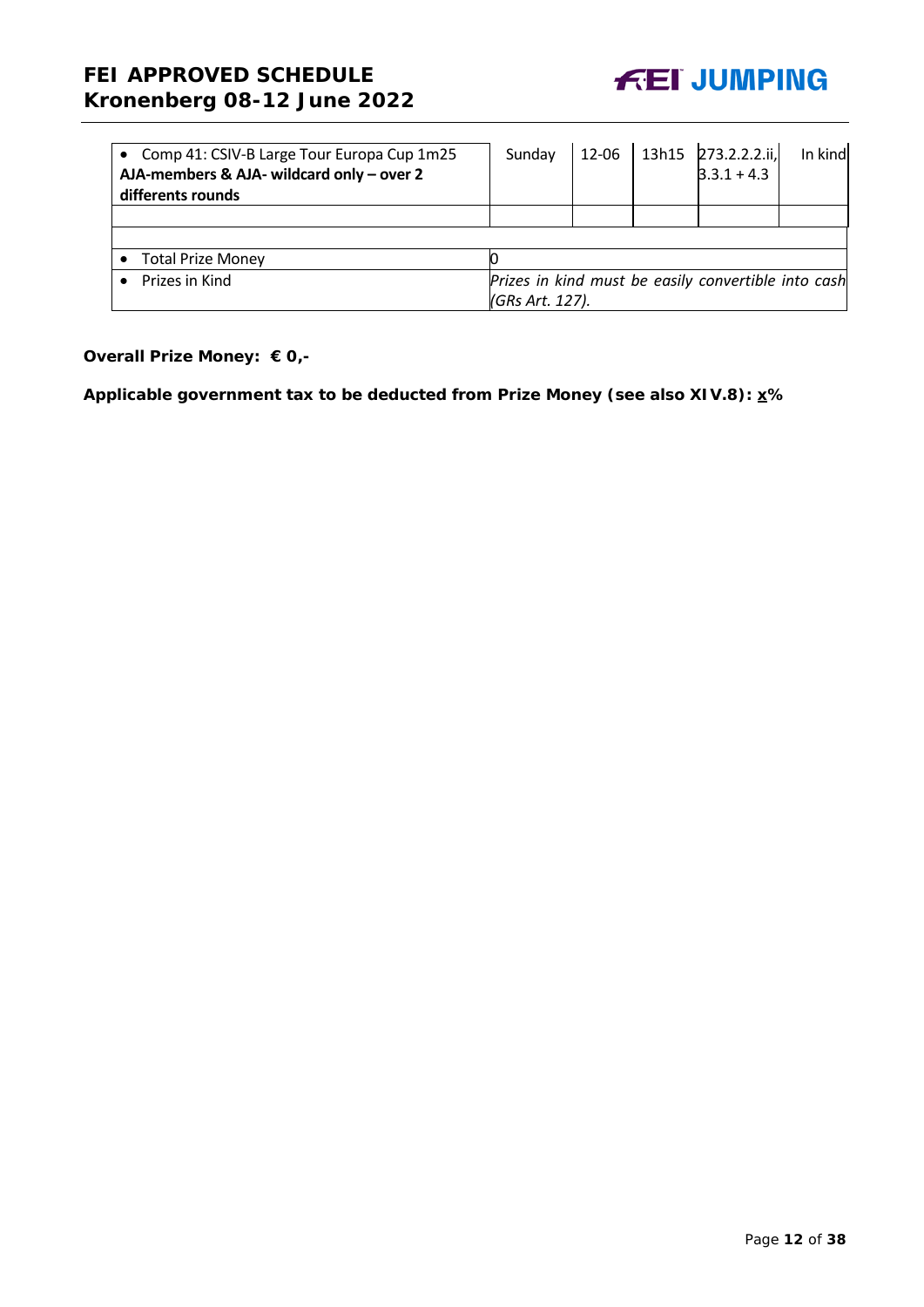<span id="page-12-0"></span>

# **FIRST DAY : FRIDAY DATE : 10 June 2022 Each horse in competitions for CSIV-B may compete in 2 competitions the first day. COMPETITION No: 31 Small Tour Milestone Farm Arena Time:** 08.00am Type of Competition : Competition in Two Phases Acc. to Article: 274.2.5 Competition description: First phase not against the clock, second phase against the clock Jump-off (if any) No Speed/Fixed time 350 m/mn Height of obstacles: 1m10, no water jump Number of horses per athlete 3 Number of Starters: 100<sup>\*</sup> (if more than 100 take part then please refer to Section XIV point 10) Total prize money: min. 12 prizes 12 prizes in Kind 12 plaques by organizer Please specify prize money amount for each athlete placed  $13<sup>th</sup>$  and beyond: Prizes in Kind \* \* \* \* \* \* \* \* \* \* \* **COMPETITION No: 32 Medium Tour Barnbridge Arena Time: Approx. 12h15** Type of Competition : Competition in Two Phases Acc. to Article: 274.2.5 Competition description: First phase not against the clock, second phase against the clock J ump-off (if any) No Speed/Fixed time 350 m/mn Height of obstacles: 1m15, no water jump Number of horses per athlete 3 Number of Starters: 100<sup>\*</sup> (if more than 100 take part then please refer to Section XIV point 10) Total prize money: min. 12 prizes 12 prizes in Kind 12 plaques by organizer Please specify prize money amount for each athlete placed 13th and beyond: Prizes in Kind

\* \* \* \* \* \* \* \* \* \*

**COMPETITION No: 33 Large Tour** Milestone Farm Arena Time: Approx. 16h45

**Combinations that participate in this competition are not allowed to participate in competition n°87(Small Tour Team competition) and 11 (Small Tour Challenge Cup)**

Type of Competition : Competition in Two Phases Acc. to Article: 274.2.5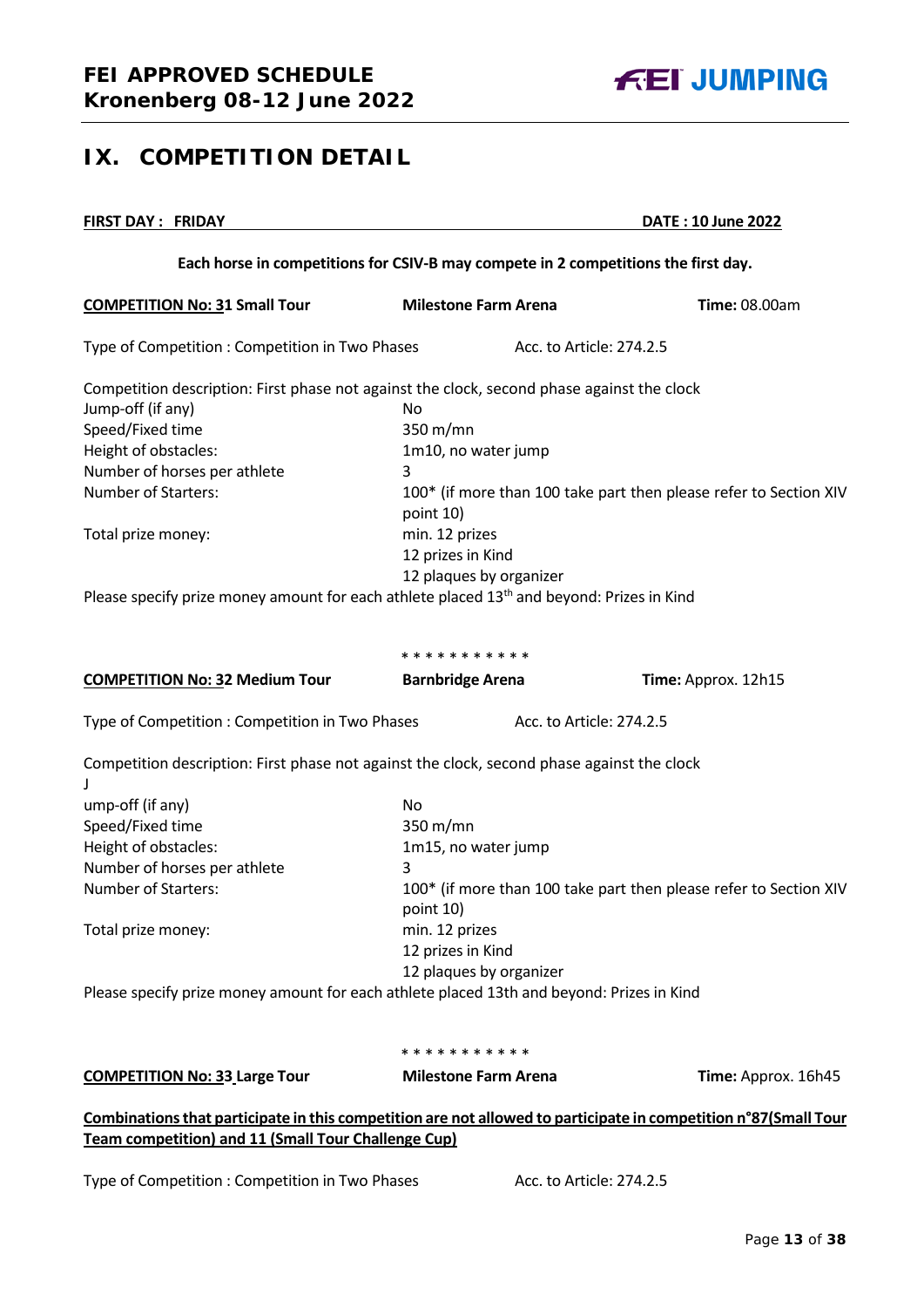

#### Competition description: First phase not against the clock, second phase against the clock

| Jump-off (if any)                                                                         | No                                                                |
|-------------------------------------------------------------------------------------------|-------------------------------------------------------------------|
| Speed/Fixed time                                                                          | $350 \text{ m/min}$                                               |
| Height of obstacles:                                                                      | 1m20, no water jump                                               |
| Number of horses per athlete                                                              | 3                                                                 |
| <b>Number of Starters:</b>                                                                | 100* (if more than 100 take part then please refer to Section XIV |
|                                                                                           | point 10)                                                         |
| Total prize money:                                                                        | min. 12 prizes                                                    |
|                                                                                           | 12 prizes in Kind                                                 |
|                                                                                           | 12 plaques by organizer                                           |
| Please specify prize money amount for each athlete placed 13th and beyond: Prizes in Kind |                                                                   |

\* \* \* \* \* \* \* \* \* \*

| <b>SECOND DAY : SATURDAY</b> | DATE: 11-06-2022 |
|------------------------------|------------------|
|                              |                  |

#### **Each horse may participate this second day in only 1 competition per day**

**COMPETITION No: 34 Large Tour** Milestone Farm Arena **Time:** Approx. 09h45

## **Combinations that participate in this competition are not allowed to participate in competitions n°11 (Small Tour Challenge Cup)**

Type of Competition: Table A against the clock with jump-off Acc. to Article: 238.2.2

Competition description: Athletes with equality of Penalties for any place are placed in accordance with the time taken to complete the round.

| Jump-off (if any)            | Yes                                                                            |
|------------------------------|--------------------------------------------------------------------------------|
| Speed/Fixed time             | 350 m/mn                                                                       |
| Height of obstacles:         | 1m20, no water jump                                                            |
| Number of horses per athlete | 3                                                                              |
| Number of Starters:          | 100* (if more than 100 take part then please refer to Section XIV<br>point 10) |
| Total prize money:           | min. 12 prizes                                                                 |
|                              | 12 prizes in Kind                                                              |
|                              | 12 plaques by organizer                                                        |
|                              |                                                                                |

Please specify prize money amount for each athlete placed 13th and beyond: Prizes in Kind

#### \* \* \* \* \* \* \* \* \* \* \*

**COMPETITION No: 35 Small Tour** Barnbridge Arena **Time:** Approx 15h15

Type of Competition: Table A against the clock with jump-off Acc. to Article: 238.2.2

Competition description: This is a Competition against the clock, but in the event of equality of Penalties for first place, there will be one jump-off against the clock. Other Athletes are placed according to their Penalties and time in the first round.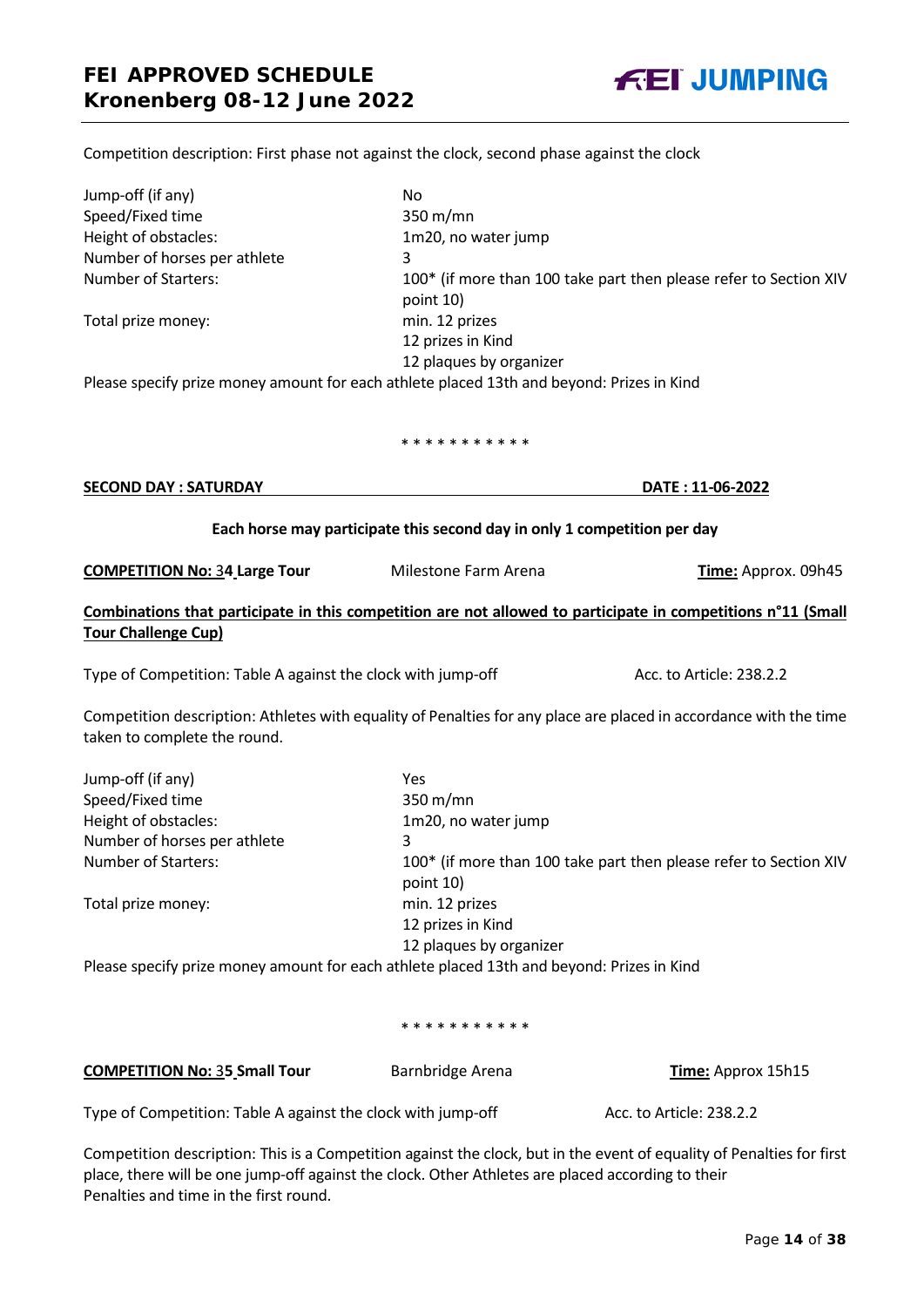Jump-off (if any) Yes Speed/Fixed time 350 m/mn Height of obstacles: 1m10, no water jump Number of horses per athlete 3

Number of Starters: 100<sup>\*</sup> (if more than 100 take part then please refer to Section XIV point 10) Prizes in Kind: min. 12 prizes 12 prizes in Kind 12 plaques by organizer

Please specify prize money amount for each athlete placed 13th and beyond: Prizes in Kind

\* \* \* \* \* \* \* \* \* \* \*

**COMPETITION No: 36 Large Tour AJA Team Competition Barnbridge Arena Time:** Approx 19h45

**Combinations that participate in this competition are not allowed to participate in competition n°11 (Small Tour Challenge Cup).**

#### **Counting for the AJA Ambassador Cup 2022.**

Type of Competition: Jumping competition **with 2 identical rounds and jump-off**. Acc. to Article: 265.2 + 273.2.2 + 273.3.1 + 273.4.1 + AJA-Rules "Ambassador Cup" and following conditions:

Competition description:

- Article: 265.2 : Other team competitions: other competitions for teams may be organized, according to the conditions in the schedule. However, they may never be called Nations Cup competition or Sponsor Team competition. There can be no reference to representation of a nation. -

- Article: 273.2.2 : A limited number of teams return to the second round: 25% or a minimum of the best 6 teams will go forward to the second round.  $\blacksquare$  - This competition comprises, with the same speed, two identical courses, ten to twelve obstacles, height 1.20 m, spread 1.30 m and no water jump.

Each athlete must participate with the same horse.

- First round: against the clock
- Second round: not against the clock.

Starting order of the teams: reverse order of penalties and time of the best 3 athletes in the 1st round.

Only 6 teams will go forward to the second round. In case of equality of penalties and time for the 6th place after the first round, these teams concerned will all go forward to the second round.

- If a team, comprising four Athletes, cannot improve its placing in the first or second round after its third Athlete has completed his course, the fourth Athlete may be withdrawn.

- If a team is qualified to take part in the second round, an Athlete eliminated or retired in the first round may start in the second round.

- Placing of teams after the second round is decided as follows: the total penalties of the best three athletes per team in the first round are added to the total penalties of the best three athletes per team in the second round. Teams that have not participated to the second round are not placed.

- In case of equality of penalties after the second round:

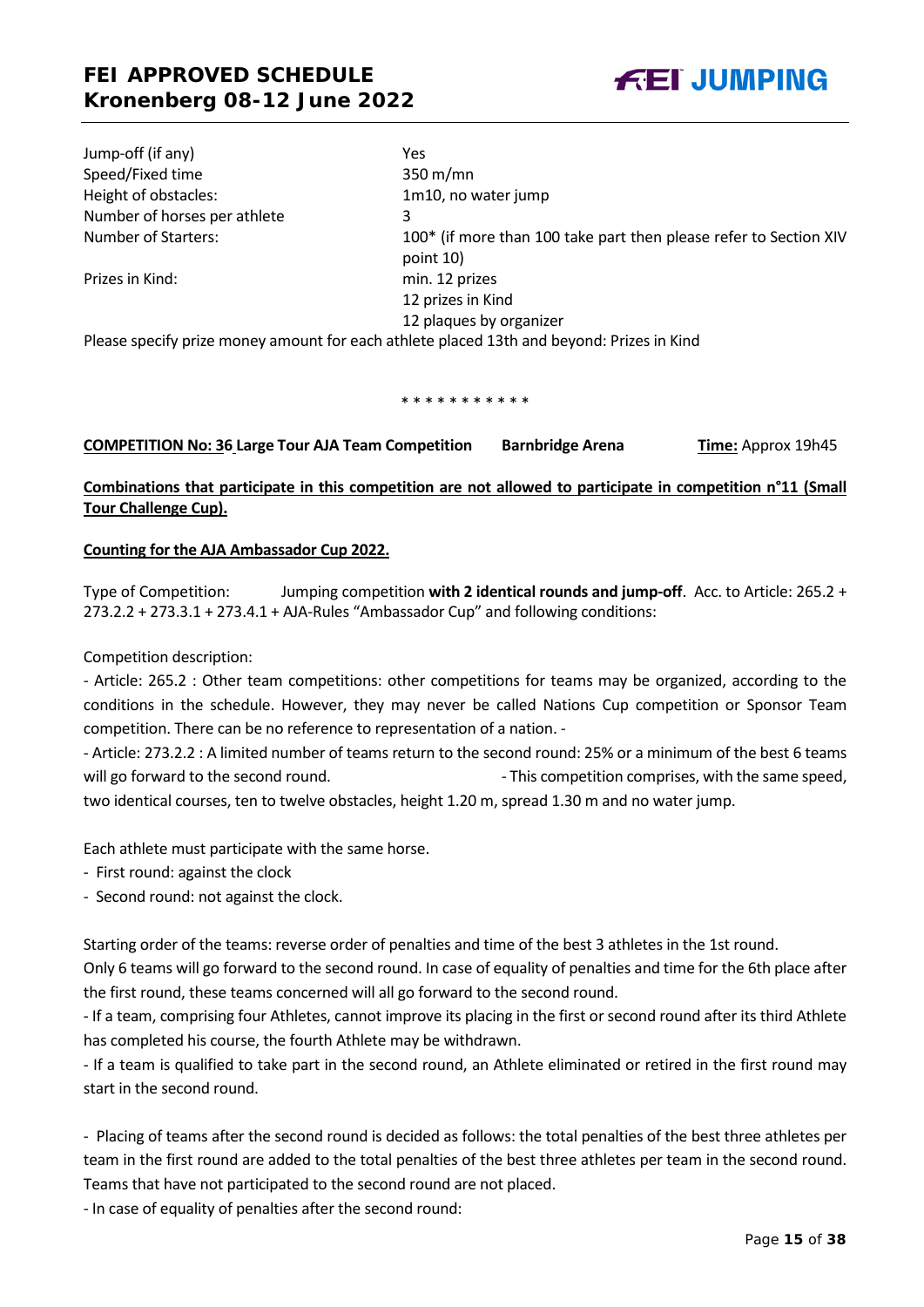- for the first place, there will be a jump-off in which one athlete per team will participate.
- For the other places: teams will be placed according to aggregate Penalties over both rounds and the time incurred in the first round.

The Chef d'Equipe determines which member of his team will participate in the jump-off.

Any one of the team members may take part in the jump-off.

The jump-off takes place against the clock over a min. of six obstacles.

In case of equality of penalties and time after the jump-off, the teams concerned will be placed equal first. Jump-off starting order: same as 2nd round

| A team consists of 4 or 3 athletes.                          |  |
|--------------------------------------------------------------|--|
| Teams selected by AJA-delegates.                             |  |
| Yes                                                          |  |
| $350 \text{ m/m}$                                            |  |
| 1m20, no water-jump                                          |  |
| 1 horse per athlete                                          |  |
| max 12 teams                                                 |  |
| 6 teams are placed                                           |  |
| 4 blankets & 4 prizes of Honour by AJA for the winning team, |  |
| 6X4 plaques by AJA,                                          |  |
| 6x4 prizes in kind by organizer                              |  |
|                                                              |  |

\* \* \* \* \* \* \* \* \* \* \*

## **COMPETITION No: 37 Small Tour AJA Team Competition Barnbridge Arena <b>Time:** Approx 17h30

## **Combinations that participate in this competition may not have participated in competition n°3 (Large Tour).**

## **Counting for the AJA Friendship Cup 2022.**

Type of Competition: Jumping competition with **2 identical rounds and jump-off.** Acc. to Article: 265.2 + 273.2.2 + 273.3.1 + 273.4.1 + AJA-Rules "Friendship Cup" and following conditions:

Competition description:

- Article: 265.2 : Other team competitions: other competitions for teams may be organized, according to the conditions in the schedule. However, they may never be called Nations Cup competition or Sponsor Team competition. There can be no reference to representation of a nation.

- Article: 273.2.2 : A limited number of teams return to the second round: 25% or a minimum of the best 6 teams will go forward to the second round.  $\blacksquare$  - This competition comprises, with the same speed, two identical courses, ten to twelve obstacles, height 1.10 m, spread 1.20 m and no water jump.

Each athlete must participate with the same horse.

- First round: against the clock
- Second round: not against the clock.

Starting order of the teams: reverse order of penalties and time of the best 3 athletes in the 1st round.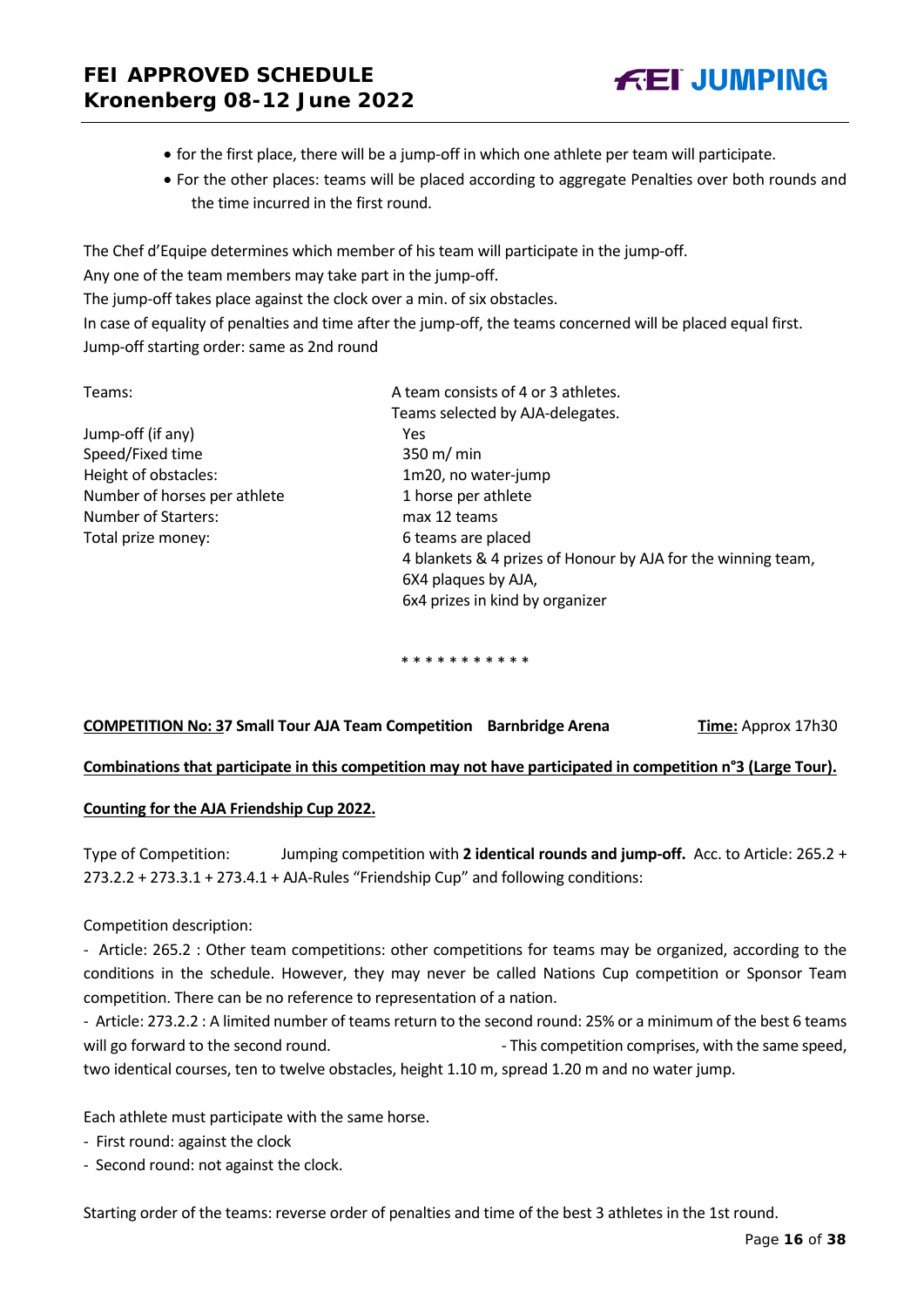Only 6 teams will go forward to the second round. In case of equality of penalties and time for the 6th place after the first round, these teams concerned will all go forward to the second round.

**FEI JUMPING** 

- If a team, comprising four Athletes, cannot improve its placing in the first or second round after its third Athlete has completed his course, the fourth Athlete may be withdrawn.

- If a team is qualified to take part in the second round, an Athlete eliminated or retired in the first round may start in the second round.

- Placing of teams after the second round is decided as follows: the total penalties of the best three athletes per team in the first round are added to the total penalties of the best three athletes per team in the second round. Teams that have not participated to the second round are not placed.

- In case of equality of penalties after the second round:

- for the first place, there will be a jump-off in which one athlete per team will participate.
- For the other places: teams will be placed according to aggregate Penalties over both rounds and the time incurred in the first round.

The Chef d'Equipe determines which member of his team will participate in the jump-off.

Any one of the team members may take part in the jump-off.

The jump-off takes place against the clock over a min. of six obstacles.

In case of equality of penalties and time after the jump-off, the teams concerned will be placed equal first. Jump-off starting order: same as 2nd round

| Teams:                       | A team consists of 4 or 3 athletes.                          |
|------------------------------|--------------------------------------------------------------|
|                              | Teams selected by AJA-delegates.                             |
| Jump-off (if any)            | Yes                                                          |
| Speed/Fixed time             | 350 m/ min                                                   |
| Height of obstacles:         | 1m10, no water-jump                                          |
| Number of horses per athlete | 1 horse per athlete                                          |
| <b>Number of Starters:</b>   | max 12 teams                                                 |
| Total prize money:           | 6 teams are placed                                           |
|                              | 4 blankets & 4 prizes of Honour by AJA for the winning team, |
|                              | 6X4 plaques by AJA,                                          |
|                              | 6x4 prizes in kind by organizer                              |
|                              |                                                              |

\* \* \* \* \* \* \* \* \* \* \*

| <b>THIRD DAY: SUNDAY</b> | DATE: 12-06-2022                                                         |
|--------------------------|--------------------------------------------------------------------------|
|                          | Each horse may participate this third day in only 1 competition per day. |

| <b>COMPETITION No: 39 Medium-Large Tour</b> Milestone Farm Arena | Time: Approx 09h30 |
|------------------------------------------------------------------|--------------------|
|                                                                  |                    |

Type of Competition: Table A against the clock with jump-off Acc. to Article: 238.2.2

Competition description: This is a Competition against the clock, but in the event of equality of Penalties for first place, there will be one jump-off against the clock. Other Athletes are placed according to their Penalties and time in the first round.

Jump-off (if any) Yes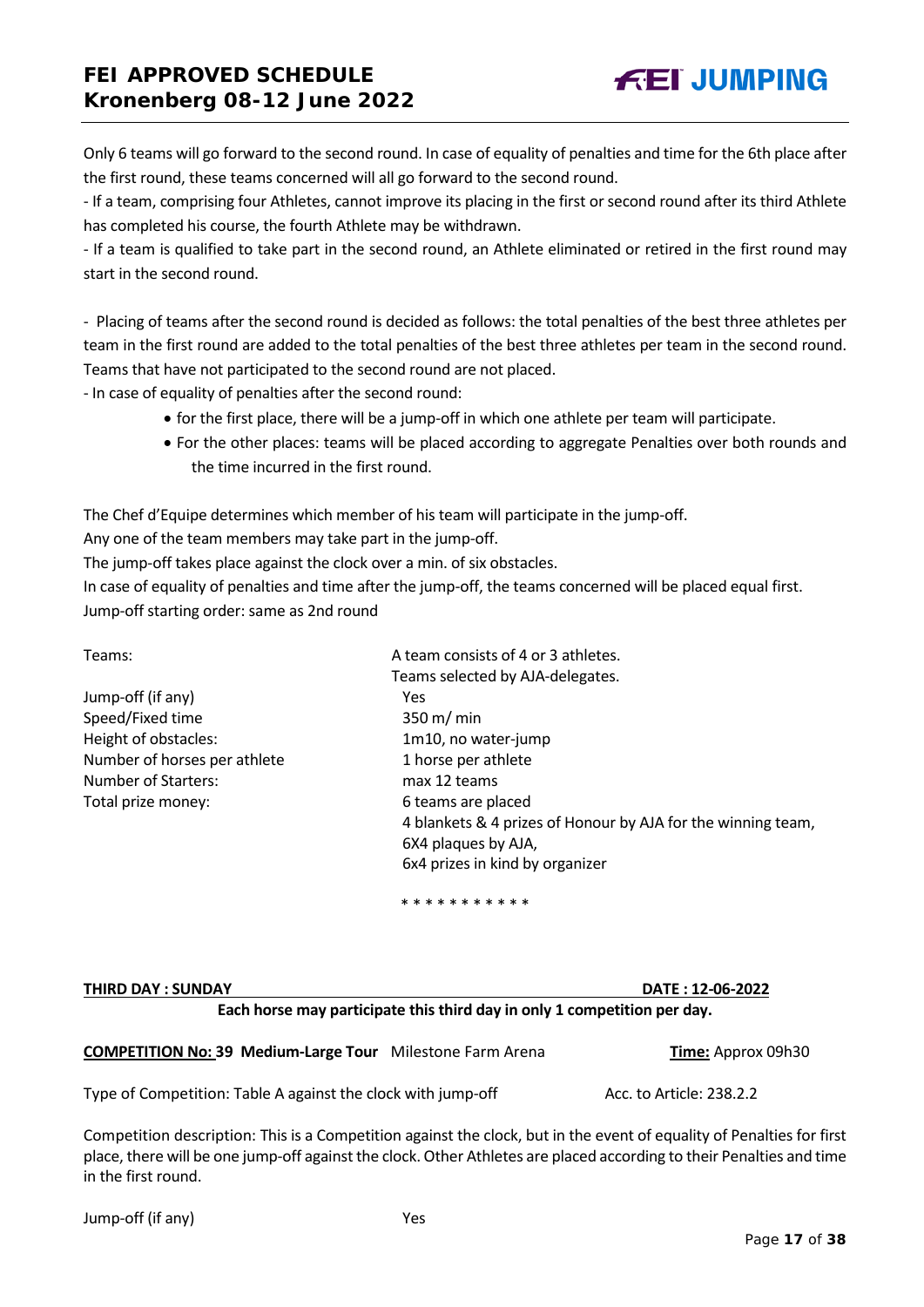

| Speed/Fixed time                        | $350 \text{ m/min}$                                                                       |
|-----------------------------------------|-------------------------------------------------------------------------------------------|
| Height of obstacles:                    | 1m15 no water jump                                                                        |
| Number of horses per athlete            | 3                                                                                         |
| <b>Number of Starters:</b><br>point 10) | 100* (if more than 100 take part then please refer to Section XIV                         |
| Total prize money:                      | min. 12 prizes                                                                            |
|                                         | 12 prizes in Kind                                                                         |
|                                         | 12 plaques by organizer                                                                   |
|                                         | Please specify prize money amount for each athlete placed 13th and beyond: Prizes in Kind |

| <b>COMPETITION No: 38 Small Tour</b> | Milestone Farm Arena      | <b>Time:</b> Approx. 08h30 |
|--------------------------------------|---------------------------|----------------------------|
| Type of Competition:                 | Table A against the clock | Acc. to Article: 238.2.1   |

Competition description: Athletes with equality of Penalties for any place are placed in accordance with the time taken to complete the round.

| Jump-off (if any)            | No.                                                                                       |
|------------------------------|-------------------------------------------------------------------------------------------|
| Speed/Fixed time             | $350 \text{ m/min}$                                                                       |
| Height of obstacles:         | 1m10, no water jump                                                                       |
| Number of horses per athlete | 3                                                                                         |
| <b>Number of Starters:</b>   | 100* (if more than 100 take part then please refer to Section XIV<br>point 10)            |
| Prizes in Kind:              | min. 12 prizes                                                                            |
|                              | 12 prizes in Kind                                                                         |
|                              | 12 plaques by organizer                                                                   |
|                              | Please specify prize money amount for each athlete placed 13th and beyond: Prizes in Kind |

\* \* \* \* \* \* \* \* \* \* \*

**COMPETITION No: 41 Large Tour AJA Europa Cup** Milestone Farm Arena **Time:** Approx 13h15

**In competitions of the AJA Europa Cup, only AJA members can participate which are registered for this Cup and non-AJA-members with an AJA-wildcard can participate.** 

## **Counting for the AJA Europa Cup 2022.**

Type of Competition: Large Tour, Competition over **2 different rounds without jump-off**

Open only to Athletes who are registered for the Europa Cup 2022.

Acc. to Articles: 273.2, 273.2.2.2.ii, 3.3.1 + 4.3 + AJA Rules "Europa Cup".

Competition description: Jumping competition with 2 different rounds, without jump-off 1st round: Table A, against the clock

2nd round: Table A, against the clock, over a shorter course with a minimum of 10 obstacles.

#### **There will be a break of 20 minutes between the 2 rounds, with a new course inspection.**

25% but a minimum of 16 Athletes return for the second round, based on their penalties and time in the first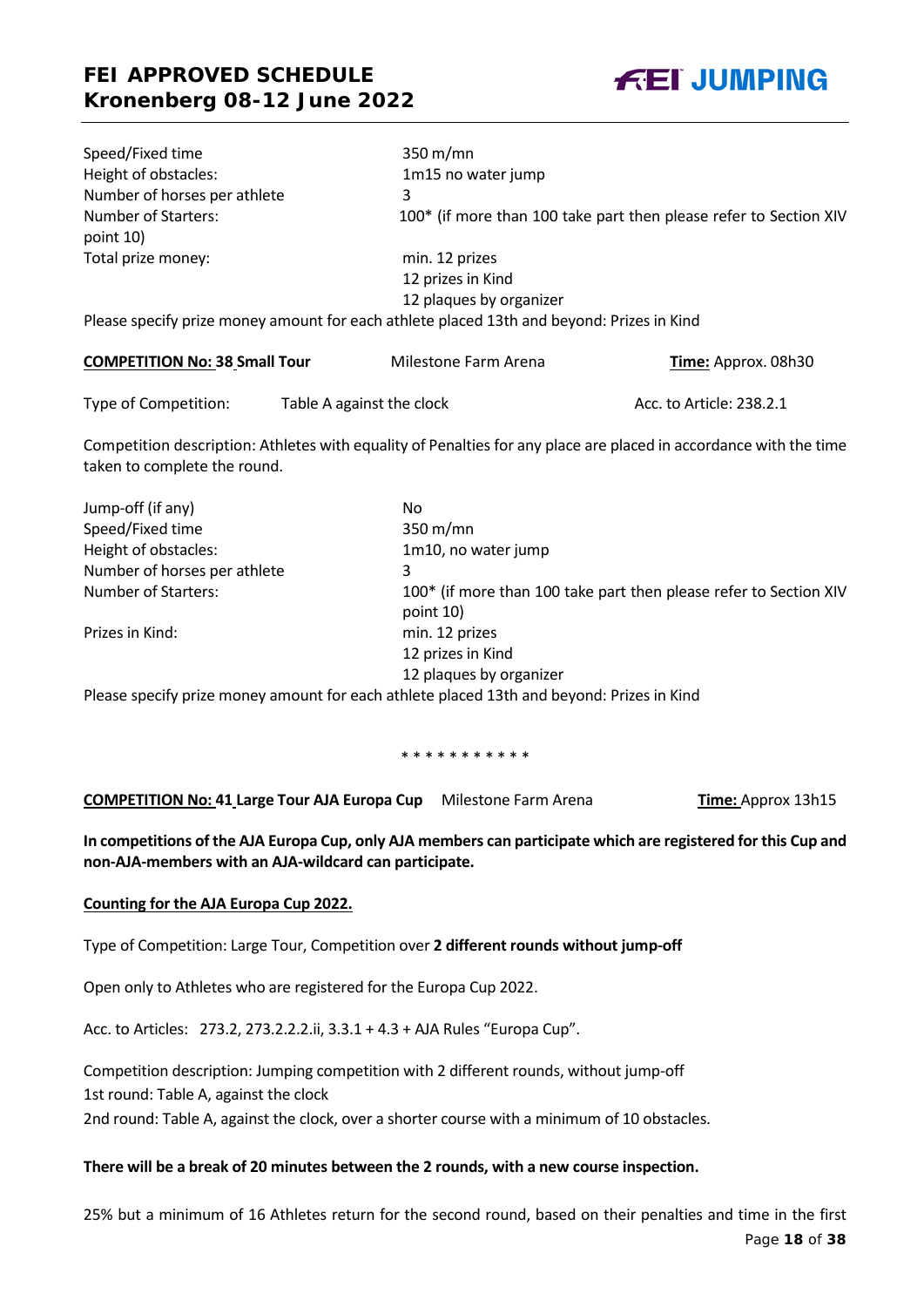## **FEI APPROVED SCHEDULE Kronenberg 08-12 June 2022**



round; in any case all Athletes without penalties in the first round, return for the second round (FEI-Art 273.2.2.2.ii).

Placement will be acc.to aggregate penalties from both rounds and the time of the 2nd round.

Starting Order – 1st round By draw

Starting Order – 2nd round In the reverse order of the intermediate ranking of the 1st round. Athletes retain their drawn order in case of equality of penalties and time.

Jump-off (if any) no Speed/Fixed time 350 m/mn Height of obstacles: 1m25, no water jump Number of horses per athlete 1 Number of Starters: 100 Total prize money: prizes in kind

12 riders minimum are placed 1 blanket & 1 prize of honor AJA 12 plaques AJA 12 prizes in kind by OC 16 best competitors receive points for the AJA Europa Cup 2022.

Please specify prize money amount for each athlete placed 13th and beyond: Prizes in Kind

\* \* \* \* \* \* \* \* \* \* \*

**COMPETITION No: 40 Small Tour AJA Challenge Cup** Milestone Farm Arena **Time:** Approx. 11h15

**Combinations that participate in this competition may not have participated in competitions n°3 (Large Tour) or n°4 (Large Tour) or n°6 (Large Tour Team competition).**

**In competitions of the AJA Challenge Cup, only AJA members can participate which are registered for this Cup and non-AJA-members with an AJA-wildcard can participate.**

#### **Counting for the AJA Challenge Cup 2022.**

Type of Competition: Small Tour, Competition over **2 different rounds without jump-off** 

Open only to Athletes who are registered for the Challenge Cup 2022. Acc. to Articles: 273.2, 273.2.2.2.ii, 3.3.1 + 4.3 + AJA Rules "Challenge Cup".

Competition description: Jumping competition with 2 different rounds, without jump-off 1st round: Table A, against the clock

2nd round: Table A, against the clock, over a shorter course with a minimum of 10 obstacles.

#### **There will be a break of 20 minutes between the 2 rounds, with a new course inspection.**

Page **19** of **38** 25% but a minimum of 16 Athletes return for the second round, based on their penalties and time in the first round; in any case all Athletes without penalties in the first round, return for the second round (FEI-Art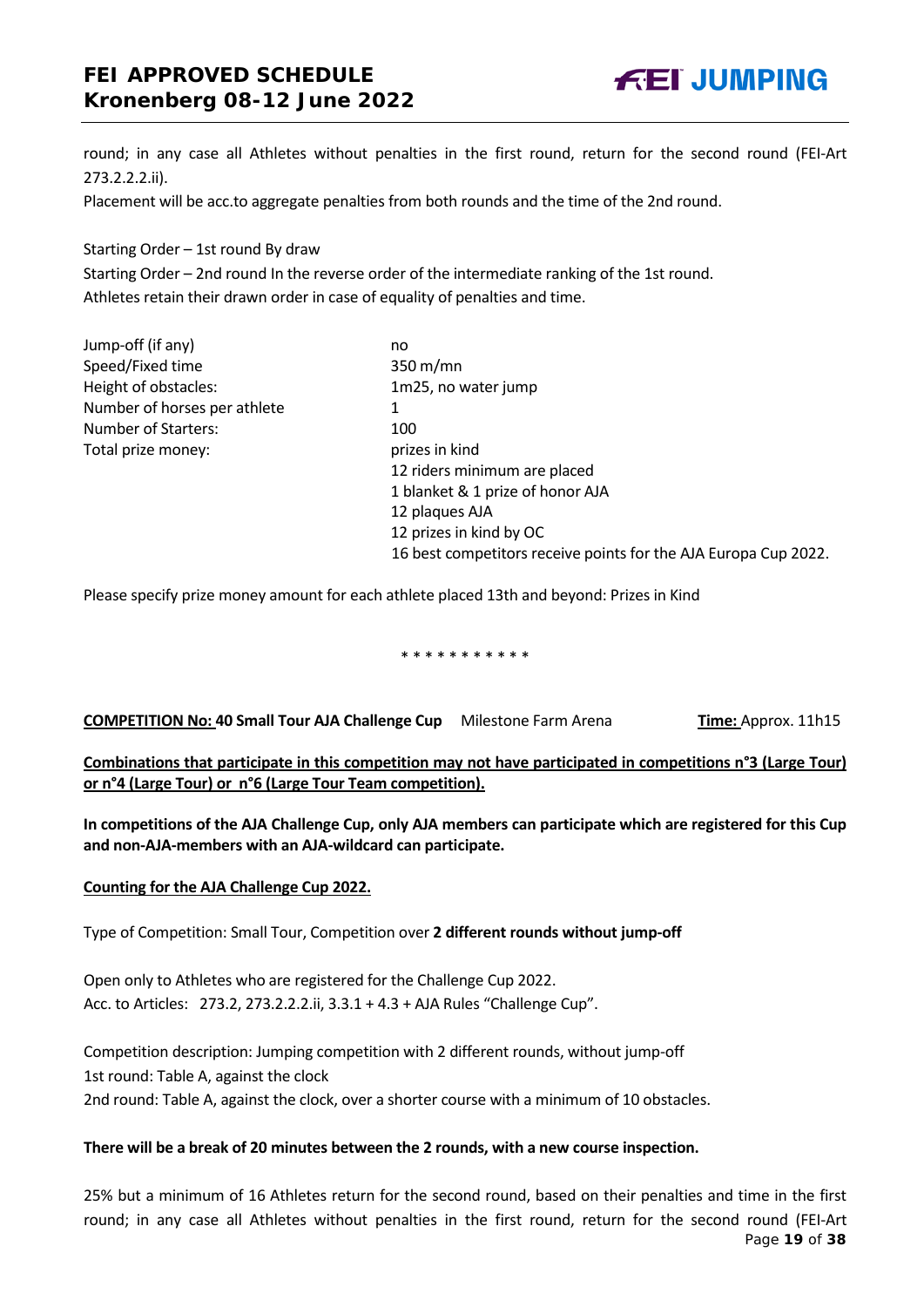

## 273.2.2.2.ii).

Placement will be acc.to aggregate penalties from both rounds and the time of the 2nd round. Starting Order – 1st round By draw Starting Order – 2nd round In the reverse order of the intermediate ranking of the 1st round. Athletes retain their drawn order in case of equality of penalties and time.

| Jump-off (if any)            | no   |
|------------------------------|------|
| Speed/Fixed time             | 350  |
| Height of obstacles:         | 1m   |
| Number of horses per athlete | 1    |
| <b>Number of Starters:</b>   | 100  |
| Total prize money:           | priz |
|                              |      |

 $350$  m/mn 1m10, no water jump prizes in kind 12 riders minimum are placed 1 blanket & 1 prize of honor AJA 12 plaques AJA 12 prizes in kind by OC 16 best competitors receive points for the AJA Challenge Cup 2022.

Please specify prize money amount for each athlete placed 13th and beyond: Prizes in Kind

\* \* \* \* \* \* \* \* \* \* \*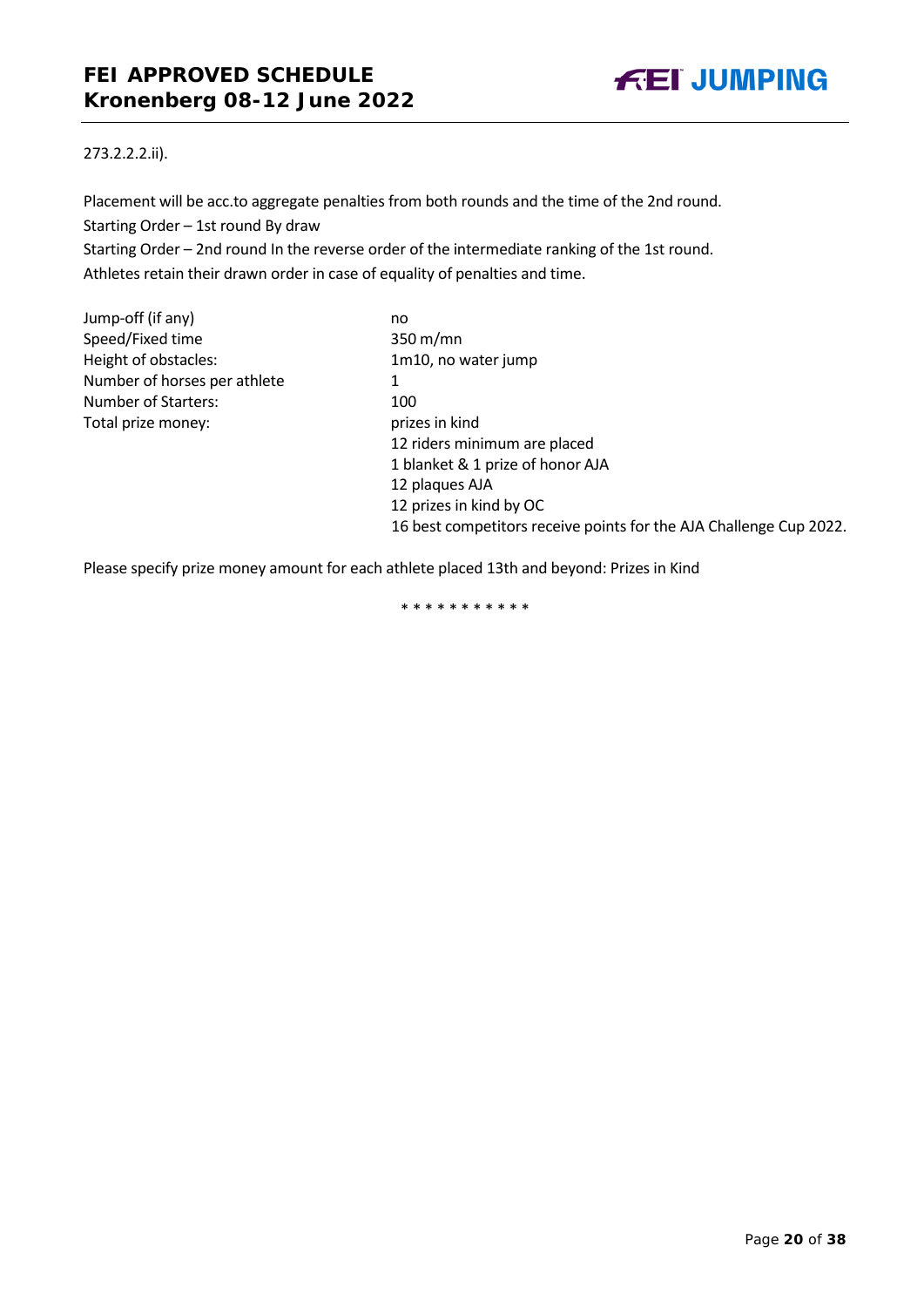

## <span id="page-20-0"></span>**X. FACILITIES OFFERED**

#### <span id="page-20-1"></span>**1. ATHLETES**

#### **Accommodation**

Hotel: Parkhotel Horst (approx. 5km) Address: Tienrayseweg 2 / 5961 NL Horst Telephone: 0031-773976000 At the expense of: The Organiser  $\Box$  or Athletes  $\boxtimes$ Accommodated (bed and breakfast) from to

#### **Meals**

At the expense of: The Organiser  $\Box$  or Athletes  $\boxtimes$ Meals provided from Wednesday to Sunday .

Athletes have to make hotel reservations themselves

#### <span id="page-20-2"></span>**2. GROOMS**

#### **Accommodation.**

Requests for accommodation must be sent with entries. At the expense of: The Organiser  $\Box$  or Athletes  $\boxtimes$ Accommodated (bed and breakfast) from to

#### **Meals.**

At the expense of: The Organiser  $\Box$  or Athletes  $\boxtimes$ Meals provided from Wednesday to Sunday .

Free breakfast provided from Thursday - Sunday (times will be published at online.equipe.com)

**NB**: If applicable, Organiser must provide proper sanitary conditions. The showering facilities should be sufficient for both male and female grooms with hot and cold water. Shower facilities as well as restrooms should at all times be in a state of cleanliness.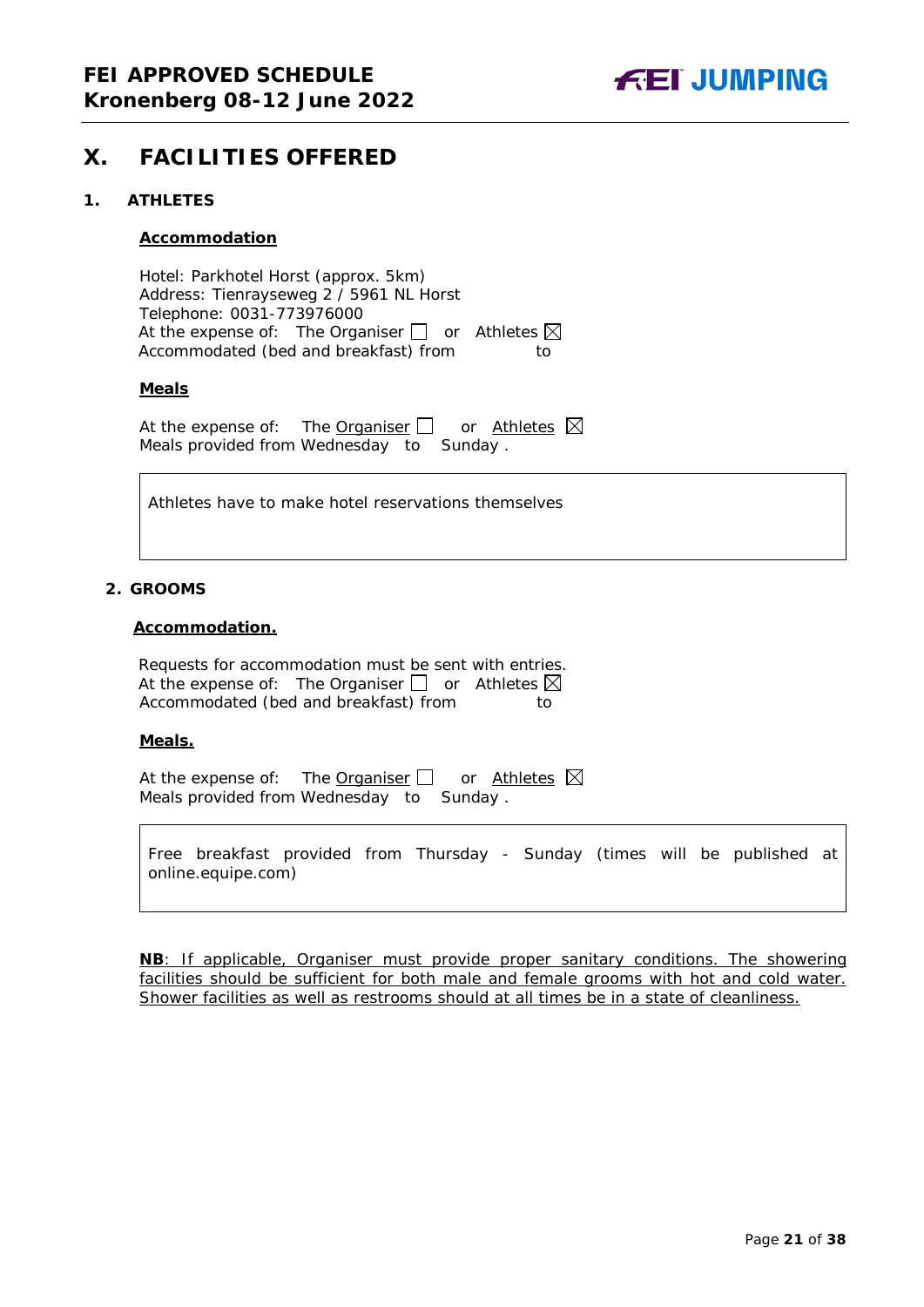# <span id="page-21-0"></span>**XI. LOGISTICAL/ADMINISTRATIVE/TECHNICAL INFORMATION**

#### <span id="page-21-1"></span>**1. DRAW**

List of Draws, time, date and location: Thursday 9 June 2022-18h00 - Showoffice

## <span id="page-21-2"></span>**2. COMPETITION ARENA(S)**

| Arena:           | Milestone Farm Arena(Sand)                                |
|------------------|-----------------------------------------------------------|
| Dimensions:      | 85m x 90m                                                 |
| Type of footing: | sand(Agterberg)                                           |
| Arena:           | Barnbridge Arena (Grass)                                  |
| Dimensions:      | $120m \times 60m$                                         |
| Type of footing: | grass (Agterberg)                                         |
| Arena:           | Barnbridge Arena(Sand) (Only used in case of bad weather) |
| Dimensions:      | 85m x 55m                                                 |
| Type of footing: | sand(Agterberg)                                           |

*We will use the whole weekend the grass arena (Barnbridge arena). Only in case of bad weather circumstances it is possible that instead of the grass arena we will use the sand arena.* 

## <span id="page-21-3"></span>**3. PRACTICE ARENA(S)**

| Arena:           | Arena North (Indoor Flatwork)                             |
|------------------|-----------------------------------------------------------|
| Dimensions:      | 95m x 35m                                                 |
| Type of Footing: | sand (Agterberg)                                          |
| Arena:           | 4Horses Arena (Indoor warmingup for Milestone Farm Arena) |
| Dimensions:      | 70m x 30m                                                 |
| Type of Footing: | sand (Agterberg)                                          |
| Arena:           | Arena East (Outdoor warmingup for Milestone Farm Arena)   |
| Dimensions:      | 85m x 55m                                                 |
| Type of Footing: | sand (Agterberg)                                          |
| Arena:           | Arena Small East (warmingup Barnbridge Arena)             |
| Dimensions:      | 90m x 30m                                                 |
| Type of Footing: | sand (Agterberg)                                          |

Riders must have the possibility to exercise their horses in an exercise area under a Steward's supervision at least 30 minutes per day outside of the competition warm-up period. Details of opening times of exercise areas must be included in the timetable.

## <span id="page-21-4"></span>**4. STABLES**

Size of boxes 3 m x 3 m (at least 3m x 3m) **An adequate number of stables must be at least 4m x 3m to accommodate the larger Horses.**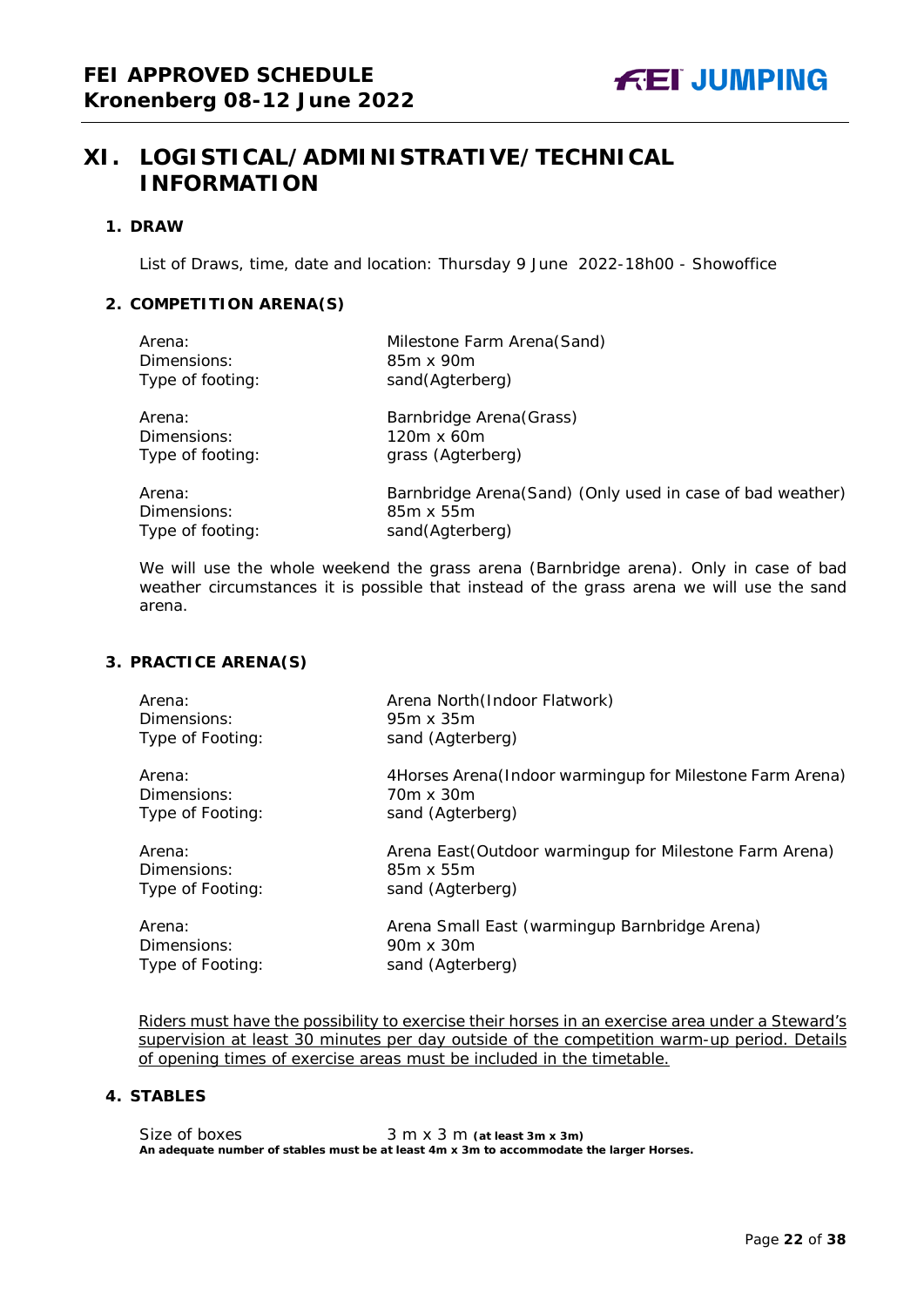**FEI JUMPING** 

Accommodation for the horses in boxes will be available temporary tent stables. Request for 20% large boxes must be send with the definite entries and will be on a first come first served bases, the cost of the large box,  $\epsilon$  50,-, will be charged additional pace for organiser to include details if necessary

#### <span id="page-22-0"></span>**5. SAFETY CUPS**

Name of Manufacturer: Type 'Isitrade' - Cardinali & Rothenberger GmbH / Bunde (GER)

#### <span id="page-22-1"></span>**6. TIMING DEVICE**

| Name of Manufacturer: | ALGE-TIMING GmbH                 |
|-----------------------|----------------------------------|
| Model:                | Timy3 WP / PR1aW / WTN           |
| FEI Report number:    | 2014001 A/ 2014002 B / 2014002 C |

#### <span id="page-22-2"></span>**7. SCORING/TIMING PROVIDER**

Will you use a FEI Certified Service Provider to manage the scoring and timing at your Event?

*(The list of certified Service Providers is available here:* [https://inside.fei.org/fei/your](https://inside.fei.org/fei/your-role/it-services/it-providers/list)[role/it-services/it-providers/list](https://inside.fei.org/fei/your-role/it-services/it-providers/list)*)*

Yes  $\boxtimes$ Name of the company: Equipe AB FEI Certified Service Provider ID number: **GU22Y101AKSCH** Contact person at Event Name: Jon Stenqvist FEI ID number: 10095447 Contact email: *Jon.stenqvist@equipe.com* 

#### *Please fill in Annex XV – FEI Entry System for the Timing Provider*

The FEI may require to be provided with real time results data feed of your Events according to FEI requirements; in this case you and your provider will be informed accordingly.

#### <span id="page-22-3"></span>**8. OTHER TECHNOLOGY/SERVICE PROVIDER(S)**

Will you use other technology/service provider(s) at your event?

No  $\boxtimes$ 

## <span id="page-22-4"></span>**9. PRIZE GIVING CEREMONY**

The owner of the winning horse/pony must be invited to the prize giving ceremony for the Grand Prix, if present at the event.

The number of athletes required to present themselves for the prize-giving ceremony of each competition is 3. For competition 07, 10 & 20 the best 6 riders .

All Prize Giving Ceremonies must strictly follow the **Covid-19 guidelines for Prize giving protocols and media activities.**

## <span id="page-22-5"></span>**10.ADVERTISING ON ATHLETES AND HORSES**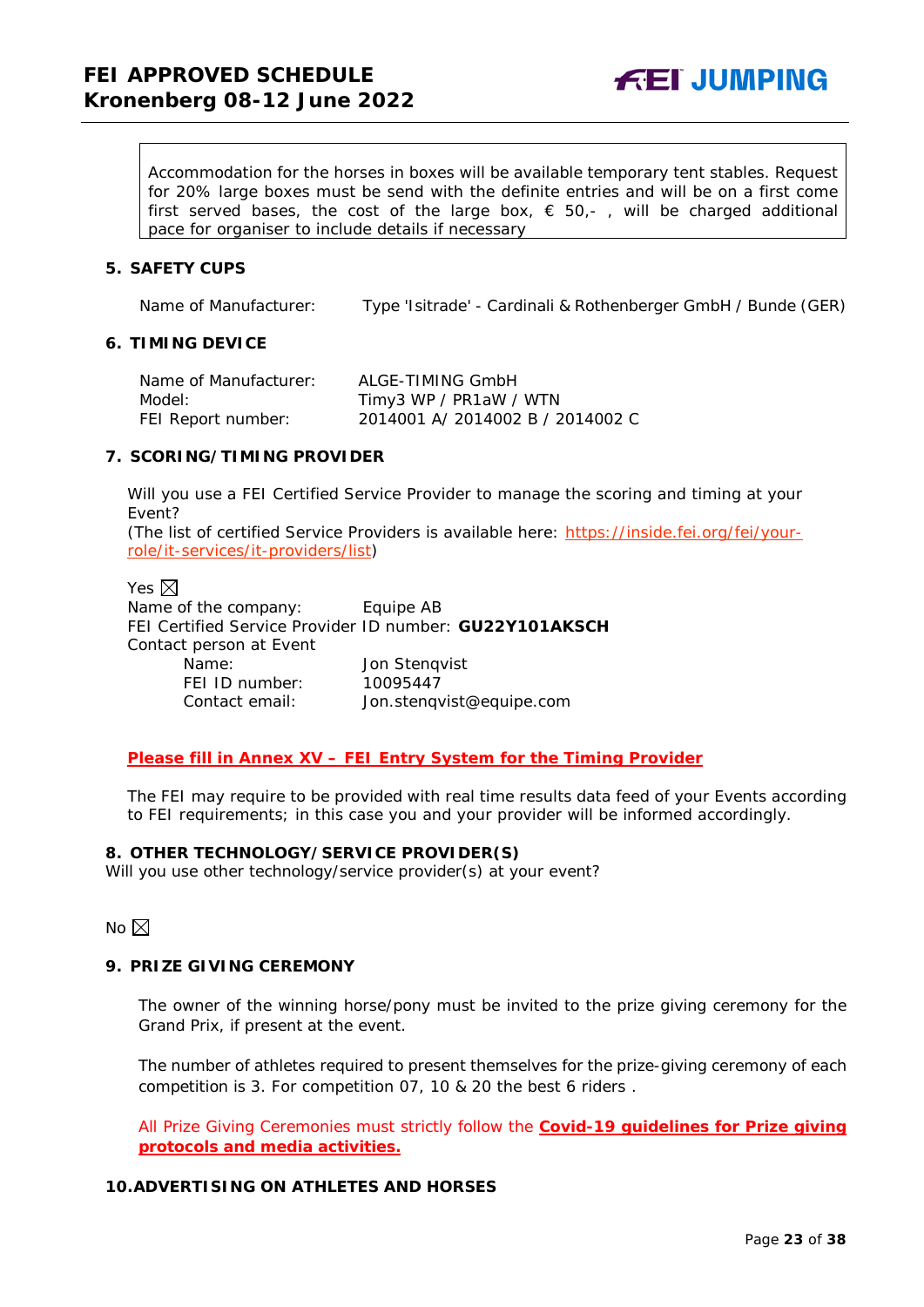

At CSI events, and all competitions except for the Nations Cup, athletes are authorised to carry the logo of their personal sponsor in accordance with the articles 256.3 and 257.3 of the FEI Jumping Rules.

The Chief Steward will check that the advertising on athletes and horses complies with these Articles.

#### <span id="page-23-0"></span>**11.TICKETING**

Are you selling tickets for spectators to attend your event: Yes  $\Box$  No  $\boxtimes$ Name of your ticketing provider: Web address to buy ticket:

#### <span id="page-23-1"></span>**12.BETTING**

Betting will be authorised by the Organiser: Yes  $\Box$  No  $\boxtimes$ 

#### <span id="page-23-2"></span>**13.TRANSPORT REIMBURSMENT HORSES / PONIES**

Transport expenses to be paid by: The Organiser  $\Box$  at per km. The Athlete  $\boxtimes$ 

#### <span id="page-23-3"></span>**14.WELCOME**

The time and date of arrival of athletes, horses and their means of transport must be given to the Organiser in order to facilitate their arrival.

#### <span id="page-23-4"></span>**15.LOCAL TRANSPORTATION - ARRANGEMENTS FROM HOTEL TO SHOWGROUNDS** Walking distance

Organiser Shuttle Service  $\Box$ Public Transport  $\Box$  to be paid by the Organiser  $\Box$  / the Athlete  $\boxtimes$ If paid by Athlete approximate cost per round trip: Approx € 25 euro Other:

#### <span id="page-23-5"></span>**16.ENTRY RIGHT TO SHOWGROUNDS/ACCREDITED PERSONS**

Entry right to the stable area according to FEI Veterinary Regulations Articles 1008-1009.

NUMBER OF ACCREDITED PERSONS:

Athlete: 1 Partner: 1 Groom: 1 Horse Owner: x two (2) accreditations per horse acc. to FEI-Passport

## <span id="page-23-6"></span>**17.SUSTAINABILITY**

Please consider the environment when organising an FEI Event. Please find useful information on FEI Sustainability here: [http://inside.fei.org/fei/your](http://inside.fei.org/fei/your-role/organisers/handbook)[role/organisers/handbook](http://inside.fei.org/fei/your-role/organisers/handbook)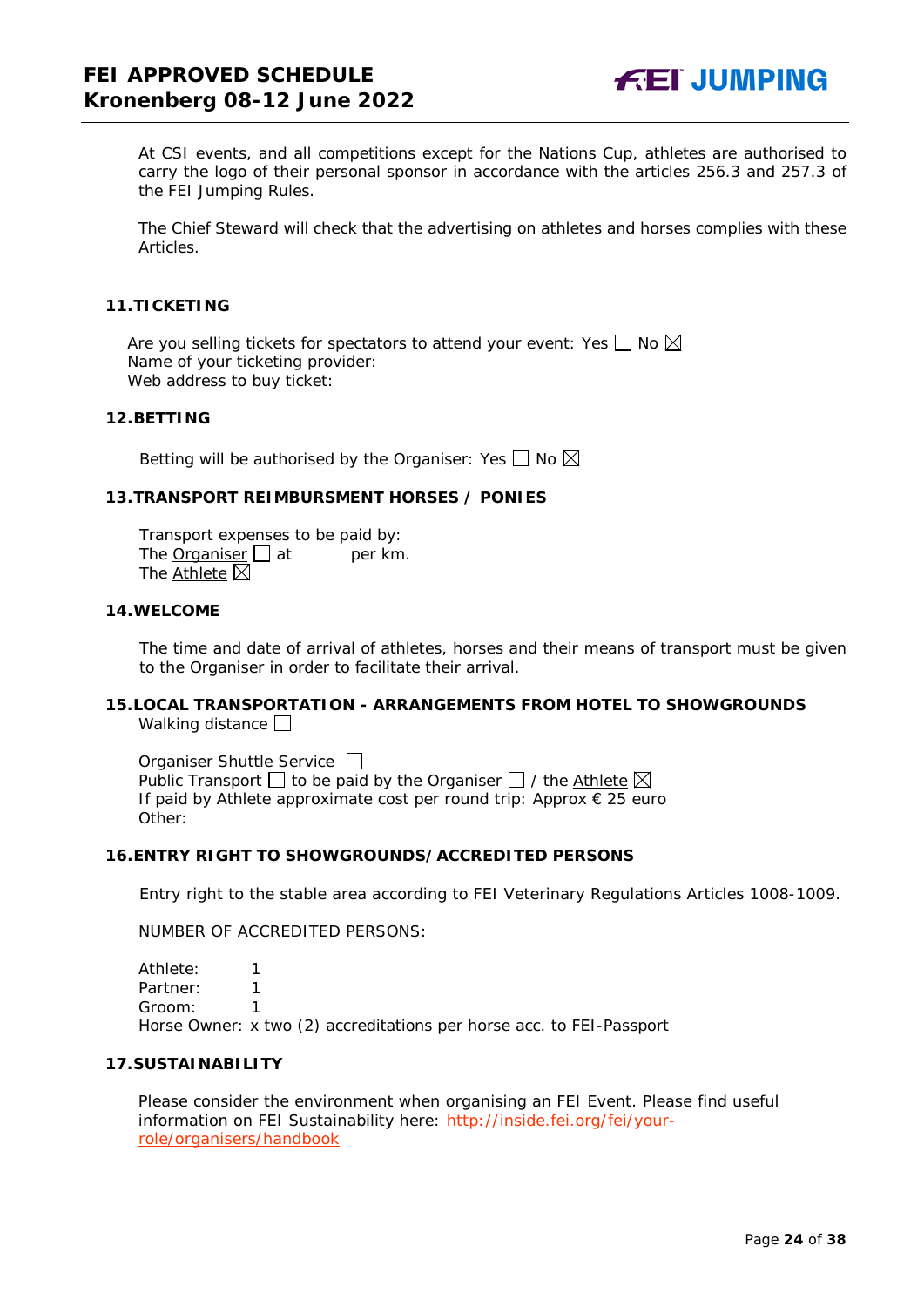## <span id="page-24-0"></span>**XII. VETERINARY MATTERS**

#### <span id="page-24-1"></span>**1. CUSTOMS FORMALITIES**

Contact details for Customs Formalities:

| Name:          | Horse Service International BV                     |                              |  |
|----------------|----------------------------------------------------|------------------------------|--|
| Address:       | Hazenkampweg 6 / 5964 PE Meterik (The Netherlands) |                              |  |
| Telephone:     | 0031-77 398 4545                                   |                              |  |
| Fax:           | 0031-773983536                                     |                              |  |
| Email:         | info@horseservice.nl                               | Website: www.horseservice.nl |  |
| Opening hours: | Monday till Friday 09h00 - 17h00                   |                              |  |

The athletes have to arrange their own transportation and are moreover responsible for arranging correct custom formalities. The OC provides a health certificate for  $\epsilon$ 70,00 (including VAT). If an athlete from outside the Netherlands will need health certificate(s), please inform the show office at you arrival and at least before Thursday 14.00 hrs pm. The OC will charge the health certificates once the NVWA has made them. For Healthpapers outside the EU & North Ireland will be an additional fee of €30 euro (incl. VAT) per horse

## <span id="page-24-2"></span>**2. HEALTH REQUIREMENTS**

## **GENERAL**

In accordance with the FEI Code of Conduct for the Welfare of the Horse it is imperative that all Horses at FEI Events are physically fit and free from infectious disease before being allowed to compete.

## **ENTRY OF HORSES**

Required health tests and vaccinations: Quarantine period: Specimen Import Licence applied:

For questions or problems, please contact your Government Veterinary Services.

Space for organiser to include details if necessary

## <span id="page-24-3"></span>**3. NATIONAL REQUIREMENTS**

If applicable please provide:

Space for organiser to include details if necessary

## <span id="page-24-4"></span>**4. PONIES**

FEI Veterinary Regulations, Chapter IX and Annex IX: For all Pony Events, Ponies must be available for Pony Measurement if requested by the FEI.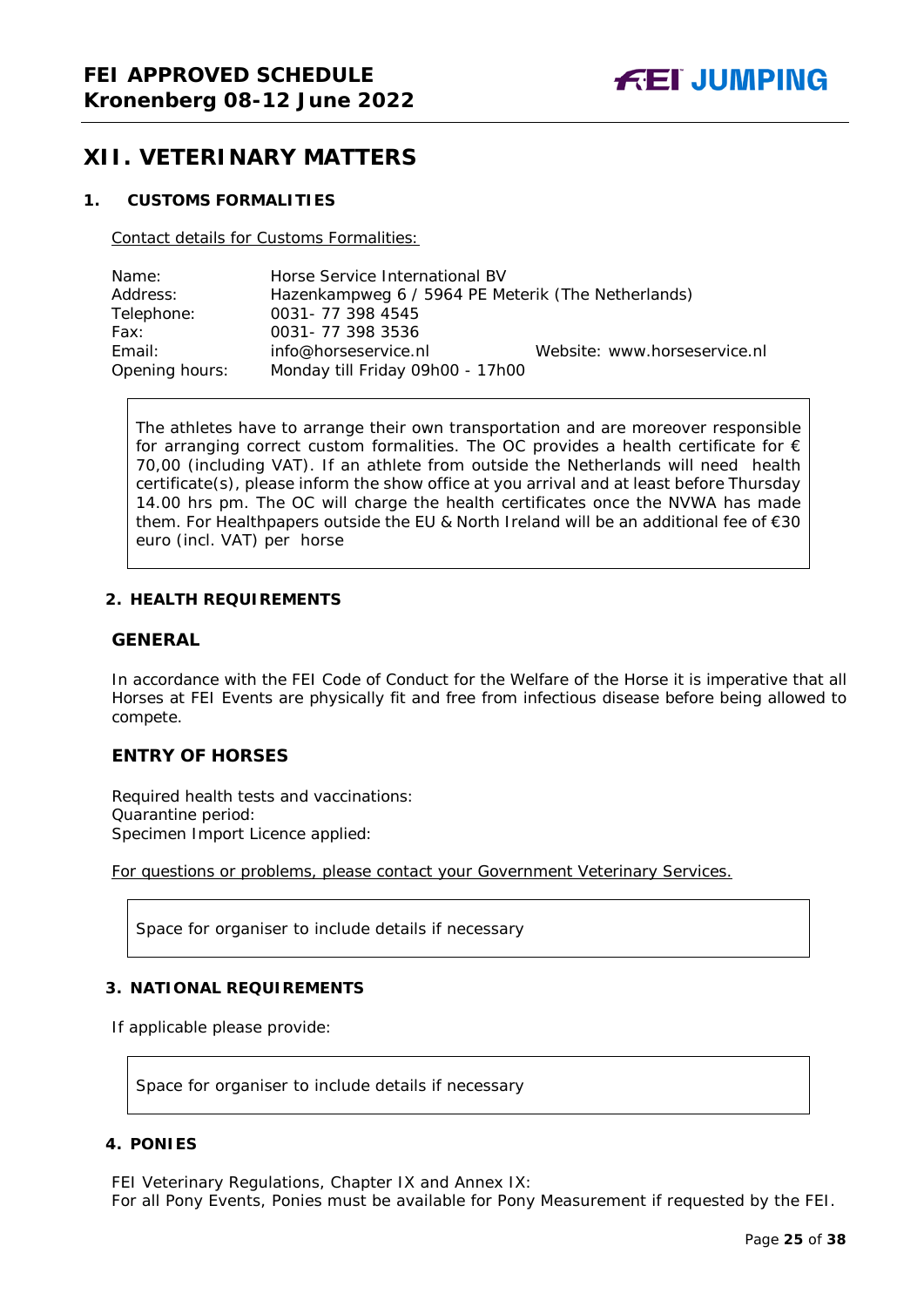## <span id="page-25-0"></span>**5. INJURY SURVEILLANCE**

FEI Veterinary Regulations, Chapter VIII: Horses participating in FEI Events are subject to injury surveillance protocols; and in the event of fatality, a post mortem examination.

## <span id="page-25-1"></span>**6. TRANSPORT OF HORSES**

Horses must be fit to travel and be transported in suitable vehicles for the transport of horses. Any government requirements for disease testing and control must be requested well in advance, to ensure that the horse is in compliance by the time of arrival at the border of the country where the Event is taking place. Athletes, or their representatives, have the responsibility to comply with national legislation in both their country of origin and the host nation of the Event. Where necessary athletes must contact local government authorities or veterinary advisors for information regarding animal health requirements and transport legislation. Within the European Union (EU), this includes EU Council Regulation (EC) No 1/2005 concerning the protection of animals during transport within the Member States of the EU.

## <span id="page-25-2"></span>**7. VENUE ARRIVAL INFORMATION & FITNESS TO COMPETE**

## **7.1. PASSPORTS. FEI General Regulations, Art. 137**

## **For all issues relating to FEI Horse Passports/FEI Recognition Cards please contact your National Federation.**

All Horses competing at FEI Events must be registered with the FEI.

FEI Passports or FEI Recognition Cards (for those Horses with a national passport approved by the FEI) are compulsory for FEI Events.

NB: Horses entered in CIMs and in CSIP in their country of residence are not required to have an FEI Passport or FEI Recognition Card but must be properly registered with the FEI and identifiable (FEI General Regulations, Art. 137.2).

Athletes who do not present a Horse's Passport and/or Recognition Card, or one that is not correctly validated or fail to meet other passport requirements will be **subject to Sanctions in accordance with Annex VI of the FEI Veterinary Regulations** and may not be allowed to compete.

**NB** for Horses permanently resident in a Member State of the European Union: all Horses must have a national EU passport in compliance with EU Regulations to which a FEI Recognition card is applied. The exception to this being Horses in possession of an FEI passport which has been continually revalidated without interruption.

## **7.2. VACCINATIONS - EQUINE INFLUENZA. FEI Veterinary Regulations, Art. 1003**

Horses competing at FEI Events must comply with the requirements for Equine Influenza vaccination in accordance with the Veterinary Regulations and as summarised below.

| <b>VACCINATION</b>    | <b>PROTOCOL</b>                        | <b>ELIGIBILITY TO ENTER</b><br><b>VENUE</b>   |
|-----------------------|----------------------------------------|-----------------------------------------------|
| <b>Primary Course</b> | 1 <sup>st</sup> Vaccination: day 0     | May compete 7 days after the                  |
|                       | 2 <sup>nd</sup> Vaccination: day 21-92 | 2 <sup>nd</sup> Vaccination                   |
| <b>First Booster</b>  | Within 7 months of the 2 <sup>nd</sup> | May compete for 6 months $+21$                |
|                       | vaccination of the Primary             | days after the 2 <sup>nd</sup> vaccination of |
|                       | Course                                 | the Primary Course                            |
|                       |                                        | Must not compete in the 7 days                |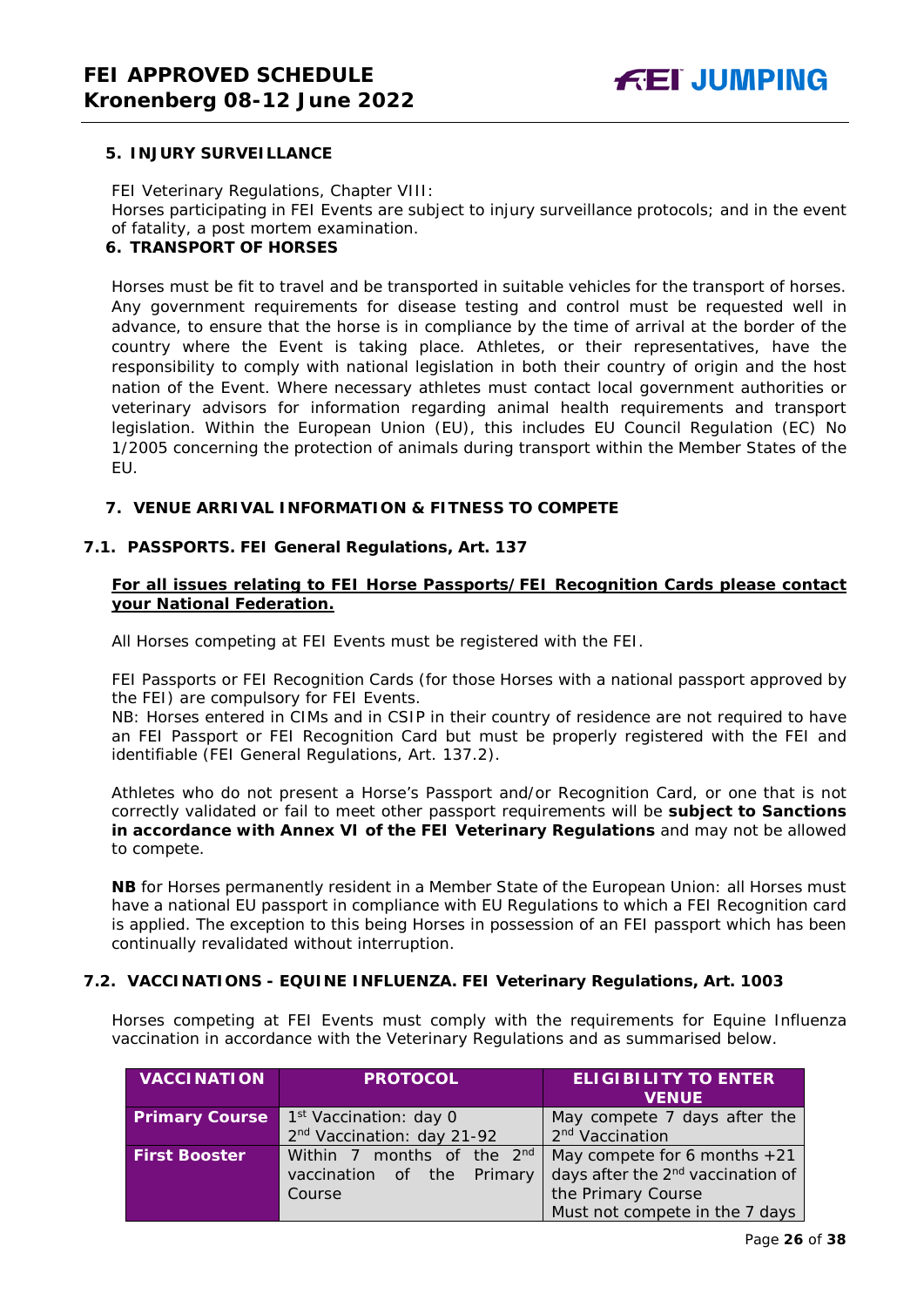|                 |                                                                | after receiving a vaccination  |
|-----------------|----------------------------------------------------------------|--------------------------------|
| <b>Boosters</b> | <b>MINIMUM:</b> within one year of   Must have been vaccinated |                                |
|                 | previous booster vaccination                                   | within 6 months $+21$ days     |
|                 | IF COMPETING: must be in                                       | before arriving at the Event   |
|                 | the 6 months $+21$ days of the                                 | Must not compete in the 7 days |
|                 | booster previous vaccination                                   | after receiving a vaccination  |

All FEI registered Horses intending to compete at FEI Events (including CIMs) must be vaccinated against Equine Influenza in accordance with these VRs. The exception being if the applicable domestic legislation prevents the use of Equine Influenza vaccines within the relevant territory

## **7.3. EXAMINATION ON ARRIVAL. FEI Veterinary Regulations, Art. 1031**

On arrival at an Event venue, all Horses must undergo an examination by a veterinarian to confirm their identification from their passport and micro-chip ID (where present), their vaccination status and general health. To protect all horses attending events, any Horse with a questionable health status concerning vaccination, disease or other concerns, must be stabled within the isolation facilities provided by the Organising Committee pending a decision on entering the venue. PRs must fulfil the Horse Health Requirements via the FEI HorseApp in advance of the event which will be checked at the Examination on Arrival.

## **7.4. HORSE INSPECTIONS. FEI Veterinary Regulations, Art. 1034-1042**

All Horses will be assessed for their fitness to compete during the Horse Inspection. Any Horse demonstrating questionable fitness may be referred to the Holding Box for further veterinary examination. Horses not deemed fit to compete by the Inspection Panel will not be permitted to compete.

## **7.5. LIMB SENSITIVITY EXAMINATION. FEI Veterinary Regulations, Art. 1048-1053 and Annex VIII**

All Horses are subject to examination under the protocol for abnormal limb sensitivity throughout the period of an Event. For Jumping that includes, but is not limited to, between rounds and before the Jump Off. Horses may be examined once or on multiple occasions during the Period of an Event.

Horses may be selected for examination under the protocol randomly or they may be targeted. All Horses selected to be tested must submit promptly to the examination or are subject to immediate disqualification. There is no obligation to examine any specific number of Horses at an Event.

#### <span id="page-26-0"></span>**8. EQUINE ANTI-DOPING AND CONTROLLED MEDICATION PROGRAMME (EADCMP). FEI VETERINARY REGULATIONS, CHAPTER VII**

## **8.1. SAMPLING. FEI Veterinary Regulations, Chapter VII**

All horses competing at FEI Events may be subject to sampling for the presence of Prohibited Substances in accordance with the Anti-Doping and Controlled Medication Regulations (EADCMRs). Horses may be selected for sampling in accordance with obligatory testing, targeted or random sampling procedures. Refer to FEI Financial Charges for details of fees relating to Equine and Human Anti-Doping program (EADCMP), which OCs/NFs have the right to charge to the athlete (applicable for all FEI events worldwide).

## **8.2. ELECTIVE TESTING. FEI VETERINARY REGULATIONS ARTICLES 1058**

Elective Testing may be carried out prior to an Event to check for the presence of Prohibited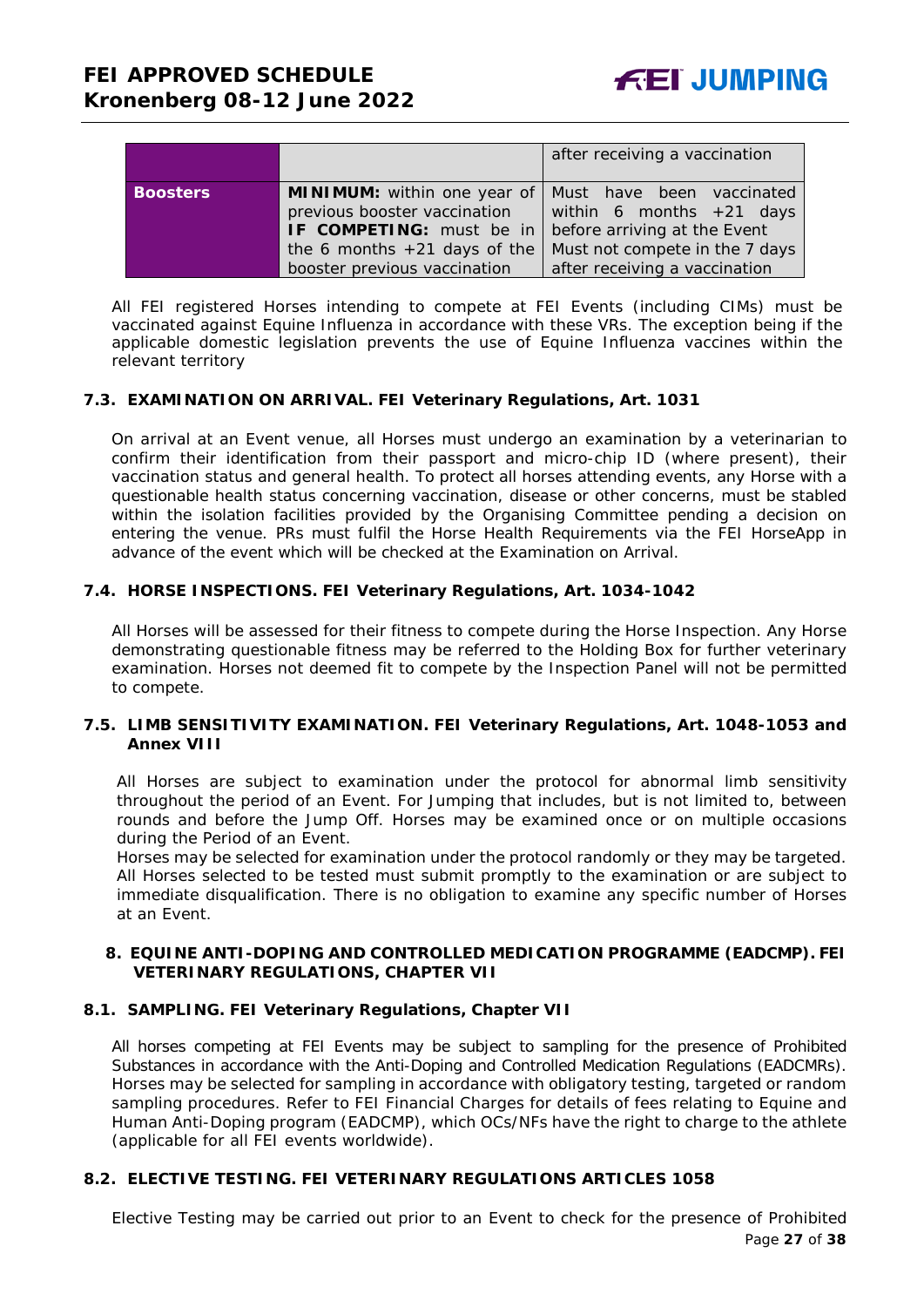Substances. Please refer to <https://inside.fei.org/fei/cleansport/horses> for information and details.

# <span id="page-27-0"></span>**XIII. HUMAN ANTI-DOPING**

Athletes can be tested at any FEI Event, by the FEI or by other Anti-Doping Organisations with Testing jurisdiction. Organisers will have the responsibility to provide facilities and staff/volunteers to facilitate such Testing if requested by the FEI as outlined in article 22.3 of the FEI's Anti-doping Rules for Human Athletes (ADRHA).

The ADRHA rules are published on the FEI website at [http://inside.fei.org/content/anti-doping](http://inside.fei.org/content/anti-doping-rules)[rules.](http://inside.fei.org/content/anti-doping-rules)

# <span id="page-27-1"></span>**XIV. ADDITIONAL INFORMATION**

## <span id="page-27-2"></span>**1. THE FEI POLICY FOR ENHANCED COMPETITION SAFETY DURING THE COVID-19 PANDEMIC**

The FEI Policy for Enhanced Competition Safety during the Covid-19 Pandemic ("Policy") (https://inside.fei.org/system/files/FEI%20Policy%20for%20Enhanced%20Competition%2 0Safety%20during%20the%20Covid-19%20Pandemic%20-

%20Effective%201%20July%202020%20-%20Updated%2012%20October%202020.pdf)

is mandatory and applies for any FEI Event taking place **as of 1 July 2020**. The Policy has been developed based on currently accepted best practices by the WHO and US Center for Disease Control (CDC) and will be continually reviewed and updated as more information becomes available. It is not intended to replace the applicable guidance and policies from domestic government and health authorities, but to supplement their recommendations with sport specific considerations.

The OC shall submit the risk assessment and mitigation plan (including name and contact details of the person in charge) to the FEI as an annex to the Event Schedule, **at the latest ten (10) working days before the event's deadline for Definite Entries**.

Events for which the FEI has not received the documented risk assessment and mitigation measures plan in accordance with article 2.1.g) of the Policy **will be removed from the FEI calendar** in accordance with Article 112.3 of the FEI General Regulations.

## **ASSUMPTION OF RISK / WAIVER OF LIABILITY**

In consideration of being allowed to participate in the Event and related activities, all Participants (as defined in the Policy) acknowledge, appreciate, and agree that:

- 1. Participation includes possible exposure to and illness from infectious diseases including but not limited to COVID-19. While particular rules and personal discipline may reduce this risk, the risk of serious illness and death does exist; and,
- 2. The Participants knowingly and freely assume all such risks, both known and unknown, even if arising from the negligence of the OC or others, and assume full responsibility for their participation; and,
- 3. The Participants willingly agree to comply with the stated and customary terms and conditions for participation as regards protection against infectious diseases. If, however, a Participant observes any unusual or significant hazard during his/her presence or participation, the Participant will remove himself/herself from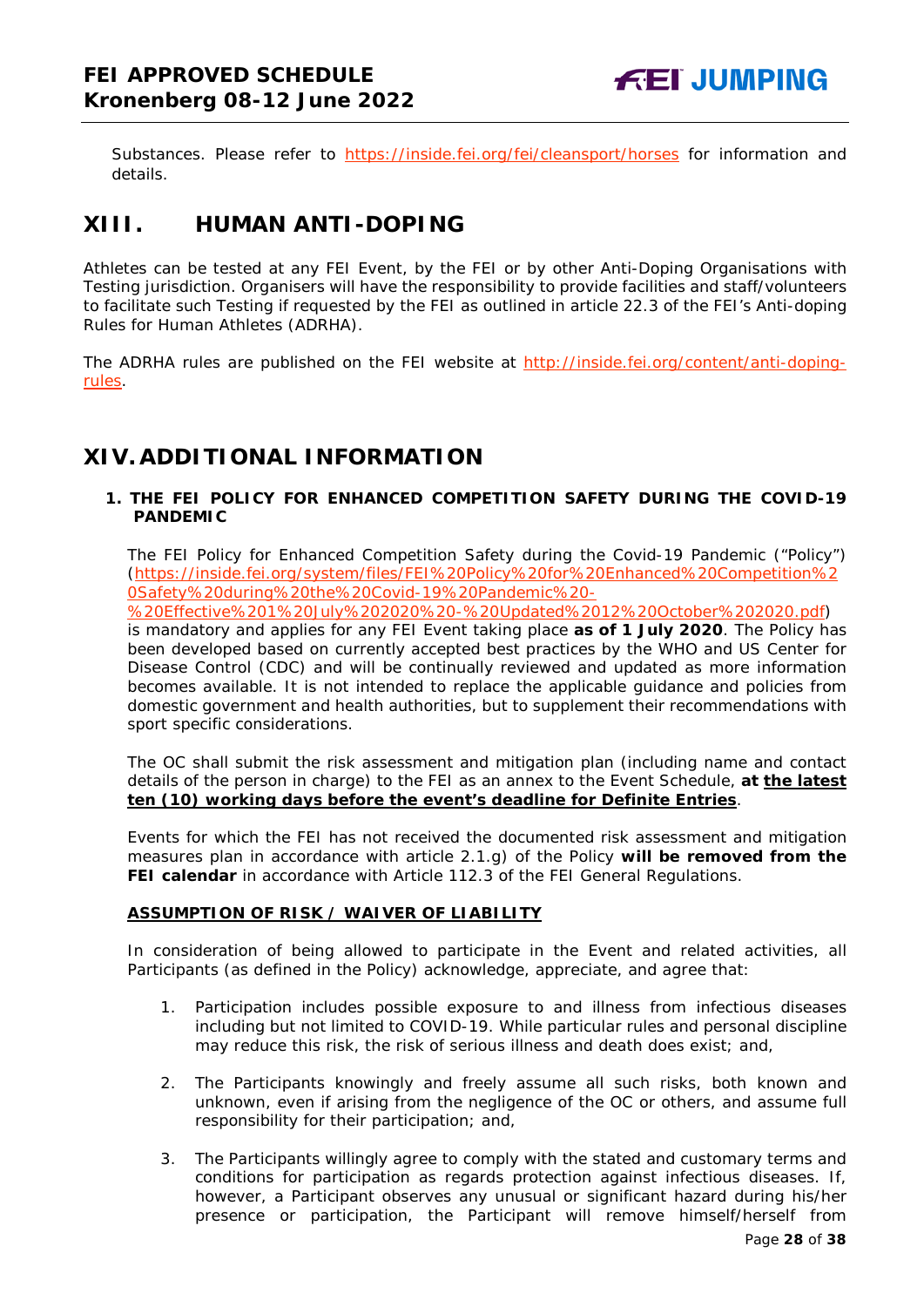participation and bring such to the attention of the nearest official immediately; and,

4. The Participants, for themselves and on behalf of their heirs, assigns, personal representatives and next of kin, HEREBY RELEASE AND HOLD HARMLESS THE OC AND THE FEI, their officers, officials, agents, and/or employees, other participants, sponsoring agencies, sponsors, advertisers, and if applicable, owners and lessors of premises used to conduct the event ("RELEASEES"), WITH RESPECT TO ANY AND ALL ILLNESS, DISABILITY, DEATH, or loss or damage to person or property, WHETHER ARISING FROM THE NEGLIGENCE OF RELEASEES OR OTHERWISE, to the fullest extent permitted by law.

The Participants confirm to have read this release of liability and assumption of risk agreement, fully understand its terms, understand that they have given up substantial rights.

## <span id="page-28-0"></span>**2. INSURANCES AND NATIONAL REQUIREMENTS**

Equestrian sports involve inherent dangerous risks. To the greatest extent permitted by law, the FEI and the FEI Event Organiser shall NOT be liable for any damages relating to loss of property or injury of any kind to Athletes, Owners, Support Personnel or Horses at or in connection with an FEI Event and the FEI expressly excludes all such liability.

#### **2.1. ATHLETES, OWNERS AND SUPPORT PERSONNEL**

#### **2.1.1. Personal Accident and Health Insurance**

It is your responsibility as an Athlete/Owner/ Support Personnel to ensure that you have adequate personal accident insurance in place to cover your participation at FEI Events and in particular to insure against any personal injury or medical expenses arising from an accident, injury or illness which may occur at a FEI Event.

You should check with your National Federation to confirm if your National Federation's insurance policy (if any) covers personal accidents and/or illnesses which may occur when you are attending/participating in FEI Events.

If your National Federation does not have a personal accident/health insurance policy or if the National Federation's insurance policy does not cover personal accident or health claims, then you should obtain your own personal accident and health insurance policy to cover your attendance/participation at FEI Events.

#### **2.1.2. Personal Property Insurance**

You should also ensure that you are insured against property loss, theft or damage which may occur at an FEI Event.

Again, the advice is to check with your National Federation to confirm if they have an insurance policy in place which would cover you in case of such property loss, theft or damage. If not, then you should obtain your own personal property insurance to cover such situations.

#### **2.1.3. Press Equipment**

Press equipment and other items left in the Press workroom, Press lockers, the Press Tribune or anywhere on the showgrounds are left entirely at the owner's risk. The Organising Committee does not accept any responsibility for any loss or damage to such equipment or items. Members of the Press are advised not to leave any equipment or personal items unattended.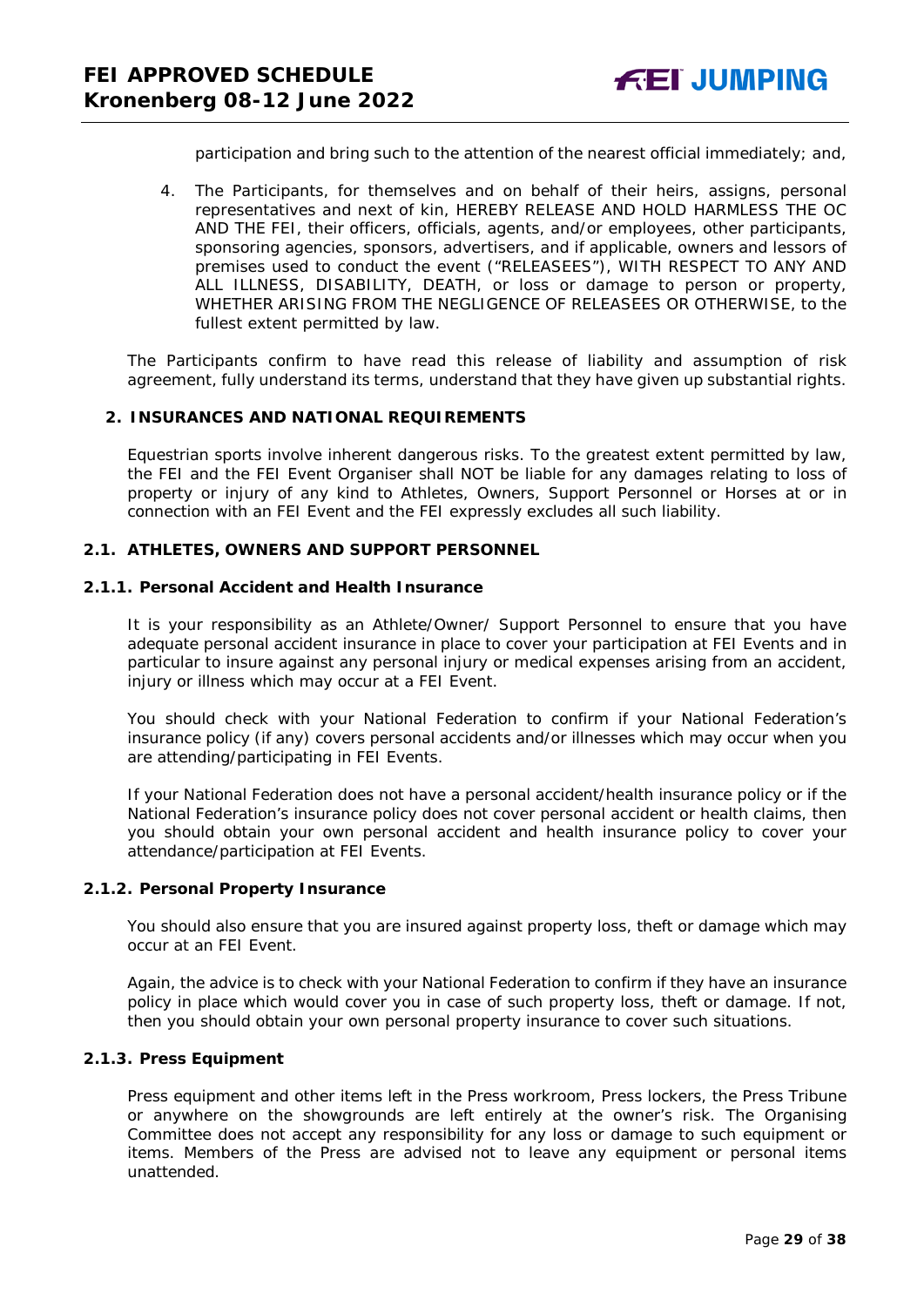## **2.2. ATHLETES AND OWNERS**

#### **2.2.1. Third Party Liability Insurance**

As an Athlete/Owner you are personally responsible for damages to third parties caused by you, your employees, Support Personnel, your agents or your Horses. You are, therefore, strongly advised to take out third-party liability insurance providing full coverage in relation to FEI Events at home and abroad, and to keep the policy up to date.

The FEI and the Organiser will NOT be responsible for any damage caused to third parties by you, your employees, Support Personnel, your agents or your Horses.

#### **2.2.2. Additional Liability Information**

To the greatest extent permitted by law, the organizer, the Organizing Committee and all persons workings for the Organizing Committee shall not be liable for any material of physical damage, accident or illness which may occur to owners, renters, competitors, horses and grooms, under any circumstances, within or out of the competition ground before, during or after the competitions. The Organizer, the Organizing Committee and all persons working for the Organizer shall not be liable for damage to driving vehicles, saddlers, stable attachment and other property (including theft and loss). The competitor indemnifies the Organizer, the Organizing Committee and all persons working for the Organizer from liability with regards to claims made by third parties, including the owners and renters of the horses, for compensation by the Organizer, the Organizing Committee and all persons working for the Organizing for all material or physical damage, or whatever nature, suffered by these third parties where such damage is caused by the competitor, their support Personnel, or their horses

#### **2.2.3. Horse Insurance**

As an Owner you should ensure that your Horses are adequately insured against any injuries or illnesses they may sustain while participating at a FEI Event.

Space for organiser to include reference to National Laws when necessary

## <span id="page-29-0"></span>**3. PROTESTS/APPEALS**

To be valid, all Protests and Appeals must be made in writing and accompanied by a deposit of CHF 150.- or equivalent, as mentioned in the FEI General Regulations (Art. 161-162) available at the following link:

<https://inside.fei.org/content/general-regs-statutes>

## <span id="page-29-1"></span>**4. SCHOOLING DURING COMPETITIONS**

Athletes wishing to school during speed competitions (Table A and Table C) must inform the OC before these competitions begin. These athletes will start first in these competitions.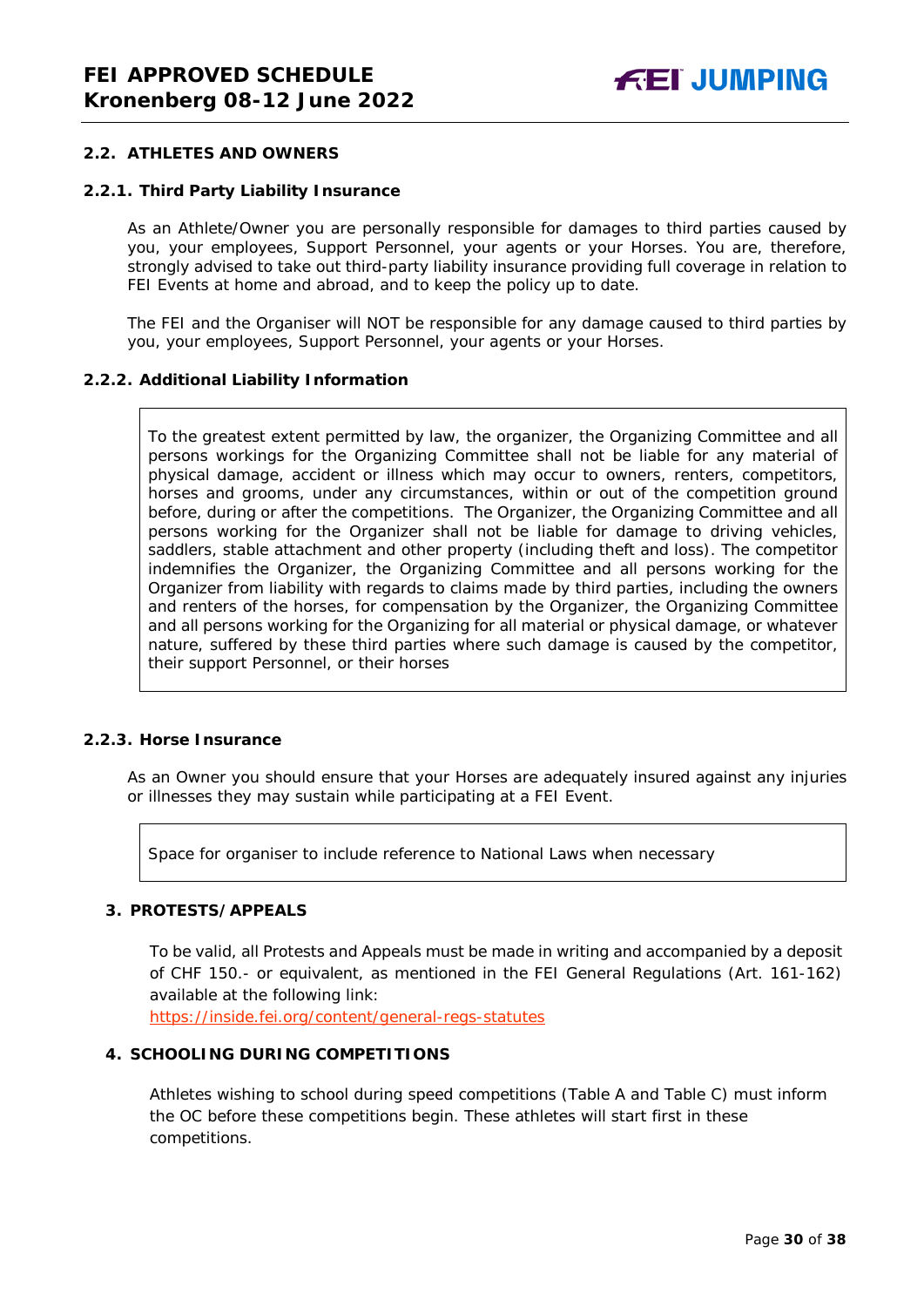#### <span id="page-30-0"></span>**5. STEWARDING**

- If an athlete is uncertain as to whether the boots they intends to use during an event are allowed, they or their representative should show the boots to the Chief Steward for their opinion before the boots are used in training or in competition.
- In addition, athletes are to be made aware that hind boots must be removed and placed again on the horse's legs in the presence of a Steward while in the warm-up arena prior to entering the competition arena for certain competitions. (If bandages are used in place of boots, athletes are not required to remove the bandages in the warm-up arena.) This procedure is compulsory for competitions for which boot and bandage control is mandatory, that is the Nations Cup, Grand Prix, and the competition with the highest prize money, and is at the discretion of the Chief Steward for other competitions.
- As an alternative to carrying out this procedure at the time designated by the Steward an athlete may ask their groom to take the boots to the in-gate and place them on the horse's legs in front of the Steward prior to the combination entering the arena.
- The Steward has the authority to intervene if a boot is deemed excessively tight by instructing that the boot be removed and put on again correctly. *[Stewards are to note that it is normal for a horse's gait to be somewhat affected immediately after boots have been removed and re-placed.]* If an athlete or his/her groom refuses to remove and replace the boot(s) when instructed to do so by the Steward, a Yellow Warning Card will be issued to the athlete in question.
- If it is deemed impossible or unsafe to remove the hind boots in the warm-up arena prior to the combination entering the competition arena, due to an extremely excited or nervous horse, the boots of the horse in question are to be removed by the athlete/groom following the athlete's round upon leaving the arena and inspected by the Steward. This inspection may be carried out during the boot and bandage control if the boot and bandage control is carried out for the competition in question.
- This procedure does not replace boot and bandage control after completion of an athlete's round for competitions for which boot and bandage control is mandatory (refer to JRs Art. 244.1).

## <span id="page-30-1"></span>**6. DISPUTES**

In the event of any discussion concerning the interpretation of the schedule (in translated languages), the English version will be decisive.

#### <span id="page-30-2"></span>**7. MODIFICATION TO SCHEDULE**

In exceptional circumstances, together with the approval of Chefs d'Equipe, host NF delegate, if any, and the Ground Jury, the Organiser may change the schedule in order to clarify any matter arising from an omission or due to unforeseen circumstances. Any such changes must be notified to all athletes and officials as soon as possible and they must be reported to the FEI Secretary General by the Technical Delegate, the President of the Ground Jury or the Foreign Judge, as applicable.

## <span id="page-30-3"></span>**8. ADDITIONAL INFORMATION FROM THE OC**

#### DOGS

Dogs are not allowed inside the building, outside the building they must be kept on leash all the time! Offences against those rules will incur a fine of  $€100.00$  per offence and in case of a repeated offence will lead to permanent exclusion from the showground.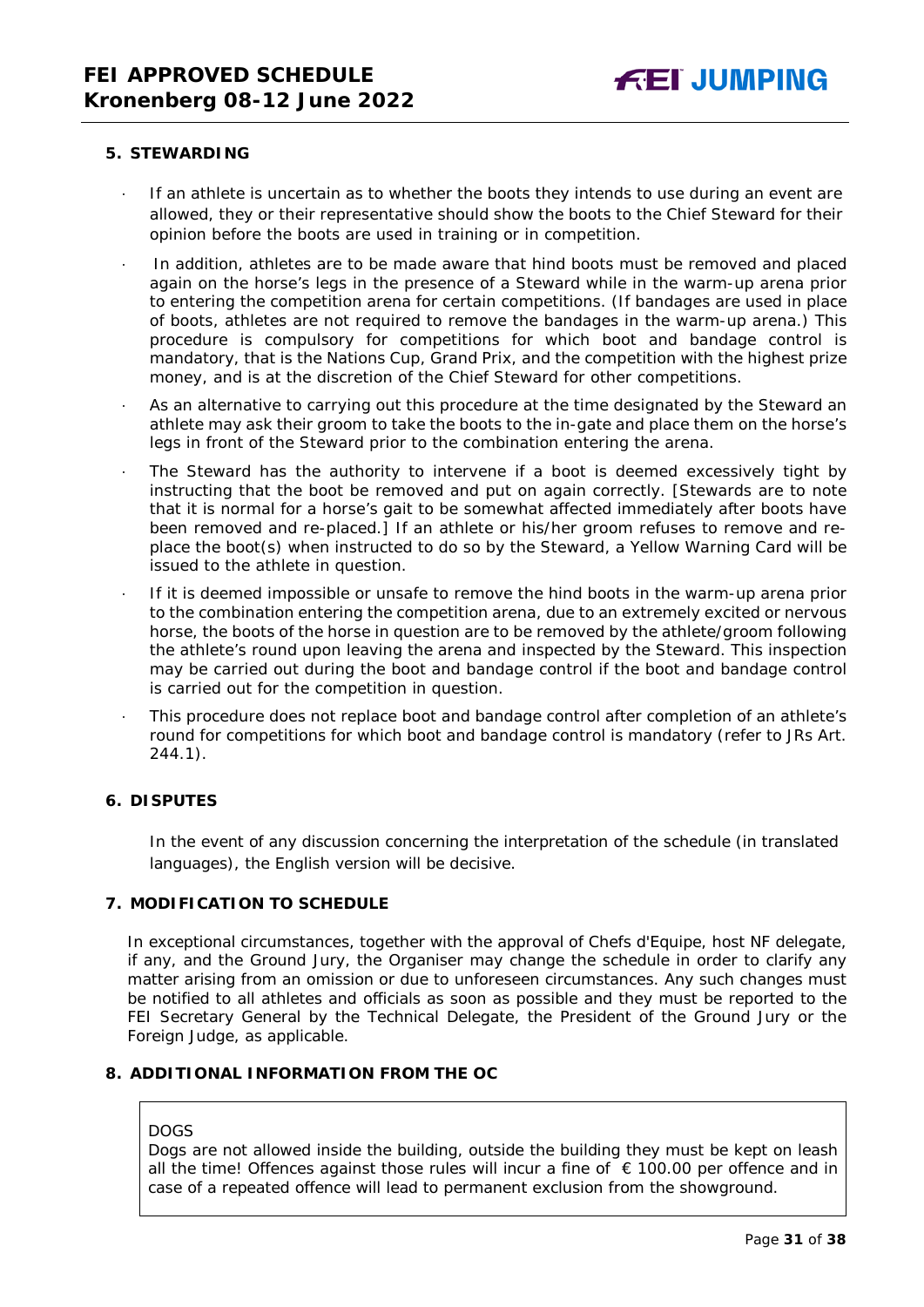

## **SMOKING**

Smoking inside the stables is strictly prohibited; offences against this rule. first will incur a € 100.00 fine and in case of a repeated offence a  $∈$  250.- fine and will lead to permanent exclusion from the stables and the show.

#### PARKING

All cars have to be parked at the carparking. It is not allowed to put cars at the lorry parking. Offences against this rule will incur a €100 euro fine.

#### STABLING

All horses entered for the competitions of CSI Kronenberg must be stabled in the official stables (immediately following the veterinary inspection of the horses for the entire duration of the event).

#### IDENTIFICATION HORSES

For identification purpose all horses stabled at CSI Kronenberg have to carry their identification number whenever leaving the stables; offences against this rule. First will occur  $a \in 50.00$  fine and in case of a repeated offence will lead to permanent exclusion from the stables.

#### PRACTICE ARENA

Training of horses is only allowed at the specified times on the official and controlled exercise area from the start of the vetcheck until the conclusion of the event on Sunday. FEI stewards will permanently control the exercise area. During a competition the main practice area is strictly reserved to horses starting in the present competition.

#### STARTS

During the competition two competitors have to be mounted and ready to enter the arena. If a competitor does not react upon calling his start number his turn will pass and the combination will be eliminated from that particular competition. (Unless certain circumstances prevent him from appearing at that time. e.g. losing a shoe. before his turn to start).

#### HORSE PROTECTION

From the time the competitors enter the showground they are obliged to adhere to the Regulations of the Dutch law for animal protection. In case of infringements the respective Athlete at discretion of the Ground Jury will be suspended from the event and may lose any right or privilege he/she is entitled to.

#### SPECIAL RULES

The OC has the right to use photos and videotapes from athletes and horses made at Equestrian Centre De Peelbergen for promotional purposes.

#### VIP-TABLE

The OC offers the possibility to rent a VIP-table for the entire duration of the event. Additional information can be obtained via the event show office. Reservations have to be sent together with the definite entries.

#### FINAL CONDITIONS

Simply by enrolling a horse into CSI Kronenberg at Equestrian Centre De Peelbergen the Person Responsible fully accepts the conditions of the schedule and of the programme itself applicable for competitors, grooms and horses. In case of a dispute with regard to the interpretation of this official schedule the English text takes precedence.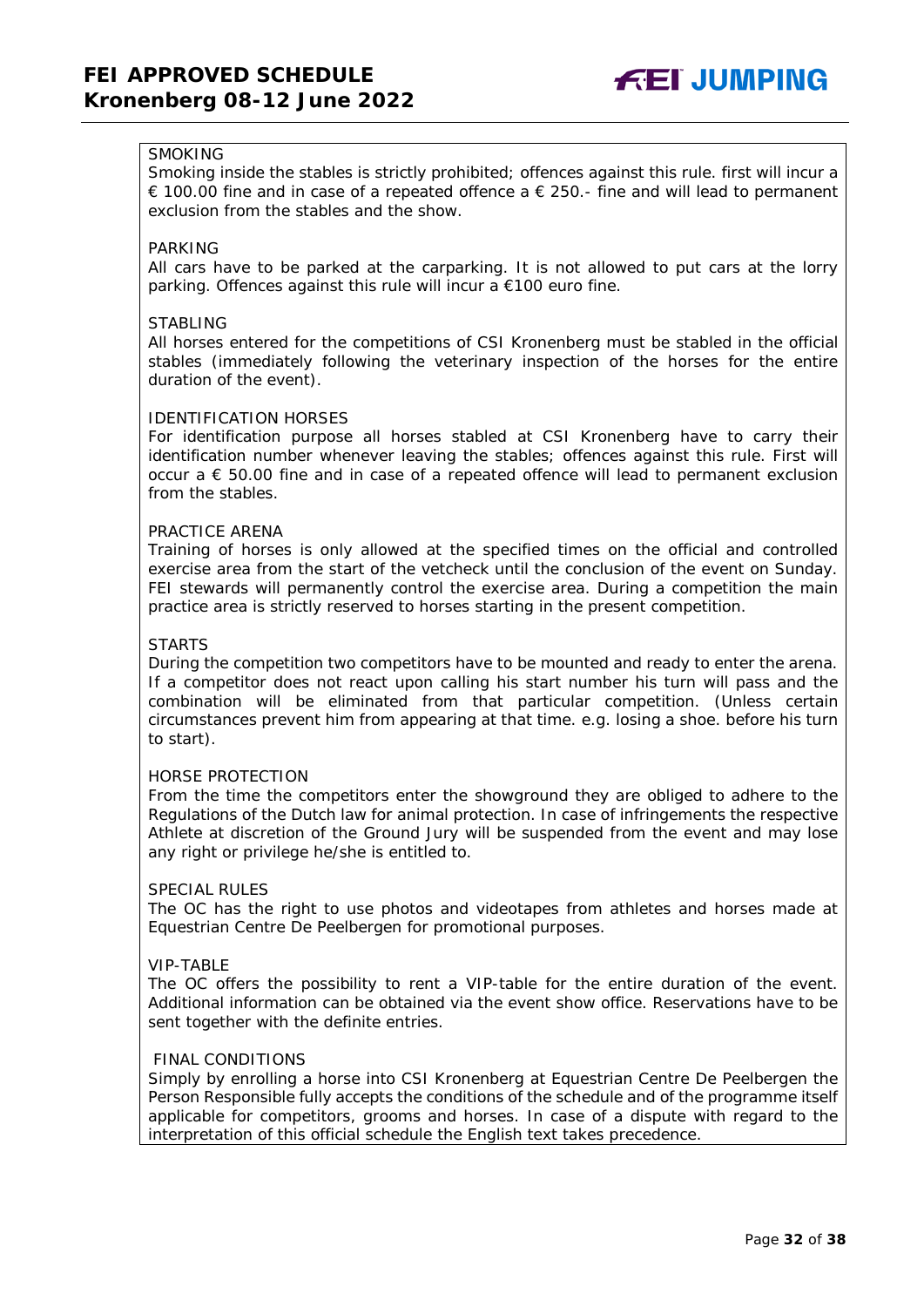#### **Age of Athletes and Horses according to the Event's Category**

| <b>Event's Category</b>                                                                                   | Age of Athletes (Refer to JRs 255)                                                                                             | <b>Age of Horses</b>      |
|-----------------------------------------------------------------------------------------------------------|--------------------------------------------------------------------------------------------------------------------------------|---------------------------|
| <b>Olympic Games/WEG</b>                                                                                  | As of 18 <sup>th</sup> year                                                                                                    | Min 9 y.o.                |
| <b>Continental Championships Senior</b>                                                                   | As of 18 <sup>th</sup> year                                                                                                    | Min 8 y.o.                |
| Regional Championships/Games                                                                              | As of 18 <sup>th</sup> year                                                                                                    | Min. 8 y.o.               |
|                                                                                                           | As of 16 <sup>th</sup> year if height of obstacles max.1.40m (JRs                                                              | Min. 7 y.o. if height of  |
|                                                                                                           | Annex IX, Art. 6.1)                                                                                                            | obstacles max. 1.40m      |
|                                                                                                           |                                                                                                                                | (JRs Art. 254.1.1)        |
| <b>World Cup Final</b>                                                                                    | As of 18th year                                                                                                                | Min. 9 y.o.               |
| <b>Nations Cup Final</b>                                                                                  | As of 18th year                                                                                                                | Min. 8 y.o.               |
| CSIO(-W)3*-5*/CSI-W3*-5*                                                                                  |                                                                                                                                |                           |
| Grand Prix, World Cup, Nations Cup, Power and Skill, Derby or                                             |                                                                                                                                |                           |
| Competition with the highest prize money                                                                  | As of 18 <sup>th</sup> year                                                                                                    | Min. 7 y.o.               |
| <b>Other Competitions</b>                                                                                 | As of 16th year                                                                                                                |                           |
| Other Competitions if height max. 1.40m                                                                   | As of 14 <sup>th</sup> year                                                                                                    |                           |
| Other Competitions if height max. 1.30m                                                                   | As of 12 <sup>th</sup> year                                                                                                    |                           |
| CSIO-W1*-2*                                                                                               |                                                                                                                                |                           |
| Grand Prix, World Cup, Nations Cup, Power and Skill, Derby or<br>Competition with the highest prize money | As of 18 <sup>th</sup> year                                                                                                    |                           |
| <b>Other Competitions</b>                                                                                 | As of 16 <sup>th</sup> year                                                                                                    | Min. 7 y.o.               |
| Other Competitions if height max. 1.40m                                                                   | As of 14 <sup>th</sup> year                                                                                                    |                           |
| Other Competitions if height max. 1.30m                                                                   | As of 12 <sup>th</sup> year                                                                                                    |                           |
| CSI01*-2*                                                                                                 |                                                                                                                                |                           |
| Grand Prix, Nations Cup, Power and Skill, Derby or Competition                                            |                                                                                                                                |                           |
| with the highest prize money                                                                              | As of 18 <sup>th</sup> year                                                                                                    |                           |
| <b>Other Competitions</b>                                                                                 | As of 16 <sup>th</sup> year                                                                                                    | Min. 6 y.o. $*$           |
| Other Competitions if height max. 1.40m                                                                   | As of 14 <sup>th</sup> year                                                                                                    |                           |
| Other Competitions if height max. 1.30m                                                                   | As of 12 <sup>th</sup> year                                                                                                    |                           |
| $CSI-W2*$                                                                                                 |                                                                                                                                |                           |
| World Cup, Power and Skill or Derby                                                                       | As of 18 <sup>th</sup> year                                                                                                    |                           |
| Grand Prix, if not the World Cup Competition and other                                                    |                                                                                                                                |                           |
| Competitions                                                                                              | As of 16 <sup>th</sup> year                                                                                                    | Min. 7 y.o.               |
| Grand Prix, if not the World Cup Competition and other                                                    |                                                                                                                                |                           |
| Competitions if height max. 1.40m<br>Grand Prix, if not the World Cup Competition and other               | As of 14 <sup>th</sup> year                                                                                                    |                           |
| Competitions if height max. 1.30m                                                                         | As of 12 <sup>th</sup> year                                                                                                    |                           |
| $CSI-W1*$                                                                                                 |                                                                                                                                |                           |
| World Cup, Power and Skill or Derby                                                                       | As of 18 <sup>th</sup> year                                                                                                    |                           |
| Grand Prix, if not the World Cup Competition and other                                                    |                                                                                                                                |                           |
| Competitions if height max. 1.40m                                                                         | As of 14 <sup>th</sup> year                                                                                                    | Min. 7 y.o.               |
| Grand Prix, if not the World Cup Competition and other                                                    |                                                                                                                                |                           |
| Competitions if height max. 1.30m                                                                         | As of 12 <sup>th</sup> year                                                                                                    |                           |
| $CSI3*-5*$                                                                                                |                                                                                                                                |                           |
| Grand Prix, Power and Skill, Derby or Competition with the                                                |                                                                                                                                |                           |
| highest prize money                                                                                       | As of 18 <sup>th</sup> year                                                                                                    | Min. 7 y.o.               |
| <b>Other Competitions</b>                                                                                 | As of 16 <sup>th</sup> year                                                                                                    |                           |
| Other Competitions if height max. 1.40m                                                                   | As of 14 <sup>th</sup> year                                                                                                    |                           |
| Other Competitions if height max. 1.30m<br>$CSI2*$                                                        | As of 12 <sup>th</sup> year                                                                                                    |                           |
| Power and Skill or Derby                                                                                  | As of 18th year                                                                                                                |                           |
| Grand Prix and other Competitions                                                                         | As of 16 <sup>th</sup> year                                                                                                    | Min. 6 y.o.               |
| Grand Prix and other Competitions if height max. 1.40m                                                    | As of 14 <sup>th</sup> year                                                                                                    |                           |
| Grand Prix and other Competitions if height max. 1.30m                                                    | As of 12 <sup>th</sup> year                                                                                                    |                           |
| $CSI1*$                                                                                                   |                                                                                                                                |                           |
| Power and Skill or Derby                                                                                  | As of 18 <sup>th</sup> year                                                                                                    |                           |
| Grand Prix and other Competitions if height max. 1.40m                                                    | As of 14 <sup>th</sup> year                                                                                                    | Min. 6 y.o.               |
| Grand Prix and other Competitions if height max. 1.30m                                                    | As of 12 <sup>th</sup> year                                                                                                    |                           |
| CH-Y                                                                                                      | As of 16 <sup>th</sup> year to end 21 <sup>st</sup> year                                                                       | Min. 7 y.o.               |
| CSI/CSIO-Y                                                                                                | As of 16 <sup>th</sup> year to end 21 <sup>st</sup> year                                                                       | Min. 7 y.o.               |
| CH-J                                                                                                      | As of 14 <sup>th</sup> year to end 18 <sup>th</sup> year                                                                       | Min. 7 y.o.               |
| CSI/CSIO-J                                                                                                | As of 14 <sup>th</sup> year to end 18 <sup>th</sup> year                                                                       | Min. 6 y.o.               |
| CSI/CSIO-Ch/CH-Ch                                                                                         | As of 12 <sup>th</sup> year to end 14 <sup>th</sup> year                                                                       | Min. 6 y.o.               |
| CSI/CSIOP/CH-P                                                                                            | As of 12 <sup>th</sup> year to end 16 <sup>th</sup> year                                                                       | Min. 6 y.o.               |
| <b>CSIU-25</b>                                                                                            | Ponies must be registered as ponies with FEI<br>As of 16 <sup>th</sup> year to end 25 <sup>th</sup> year for all CSIU-25 comp. |                           |
|                                                                                                           | As of 14 <sup>th</sup> year if height max. 1.40m (to end 25 <sup>th</sup> year)                                                | Min. 7 y.o.               |
| <b>CSIV</b>                                                                                               | As of 45 <sup>th</sup> year                                                                                                    | Min. 6 y.o.               |
| <b>CSIAm</b>                                                                                              | As of 14 <sup>th</sup> year for all CSIAm comp.                                                                                |                           |
|                                                                                                           | As of 12 <sup>th</sup> year until end of 13 <sup>th</sup> year if competition height                                           | Min. 6 y.o.               |
|                                                                                                           | is max. 1.30m                                                                                                                  |                           |
| <b>CSIYH</b>                                                                                              | Per Art. 255.2                                                                                                                 | Min. 5 y.o. - Max. 8 y.o. |
| CH-M-YH-S                                                                                                 | As of 18th year or 16 year for athletes qualified with the                                                                     | 5 y.o. / 6 y.o. / 7 y.o.  |
|                                                                                                           | same horse                                                                                                                     |                           |

\*Art. 254.1.1: Horses entered for CSIO2\* Events at which the Nations Cup is built to the dimensions set forth in JRs Art. 264.3 for 2\* Events must be at least 6 years old; Horses entered for CSIO2\* Events at which the Nations Cup is built to the dimensions set forth in JRs Art. 264.3 for 3\* Events or higher must be at least 7 years old.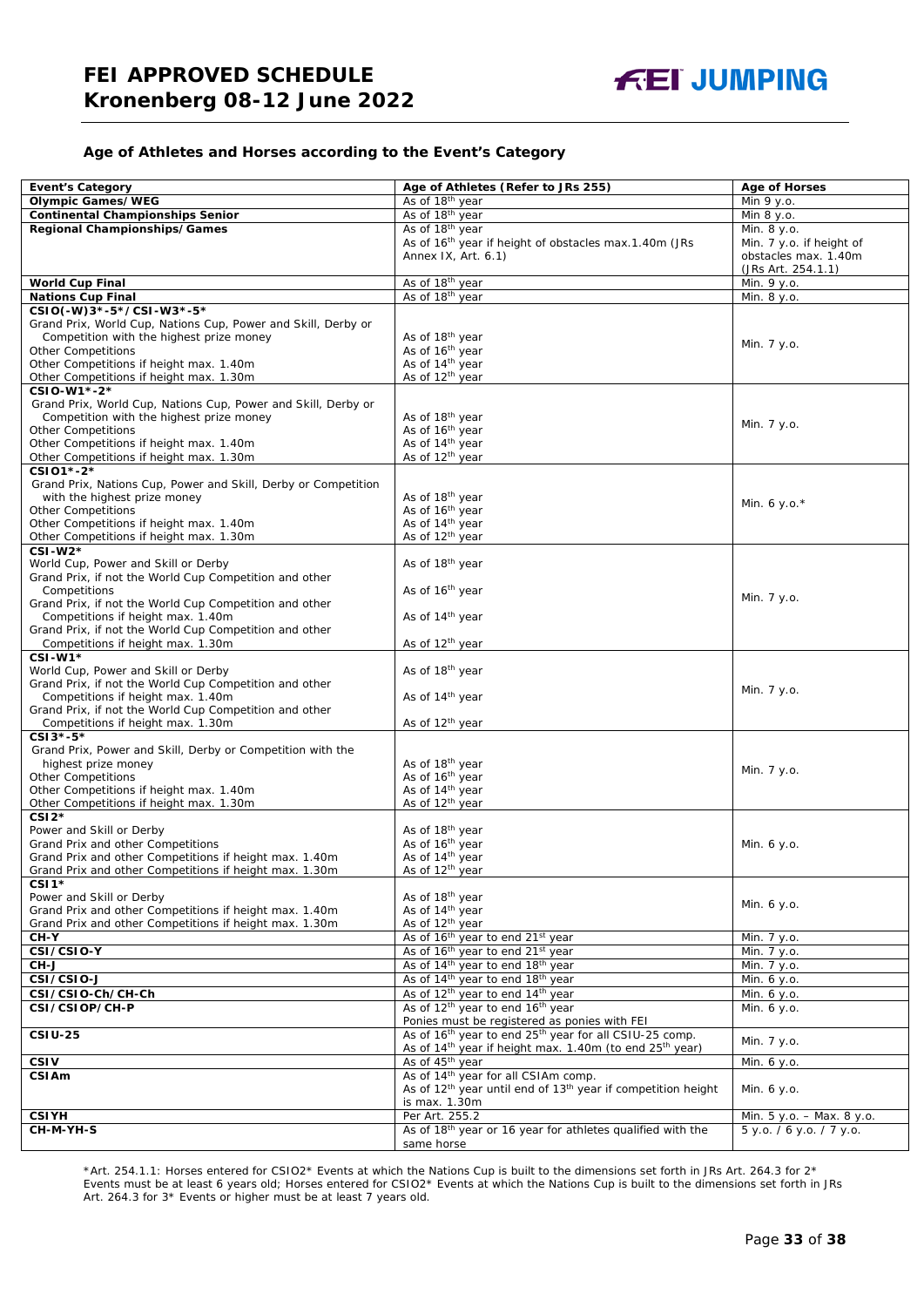## <span id="page-33-0"></span>**9. PRIZE MONEY DISTRIBUTION**

Prize Money Distribution Chart 1: Prize money distribution with 25% of prize money for the winner updated 06.12.2021

| N° of<br>starters | up to 11                                                                                                                                                                                                                                                                                                                                                                                                                                                                                                                                                                                                                                  |      | $12 - 48$ |                                                                                           | 49-100                            |  |
|-------------------|-------------------------------------------------------------------------------------------------------------------------------------------------------------------------------------------------------------------------------------------------------------------------------------------------------------------------------------------------------------------------------------------------------------------------------------------------------------------------------------------------------------------------------------------------------------------------------------------------------------------------------------------|------|-----------|-------------------------------------------------------------------------------------------|-----------------------------------|--|
| N° of<br>prizes   | Same as the number of starters who finish the competition                                                                                                                                                                                                                                                                                                                                                                                                                                                                                                                                                                                 | 12   |           | First 12 acc. to<br>percentages be-<br>low; extra prizes<br>for 13 <sup>th</sup> to last* |                                   |  |
| Prize<br>money    | Example: Competition prize money = $40'000$ .-                                                                                                                                                                                                                                                                                                                                                                                                                                                                                                                                                                                            |      |           |                                                                                           | $100\% = 40'000$ $100\% = 40'000$ |  |
|                   |                                                                                                                                                                                                                                                                                                                                                                                                                                                                                                                                                                                                                                           | %    |           | %                                                                                         |                                   |  |
| $\mathbf{1}$      | All athletes who complete the competition receive prize money,                                                                                                                                                                                                                                                                                                                                                                                                                                                                                                                                                                            | 25   | 10'000    | 25                                                                                        | 10'000                            |  |
| $\overline{2}$    | to be distributed according to the percentages at right from the                                                                                                                                                                                                                                                                                                                                                                                                                                                                                                                                                                          | 20   | 8000      | 20                                                                                        | 8000                              |  |
| 3                 | 1st placed to the last placed athlete. The remaining prizes, i.e.<br>the prizes foreseen up to 12 <sup>th</sup> place, are then distributed in                                                                                                                                                                                                                                                                                                                                                                                                                                                                                            | 15   | 6000      | 15                                                                                        | 6000                              |  |
| 4                 | descending order starting again with the 1st placed athlete until                                                                                                                                                                                                                                                                                                                                                                                                                                                                                                                                                                         | 10   | 4000      | 10                                                                                        | 4000                              |  |
| 5                 | there are no more prizes to be distributed. See examples below.                                                                                                                                                                                                                                                                                                                                                                                                                                                                                                                                                                           | 7    | 2800      | $\overline{7}$                                                                            | 2800                              |  |
| 6                 | 5 athletes: winner gets prize for 1 <sup>#</sup> (25%) and the other athletes get the                                                                                                                                                                                                                                                                                                                                                                                                                                                                                                                                                     | 5.5  | 2200      | 5.5                                                                                       | 2200                              |  |
| $\overline{7}$    | relevant percentages down to the last athlete, i.e. 5 <sup>th</sup> place (7%). The prize for<br>$6th$ (5.5%) is then given to the winner, the prize for 7 <sup>th</sup> (4%) is given to the 2 <sup>nd</sup>                                                                                                                                                                                                                                                                                                                                                                                                                             | 4    | 1600      | 4                                                                                         | 1600                              |  |
| 8                 | placed athlete, the prize for 8th (3%) is given to the 3rd placed athlete, the prize                                                                                                                                                                                                                                                                                                                                                                                                                                                                                                                                                      | 3    | 1200      | $\overline{3}$                                                                            | 1200                              |  |
| $\mathbf{Q}$      | for 9 <sup>th</sup> (3%) is given to the 4 <sup>th</sup> placed athlete and the prize for 10 <sup>th</sup> (2.5%) is<br>given to the 5 <sup>th</sup> placed athlete. The prize for $11th$ (2.5%) is then given to the $1th$<br>place athlete and the prize for 12 <sup>th</sup> (2.5%) is given to the 2 <sup>nd</sup> placed athlete.<br>10 athletes: winner gets prize for $131$ (25%) and $11th$ (2.5%), second placed<br>gets prize for 2 <sup>nd</sup> (20%) and 12 <sup>th</sup> (2.5%); the remaining athletes receive the<br>prize money for their placing as per the percentages from 3 <sup>rd</sup> to 10 <sup>th</sup> place. |      | 1200      | $\overline{3}$                                                                            | 1200                              |  |
| 10                |                                                                                                                                                                                                                                                                                                                                                                                                                                                                                                                                                                                                                                           |      | 1000      | 2.5                                                                                       | 1000                              |  |
| 11                |                                                                                                                                                                                                                                                                                                                                                                                                                                                                                                                                                                                                                                           |      | 1000      | 2.5                                                                                       | 1000                              |  |
| 12                | n/a                                                                                                                                                                                                                                                                                                                                                                                                                                                                                                                                                                                                                                       | 2.5  | 1000      | 2.5                                                                                       | 1000                              |  |
| Total             | 40'000                                                                                                                                                                                                                                                                                                                                                                                                                                                                                                                                                                                                                                    | 100% | 40'000    | 100%                                                                                      | 40'000                            |  |
| 13                |                                                                                                                                                                                                                                                                                                                                                                                                                                                                                                                                                                                                                                           |      |           |                                                                                           | Extra prizes for 13th             |  |
| 14                |                                                                                                                                                                                                                                                                                                                                                                                                                                                                                                                                                                                                                                           |      |           | to last place*                                                                            |                                   |  |
| 15                |                                                                                                                                                                                                                                                                                                                                                                                                                                                                                                                                                                                                                                           |      |           |                                                                                           |                                   |  |
| 16                |                                                                                                                                                                                                                                                                                                                                                                                                                                                                                                                                                                                                                                           |      |           |                                                                                           |                                   |  |
| Total             |                                                                                                                                                                                                                                                                                                                                                                                                                                                                                                                                                                                                                                           |      |           |                                                                                           |                                   |  |
|                   | * The OC must provide additional prizes for the remaining placed athletes to fulfil quota of one prize<br>per four athletes. The amount to be given to each of these athletes must be stated in the Schedule.                                                                                                                                                                                                                                                                                                                                                                                                                             |      |           |                                                                                           |                                   |  |

Prize Money Distribution Chart 2: Prize money distribution with 33% of prize money for the winner updated 06.12.2021

| N° of<br>starters | up to $11$                                                                                                                                                                                                                                                          | $12 - 48$      |                  | 49-100                                                                                    |                       |
|-------------------|---------------------------------------------------------------------------------------------------------------------------------------------------------------------------------------------------------------------------------------------------------------------|----------------|------------------|-------------------------------------------------------------------------------------------|-----------------------|
| N° of<br>prizes   | Same as the number of starters who finish the competition                                                                                                                                                                                                           | 12             |                  | First 12 acc. to<br>percentages be-<br>low; extra prizes<br>for 13 <sup>th</sup> to last* |                       |
| Prize<br>money    | Example: Competition prize money = 40'000.-                                                                                                                                                                                                                         |                | $100\% = 40'000$ |                                                                                           | $100\% = 40'000$      |
|                   |                                                                                                                                                                                                                                                                     | $\frac{9}{6}$  |                  | %                                                                                         |                       |
| $\mathbf{1}$      | All athletes who complete the competition receive prize money,                                                                                                                                                                                                      | 33             | 13'200           | 33                                                                                        | 13'200                |
| $\overline{2}$    | to be distributed according to the percentages at right from the                                                                                                                                                                                                    | 20             | 8000             | 20                                                                                        | 8000                  |
| 3                 | 1st placed to the last placed athlete. The remaining prizes, i.e.<br>the prizes foreseen up to 12 <sup>th</sup> place, are then distributed in                                                                                                                      | 15             | 6000             | 15                                                                                        | 6000                  |
| 4                 | descending order starting again with the 1st placed athlete until                                                                                                                                                                                                   | 10             | 4000             | 10                                                                                        | 4000                  |
| 5                 | there are no more prizes to be distributed. See examples below.                                                                                                                                                                                                     | 6              | 2400             | 6                                                                                         | 2400                  |
| 6                 | 5 athletes: winner gets prize for $1st$ (25%) and the other athletes get the                                                                                                                                                                                        | 4.5            | 1800             | 4.5                                                                                       | 1800                  |
| $\overline{7}$    | relevant percentages down to the last athlete, i.e. 5 <sup>th</sup> place (7%). The prize for<br>$6th$ (5.5%) is then given to the winner, the prize for 7 <sup>th</sup> (4%) is given to the 2 <sup>nd</sup>                                                       | 3              | 1200             | 3                                                                                         | 1200                  |
| 8                 | placed athlete, the prize for 8th (3%) is given to the 3 <sup>rd</sup> placed athlete, the prize                                                                                                                                                                    | 2.5            | 1000             | 2.5                                                                                       | 1000                  |
| $\mathbf Q$       | for 9 <sup>th</sup> (3%) is given to the 4 <sup>th</sup> placed athlete and the prize for 10 <sup>th</sup> (2.5%) is<br>given to the 5 <sup>th</sup> placed athlete. The prize for 11 <sup>th</sup> (2.5%) is then given to the 1 <sup>st</sup>                     | $\overline{2}$ | 800              | $\overline{2}$                                                                            | 800                   |
| 10                | place athlete and the prize for 12 <sup>th</sup> (2.5%) is given to the 2 <sup>nd</sup> placed athlete.                                                                                                                                                             | $\overline{2}$ | 800              | $\overline{2}$                                                                            | 800                   |
| 11                | 10 athletes: winner gets prize for 1st (25%) and 11th (2.5%), second placed<br>gets prize for 2 <sup>nd</sup> (20%) and 12 <sup>th</sup> (2.5%); the remaining athletes receive the<br>prize money for their placing as per the percentages from 3rd to 10th place. | $\mathbf{1}$   | 400              | $\mathbf{1}$                                                                              | 400                   |
| 12                | n/a                                                                                                                                                                                                                                                                 | $\mathbf{1}$   | 400              | $\mathbf{1}$                                                                              | 400                   |
| Total             | 40'000                                                                                                                                                                                                                                                              | 100%           | 40'000           | 100%                                                                                      | 40'000                |
| 13                |                                                                                                                                                                                                                                                                     |                |                  | to last place*                                                                            | Extra prizes for 13th |
| 14                |                                                                                                                                                                                                                                                                     |                |                  |                                                                                           |                       |
| 15<br>16          |                                                                                                                                                                                                                                                                     |                |                  |                                                                                           |                       |
| Total             |                                                                                                                                                                                                                                                                     |                |                  |                                                                                           |                       |
|                   | * The OC must provide additional prizes for the remaining placed athletes to fulfil quota of one prize<br>ner four athletes. The amount to be given to each of these athletes must be stated in the Schedule.                                                       |                |                  |                                                                                           |                       |

In case of a tie for the 12<sup>th</sup> place in a competition with 12 to 48 starters, the prize money foreseen for the 12<sup>th</sup> place will be divided equally among the athletes concerned.

#### **For Competitions run in two rounds with more than 12 starters in 2nd round:**

*OCs that indicate in the schedule that a specific number (that is more than 12) of athletes will return for the second round will be permitted to distribute the prize money for that competition among all the athletes taking part in the second round, even if the second round is followed by a jump-off in case of a tie on penalties for first place after the second round.*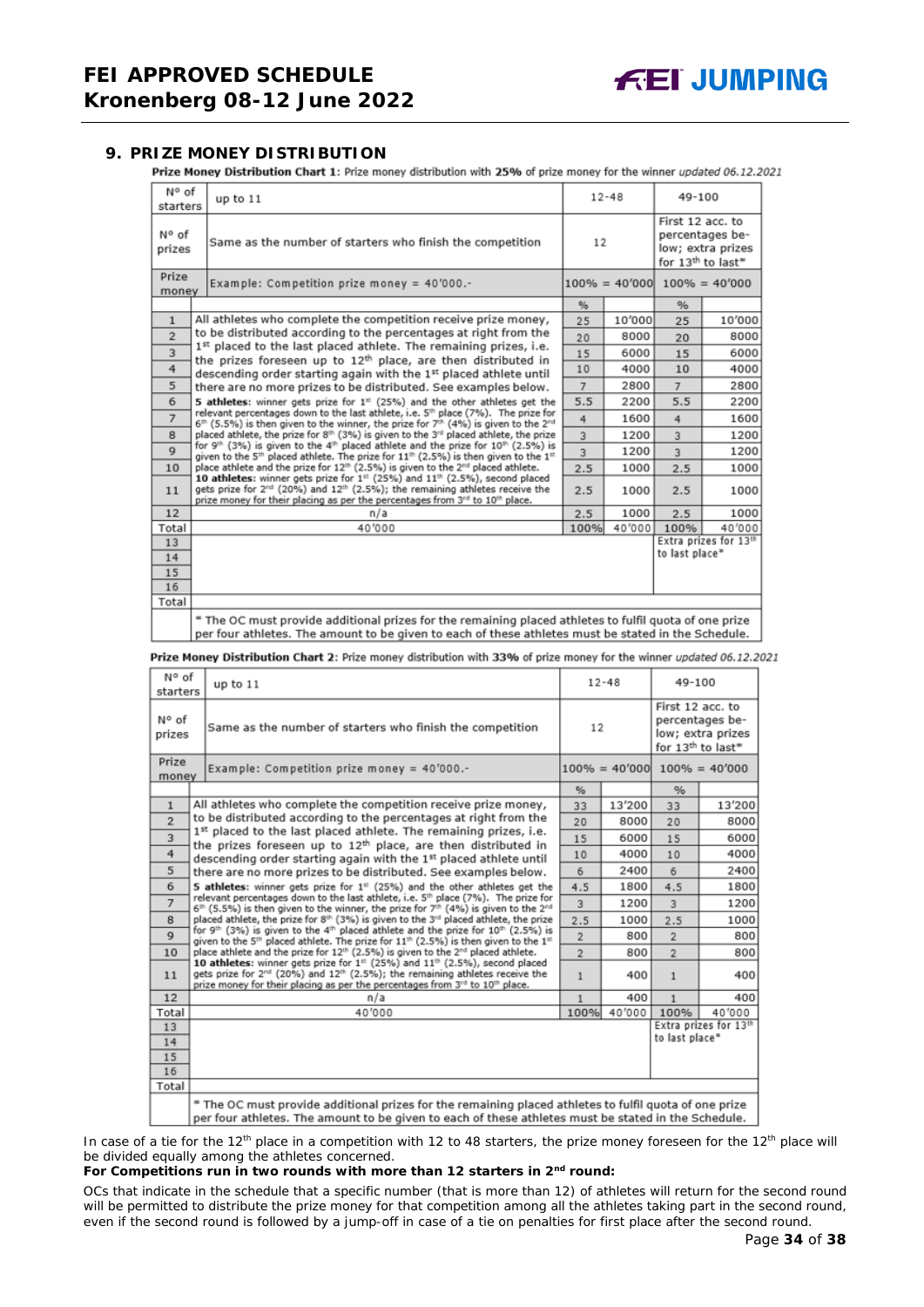#### **DEDUCTIONS FROM PRIZE MONEY AT COMPETITIONS:**

**Full details of any deductions from prize money must be outlined in the schedule. This includes government taxes. If it is necessary for Organisers to deduct such taxes, they must provide participants with an official form indicating the amount of tax deducted.** 

## **The tax form must be provided to the athletes upon arrival and returned to the Organiser prior to departing.**

Space for organiser to include details if necessary

## **IMPORTANT**

## **The total amount of prize money shown for each Competition in the schedule must be distributed. (FEI General Regulations articles 127 and 128)**

For details of the prize money breakdown for each competition please refer to the tables at the end of this document; the Organiser must specify which of the two (2) tables will be used. The total prize money for the Competition must be distributed among the first twelve (12) placed athletes.

The Organiser must provide additional created prizes for athletes placed beyond twelfth (12<sup>th</sup>) place. The minimum amount for each of these additional prizes, for athletes placed from thirteenth (13<sup>th</sup>) to last place, must be clearly specified in the approved schedule and not exceed the prize money of the athlete placed twelfth  $(12<sup>th</sup>)$ 

#### <span id="page-34-0"></span>**10.MAXIMUM NUMBER OF STARTERS PER COMPETITION**

## **\*Annex VI FEI Jumping Rules:**

Maximum 100 starters per Competition other than the GP. If more than 100 starters are declared, the OC must split the Competition into the number of groups required to ensure that there are no more than 100 starters in any group, and provide the same amount of prize money as indicated for the original Competition for each group. The additional prize money provided by the OC is not taken into consideration with regard to the overall prize money that determines the star level of the Event or the Longines Ranking point group of the Competition, if applicable.

OCs may apply either of the following methods for splitting the Competition:

The competition is split into the number of groups required before it starts. There may be athletes with multiple horses in each group but all horses of any one athlete must be in the same group. If it is not possible to have groups of equal size there may be a different number of starters in each group;

OR

The competition is run as one single competition and split afterward into the number of groups required to ensure that there are no more than 100 starters in any group, and the classification established as follows: the athlete with the best score is the winner of the first group, the athlete with the second best score is the winner of the second group and so on until prizes have been allocated to 25% of the total number of starters. *NB: In this case separate results must be sent to the FEI for each of the groups, e.g. results for Competition 1a and for Competition 1b (and for Competition 1c if the original Competition was split into three groups, etc).*

In both cases above each group must offer the same amount of prize money as indicated for the original Competition. For the avoidance of doubt, it is the number of declared starters in the Competition, not the final number of starters that determines whether the Competition must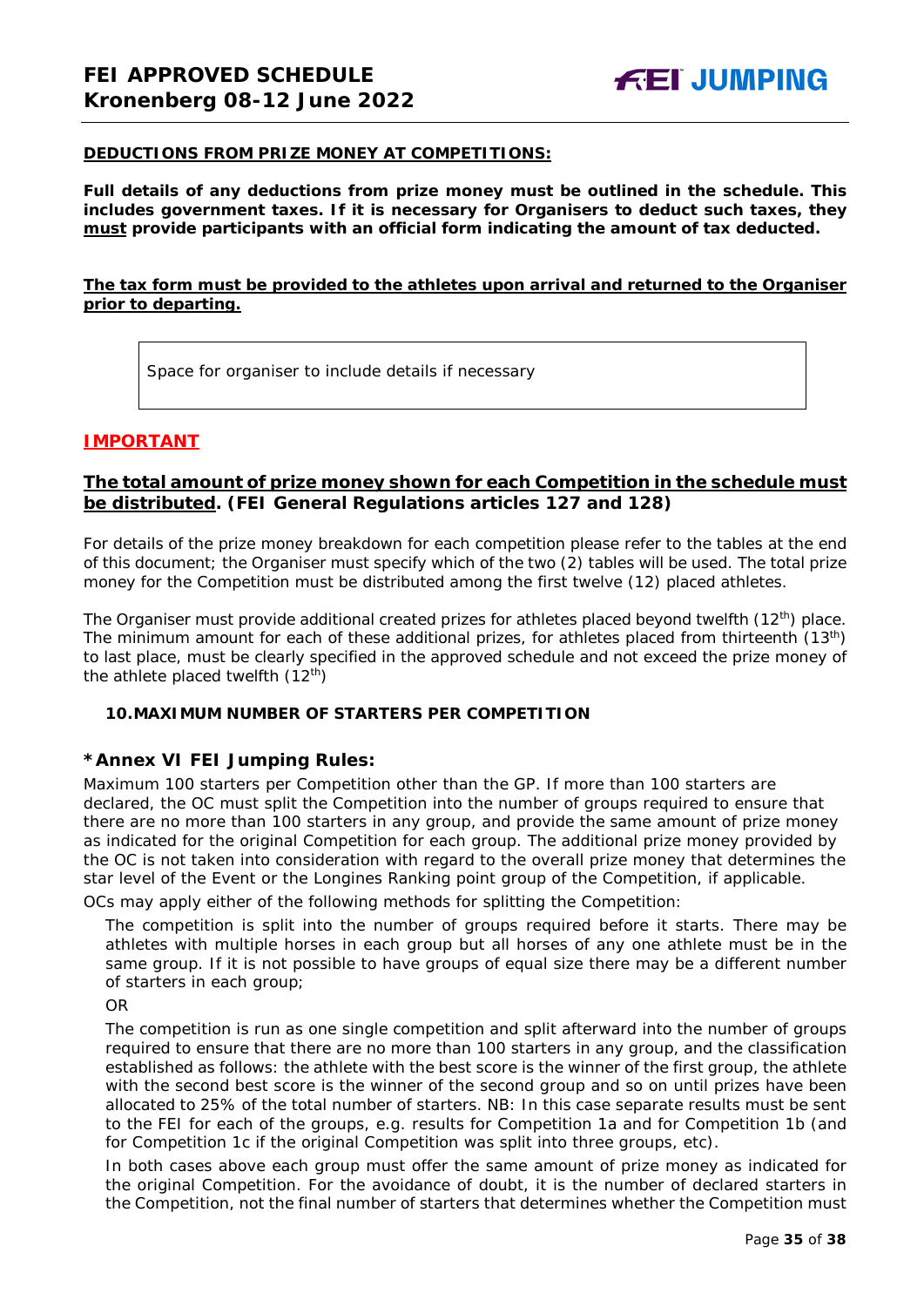#### be split.

As all FEI World Cup™ Competitions have the status of a Grand Prix, the minimum prize money requirements for the Grand Prix are applicable to the FEI World Cup™ Competition. For CSI-W Events with a Grand Prix Competition in addition to the FEI World Cup™ Competition, the minimum prize money requirements for the Grand Prix apply only to the FEI World Cup™ Competition; the Grand Prix Competition at such Events cannot offer more prize money than the prize money offered for the FEI World Cup™ Competition.

## <span id="page-35-0"></span>**11. GLOSSARY**

## **\*Glossary FEI Jumping Rules:**

## **Fees:**

- Compulsory Fee: Compulsory Fees are fees that may be charged by the OC for costs/services not included in the Entry Fee. Compulsory Fees, if charged, must be paid by the Athletes concerned as outlined below. Only the following Compulsory Fees may be charged by the OC, providing full details of the amount to be charged is included in the Schedule and approved by the FEI:
	- NF fee if applicable
	- NF medication control programme fee if applicable
	- FEI EADCMR fee if applicable (OC to indicate in the Schedule if the EADCMR fee is included in the Entry Fee or not)
	- Fee for health/customs-related documents for Horses if these have been requested by the Athlete.
	- Fee for manure disposal (maximum € 40 per horse per Event)
	- Fee for lorry parking if applicable (The fee indicated in the Schedule may only be charged per lorry not per Athlete.)
	- Fee for electric hook-up for lorry (The fee indicated in the Schedule may only be charged per lorry, not per Athlete.)
- Discretionary Fee: Discretionary Fees are fees that may be charged for optional commodities/services that may be purchased by an Athlete if he so chooses and that do not affect the equity of the Athlete's right to compete at the Event or the well-being of the Horse, such as:
	- VIP or premium parking
	- VIP table
	- Extra box for tack or for non-competing Horse
	- Extra bedding and/or fodder (details to be included e.g. shavings, straw, hay)
	- Premium stabling (all stabling at the Event must meet minimum FEI requirements)
- Entry Fee: The Entry Fee is the fee charged to participate in an Event with one Horse and covers the following:
	- Stabling of one Horse for the duration of the Event (includes cleaning and disinfecting stables before the event, including between Events that are part of Tours, water and electricity in the stables, first bedding or a fixed amount of bedding depending on the type of event and 24 hour security services for the stables)
	- Use of all facilities at the Event (no infrastructure fees may be charged)
	- Right to participate in all Competitions in accordance with the conditions in the Schedule (no nomination fees or start fees may be charged)
	- Administrative/Office fees (includes all services relating to administration of the Event and running of the Competitions: data/results/timing services, bookkeeping and accreditation services)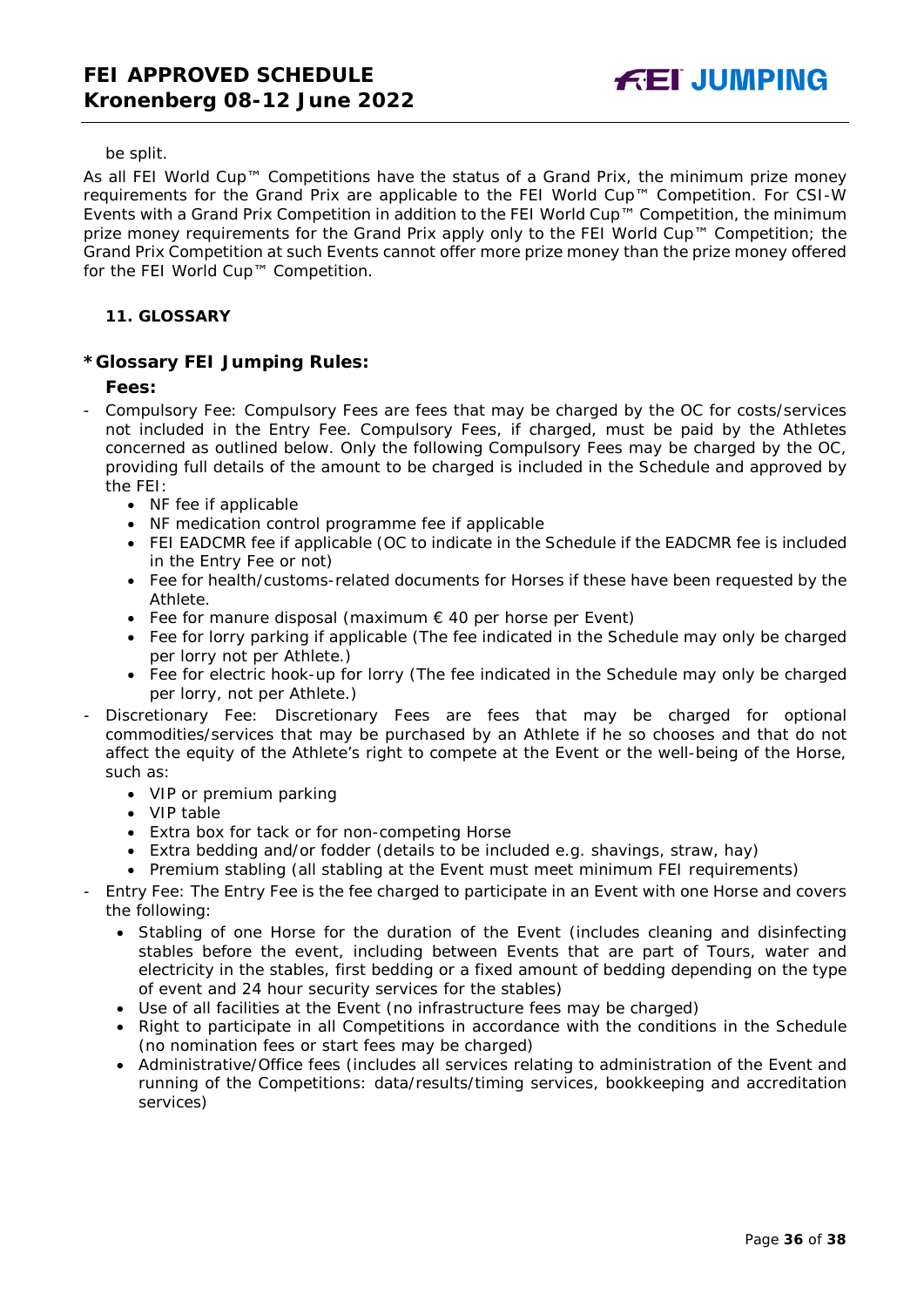

## <span id="page-36-0"></span>**XV. ANNEXES**

## **1. FEI ENTRY SYSTEM**

Please fill the form below in order to provide you and the other members of your committee or your IT Providers access to the FEI Entry System.

| FEI $1D^1$ :          | 10068016                       |                                  |
|-----------------------|--------------------------------|----------------------------------|
| Name*:                | Hogenkamp                      |                                  |
| First Name*:          | Sherin                         |                                  |
| E-Mail*:              | sherin.hogenkamp@peelbergen.eu |                                  |
| Access Rights*:       | $\boxtimes$ Admin <sup>2</sup> | Consult $3$                      |
| Events <sup>4</sup> : |                                |                                  |
| FEI $ID^1$ :          | 10024411                       |                                  |
| Name*:                | Ruysen                         |                                  |
| First Name*:          | Ken                            |                                  |
| E-Mail*:              | ken.ruysen@peelbergen.eu       |                                  |
| Access Rights*:       | Admin <sup>2</sup>             | $\boxtimes$ Consult <sup>3</sup> |
| Events <sup>4</sup> : |                                |                                  |
| FEI $ID1$ :           | 10264606                       |                                  |
| Name*:                | Virdis                         |                                  |
| First Name*:          | Chayenne                       |                                  |
| $E$ -Mail*:           | entrysystem@peelbergen.eu      |                                  |
| Access Rights*:       | $\boxtimes$ Admin <sup>2</sup> | Consult $3$                      |
| Events <sup>4</sup> : |                                |                                  |

**\* Mandatory Fields**

<sup>&</sup>lt;sup>1</sup> If already have an FEI user account.

<sup>&</sup>lt;sup>2</sup> Provides you the required access to manage entries and substitutions and download entries/lists.

<sup>&</sup>lt;sup>3</sup> You are just able to consult and download the entries/lists.

<sup>4</sup> Leave the field blank if the user deals with the entries of all events in the show.